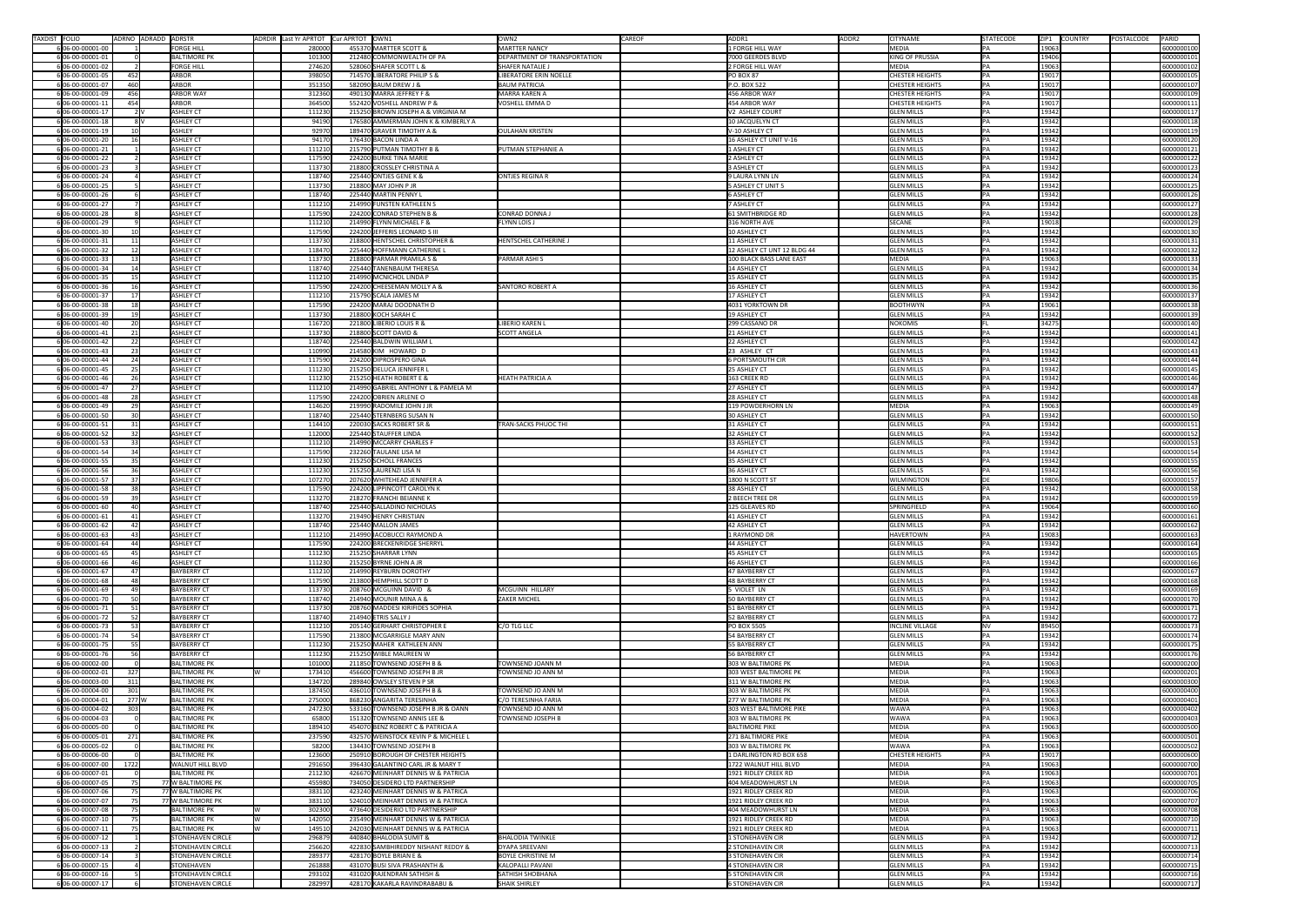| 6 06-00-00007-18                    |                 | <b>STONEHAVEN CIRCLE</b>               | 280195         | 424780 SCULLARD MICHAEL                              |                                        |                                | 7 STONEHAVEN CIR                   | <b>GLEN MILLS</b>             | IPA. | 19342           | 6000000718               |
|-------------------------------------|-----------------|----------------------------------------|----------------|------------------------------------------------------|----------------------------------------|--------------------------------|------------------------------------|-------------------------------|------|-----------------|--------------------------|
| 6 06-00-00007-19                    |                 | <b>STONEHAVEN CIRCLE</b>               | 265080         | 439960 MADDIPATI RAMA KRISHNA                        |                                        |                                | 8 STONEHAVEN CIR                   | <b>GLEN MILLS</b>             |      | 19342           | 6000000719               |
| 6 06-00-00007-20                    |                 | <b>STONEHAVEN CIRCLE</b>               | 256620         | 423460 DHANEKULA AJAY KRISHNA &                      | KOLLIPARA SREE PRIYANKA                |                                | 9 STONEHAVEN CIR                   | <b>GLEN MILLS</b>             |      | 19342           | 6000000720               |
|                                     |                 |                                        |                |                                                      |                                        |                                |                                    |                               |      |                 |                          |
| 6 06-00-00007-21                    |                 | <b>STONEHAVEN CIRCLE</b>               | 276563         | 418560 THIRUNAGARI SREEKANTH &                       | <b>KAJIPET PRASHANTI</b>               |                                | <b>10 STONEHAVEN CIR</b>           | <b>GLEN MILLS</b>             |      | 19342           | 6000000721               |
| 6 06-00-00007-22                    | 11              | <b>STONEHAVEN CIRCLE</b>               | 252735         | 432030 GUDURI SHIRISH K &                            | <b>AKKENEPALLI SAISUDHA</b>            |                                | 11 STONEHAVEN CIR                  | <b>GLEN MILLS</b>             |      | 19342           | 6000000722               |
| 6 06-00-00007-23                    | 12              | <b>STONEHAVEN CIRCLE</b>               | 283223         | 439770 PUNJABI GAUTUM RAMESH &                       | JAISWAL NEETU RAMJI                    |                                | 12 STONEHAVEN CIR                  | <b>GLEN MILLS</b>             |      | 19342           | 6000000723               |
| 6 06-00-00007-24                    | 13              | <b>STONEHAVEN CIRCLE</b>               | 292311         | 436720 BOZORGNIA SEYED &                             | <b>GHANEI NEGIN</b>                    |                                | 13 STONEHAVEN CIR                  | <b>GLEN MILLS</b>             |      | 19342           | 6000000724               |
| 6 06-00-00007-25                    | 14              | <b>STONEHAVEN CIRCLE</b>               | 264921         | 412550 RUSSIAL JAMES                                 |                                        |                                | 14 STONEHAVEN CIR                  | <b>GLEN MILLS</b>             |      | 19342           | 6000000725               |
| 6 06-00-00007-26                    | 15 <sub>l</sub> | <b>STONEHAVEN CIRCLE</b>               | 270720         | 432390 HANMANTH R JANAMMA                            |                                        |                                | 15 STONEHEAVEN CIR                 | <b>GLEN MILLS</b>             |      | 19342           | 6000000726               |
|                                     |                 |                                        |                |                                                      |                                        |                                |                                    |                               |      |                 |                          |
| 6 06-00-00007-27                    |                 | <b>STONEHAVEN CIRCLE</b>               | 340120         | 429500 SMOLEN DANIEL A &                             | <b>SMOLEN TATYANA</b>                  |                                | 16 STONEHAVEN CIR                  | <b>GLEN MILLS</b>             |      | 19342           | 6000000727               |
| 6 06-00-00007-28                    |                 | <b>STONEHAVEN CIRCLE</b>               | 295033         | 423110 MCLAUGHLIN KATHRYN                            |                                        |                                | 17 STONEHAVEN CIR                  | <b>GLEN MILLS</b>             |      | 19342           | 6000000728               |
| 6 06-00-00007-29                    | 18 <sup>2</sup> | <b>STONEHAVEN CIRCLE</b>               | 289506         | 432090 KETHAMREDDY SUNEEL                            |                                        |                                | 18 STONEHAVEN CIR                  | <b>GLEN MILLS</b>             |      | 19342           | 6000000729               |
| 6 06-00-00008-01                    | 53              | <b>W BALTIMORE PK</b>                  | 1160900        | 4808610 NATIONAL AMERICA LLC                         | C/O CONTINENTAL DEVELOPERS LLC         |                                | 1604 WALNUT ST 4TH FL              | PHILADELPHIA                  |      | 19103           | 6000000801               |
| 6 06-00-00009-00                    | 1001            | <b>BALTIMORE PK</b>                    | 2557850        | 3265510 DARLINGTON SQUARE SHOPPPING                  | <b>CENTER LTD</b>                      |                                | 1604 WALNUT ST 4TH FL              | PHILADELPHIA                  |      | 19103           | 6000000900               |
|                                     |                 |                                        |                |                                                      |                                        |                                | <b>260 W BALTIMORE PK</b>          |                               |      | 19063           |                          |
| 6 06-00-00010-00                    |                 | <b>BALTIMORE PK</b>                    | 967300         | 1120200 CAPPELLI PALMA                               | C/O WAWA R/E TAXES                     |                                |                                    | WAWA                          |      |                 | 6000001000               |
| 6 06-00-00010-01                    |                 | <b>BALTIMORE PK</b>                    | 17822400       | 329080 ARBOUR SQUARE II GLEN MILLS LP                |                                        |                                | 1300 VIRGINIA DR STE 215           | <b>FT WASHINGTON</b>          |      | 19034           | 6000001001               |
| 6 06-00-00011-00                    | -681            | <b>BALTIMORE PK</b>                    | 475000         | 1111200 GALLAGHER DENNIS E & GAIL F &                | <b>FLASINSKI MARY ELLEN &amp; ETAL</b> |                                | 203 ROBBINS LN                     | NEWTOWN SQUARE                |      | 19073           | 6000001100               |
| 6 06-00-00013-00                    |                 | <b>BALTIMORE PK</b>                    | 641550         | 1082220 BELL ATLANTIC PA                             | <b>VERIZON PA</b>                      | <b>PROPERTY TAX DEPARTMENT</b> | <b>PO BOX 2749</b>                 | ADDISON                       |      | 75001           | 6000001300               |
| 6 06-00-00014-00                    |                 | <b>BALTIMORE PK</b>                    | 368440         | 438390 GLEN MILLS LAND LL LLC                        | C/O INVESTCORP INTERNATIONAL R         |                                | 280 PARK AVE                       | NEW YORK                      |      | 10017           | 6000001400               |
| 6 06-00-00017-00                    | 260             | <b>BALTIMORE PK</b>                    | 15777020       | 26889320 WAWA INC                                    |                                        |                                | <b>BALTIMORE PIKE</b>              | MEDIA                         |      | 19063           | 6000001700               |
| 6 06-00-00017-01                    |                 | <b>BALTIMORE PK</b>                    | 527540         | 47172440 WAWA INC                                    | C/O REAL ESTATE DEPT                   |                                | <b>BALTIMORE PIKE</b>              | MEDIA                         |      | 19063           | 6000001701               |
|                                     |                 |                                        |                |                                                      |                                        |                                |                                    |                               |      |                 |                          |
| 6 06-00-00017-02                    |                 | <b>BALTIMORE PK</b>                    | 85000          | $235970$ WAWA INC (A N J CORP)                       | C/O VINCENT ANDERSON                   |                                | <b>RED ROOF 260 W BALTIMORE PK</b> | MEDIA                         |      | 19063           | 6000001702               |
| 6 06-00-00017-04                    | 370             | <b>BALTIMORE PK</b>                    | 222600         | 712210 WAWA INC                                      |                                        |                                | 260 W BALTIMORE PK                 | <b>WAWA</b>                   |      | 19063           | 6000001704               |
| 6 06-00-00017-05                    |                 | <b>BALTIMORE PK</b>                    | 175000         | 802690 WAWA INC                                      | C/O REAL ESTATE DEPT                   |                                | <b>BALTIMORE PK</b>                | MEDIA                         |      | 19063           | 6000001705               |
| 6 06-00-00017-06                    |                 | <b>BALTIMORE PK</b>                    | 100000         | 226840 WAWA INC                                      | C/O REAL ESTATE DEPT                   |                                | <b>BALTIMORE PK</b>                | MEDIA                         |      | 19063           | 6000001706               |
| 6 06-00-00017-30                    |                 | <b>BAYBERRY CT</b>                     | 111210         | 205940 ALTES STEPHANIE &                             | <b>ALTES PETER</b>                     |                                | 57 BAYBERRY CT                     | <b>GLEN MILLS</b>             |      | 19342           | 6000001730               |
|                                     |                 |                                        |                |                                                      |                                        |                                |                                    |                               |      |                 |                          |
| 6 06-00-00017-31                    |                 | <b>BAYBERRY CT</b>                     | 116250         | 211490 JOHNSON THOMAS &                              | JOHNSON CARMELA                        |                                | 58 BAYBERRY CT                     | <b>GLEN MILLS</b>             |      | 19342           | 6000001731               |
| 6 06-00-00017-32                    | 59              | <b>BAYBERRY CT</b>                     | 111710         | 205360 FCP REALTY LLC                                |                                        |                                | 14 HONEYSUCKLE CT                  | <b>GLEN MILLS</b>             |      | 19342           | 6000001732               |
| 6 06-00-00017-33                    |                 | <b>BAYBERRY CT</b>                     | 117660         | 213920 TERNOVE DENISE S & PATRICIA M                 | TERNOVE CHRISTINA M                    |                                | <b>20 E DARTMOUTH CIR</b>          | MEDIA                         |      | 19063           | 6000001733               |
| 6 06-00-00017-34                    |                 | <b>BAYBERRY CT</b>                     | 113730         | 209910 FABII ROSEANNA                                |                                        |                                | 61 BAYBERRY CT                     | <b>GLEN MILLS</b>             |      | 19342           | 6000001734               |
| 6 06-00-00017-35                    | 62              | <b>BAYBERRY CT</b>                     | 117660         | 213920 STONE JOHN                                    |                                        |                                | 62 BAYBERRY CT                     | <b>GLEN MILLS</b>             |      | 19342           | 6000001735               |
| 6 06-00-00017-36                    |                 | <b>BAYBERRY CT</b>                     | 111210         | 205140 STEWART HELEN                                 |                                        |                                | 63 BAYBERRY CT                     | <b>GLEN MILLS</b>             |      | 19342           | 6000001736               |
| 6 06-00-00017-37                    |                 | <b>BAYBERRY CT</b>                     | 117590         | 224200 SCHONFELD ALEX &                              | <b>SCHONFELD SUSAN</b>                 |                                | 64 BAYBERRY CT                     | <b>GLEN MILLS</b>             |      | 19342           | 6000001737               |
|                                     |                 |                                        |                |                                                      |                                        |                                |                                    |                               |      |                 |                          |
| 6 06-00-00017-38                    |                 | <b>BAYBERRY CT</b>                     | 111230         | 215250 STONE BARBARA ANNE                            |                                        |                                | 65 BAYBERRY CT                     | <b>GLEN MILLS</b>             |      | 19342           | 6000001738               |
| 6 06-00-00017-39                    |                 | <b>BAYBERRY CT</b>                     | 111230         | 215250 MARAJ DOODNATH D                              |                                        |                                | 4031 YORKTOWN DR                   | BOOTHWYN                      |      | 19061           | 6000001739               |
| 6 06-00-00017-40                    |                 | <b>BAYBERRY CT</b>                     | 111210         | 205940 MULLEN CALVIN S &                             | MULLEN LINDA E                         |                                | 67 BAYBERRY CT                     | <b>GLEN MILLS</b>             |      | 19342           | 6000001740               |
| 6 06-00-00017-41                    |                 | <b>BAYBERRY CT</b>                     | 117590         | 213800 GREEN JENNIFER L                              |                                        |                                | 68 BAYBERRY CT                     | <b>GLEN MILLS</b>             |      | 19342           | 6000001741               |
| 6 06-00-00017-42                    |                 | <b>BAYBERRY CT</b>                     | 113730         | 208760 SAMPLES DONALD &                              | <b>SAMPLES ADELE</b>                   |                                | 22 DARTMOUTH LN                    | HAVERFORD                     |      | 19041           | 6000001742               |
| 6 06-00-00017-43                    | 70 <sup>I</sup> | <b>BAYBERRY CT</b>                     | 117660         | 213920 HOLCOMBE MEGAN D                              |                                        |                                | 70 BAYBERRY CT                     | <b>GLEN MILLS</b>             |      | 19342           | 6000001743               |
|                                     |                 |                                        |                |                                                      |                                        |                                |                                    |                               |      |                 |                          |
| 6 06-00-00017-44                    | 71              | <b>BAYBERRY CT</b>                     | 113730         | 218800 MARCELLI MITCHEL P                            |                                        |                                | 619 BAILY RD                       | YEADON                        |      | 19050           | 6000001744               |
| 6 06-00-00017-45                    | 72              | <b>BAYBERRY CT</b>                     | 117660         | 224270 GENTILE JOSHUA                                |                                        |                                | 72 BAYBERRY CT                     | <b>GLEN MILLS</b>             |      | 19342           | 6000001745               |
| 6 06-00-00017-46                    | 73              | <b>BAYBERRY CT</b>                     | 111210         | 206290 JENKS JACQUELINE                              |                                        |                                | 73 BAYBERRY CT                     | <b>GLEN MILLS</b>             |      | 19342           | 6000001746               |
| 6 06-00-00017-47                    | 74              | <b>BAYBERRY CT</b>                     | 117590         | 213800 BOWERS ASHLEY                                 |                                        |                                | 74 BAYBERRY CT                     | <b>GLEN MILLS</b>             |      | 19342           | 6000001747               |
| 6 06-00-00017-48                    |                 | <b>BAYBERRY CT</b>                     | 111230         | 215250 FOLEY KAREN H                                 |                                        |                                | <b>75 BAYBERRY COURT</b>           | <b>GLEN MILLS</b>             |      | 19342           | 6000001748               |
| 6 06-00-00017-49                    | 76              | <b>BAYBERRY CT</b>                     | 111230         | 215250 EUSTACE LINDA J &                             | <b>MERTZ PATRICIA A</b>                |                                | 76 BAYBERRY CT                     | <b>GLEN MILLS</b>             |      | 19342           | 6000001749               |
|                                     |                 |                                        |                |                                                      |                                        |                                |                                    |                               |      |                 |                          |
| 6 06-00-00017-50                    |                 | <b>BAYBERRY CT</b>                     | 111210         | 205940 WESTRAAD JOLENE                               |                                        |                                | 77 BAYBERRY CT                     | <b>GLEN MILLS</b>             |      | 19342           | 6000001750               |
| 6 06-00-00017-51                    |                 | <b>BAYBERRY CT</b>                     | 117590         | 213800 ONTJES GENE K &                               | <b>ONTJES REGINA R</b>                 |                                | 9 LAURA LYNN LN                    | <b>GLEN MILLS</b>             |      | 19342           | 6000001751               |
| 6 06-00-00017-52                    |                 | <b>BAYBERRY CT</b>                     | 113730         | 208760 WISELEY EDWARD C &                            | <b>WISELEY PATRICE M</b>               |                                | 79 BAYBERRY CT                     | <b>GLEN MILLS</b>             |      | 19342           | 6000001752               |
| 6 06-00-00017-53                    |                 | <b>BAYBERRY CT</b>                     | 117660         | 224270 DOYLE JOSEPH J                                |                                        |                                | 80 BAYBERRY CT                     | <b>GLEN MILLS</b>             |      | 19342           | 6000001753               |
| 6 06-00-00017-54                    | 81              | <b>BAYBERRY CT</b>                     | 113730         | 208760 BASSOLINE BARBARA                             |                                        |                                | 81 BAYBERRY CT                     | <b>GLEN MILLS</b>             |      | 19342           | 6000001754               |
| 6 06-00-00017-55                    |                 | <b>BAYBERRY CT</b>                     | 117660         | 213920 BUCCI STEPHEN                                 | <b>BUCCI MARGARET</b>                  |                                | 82 BAYBERRY CT                     | <b>GLEN MILLS</b>             |      | 19342           | 6000001755               |
|                                     |                 |                                        |                |                                                      |                                        |                                |                                    |                               |      |                 |                          |
| 6 06-00-00017-56                    | -83             | <b>BAYBERRY CT</b>                     | 111210         | 205140 EMERSON ALICE &                               | <b>GARDNER PATRICIA M</b>              |                                | 83 BAYBERRY CT                     | <b>GLEN MILLS</b>             |      | 19342           | 6000001756               |
| 6 06-00-00017-57                    |                 | <b>BAYBERRY CT</b>                     | 117590         | 224200 FOY PATRICIA L                                |                                        |                                | 84 BAYBERRY CT                     | <b>GLEN MILLS</b>             |      | 19342           | 6000001757               |
| 6 06-00-00017-58                    | 85              | <b>BAYBERRY CT</b>                     | 111230         | 205400 MEHLEM KATHLEEN M                             |                                        |                                | 85 BAYBERRY CT                     | <b>GLEN MILLS</b>             |      | 19342           | 6000001758               |
| 6 06-00-00017-59                    |                 | <b>BAYBERRY CT</b>                     | 112570         | 207710 DEMAIO GINA M TRUSTEE                         |                                        |                                | 114 MORGAN RD                      | ASTON                         |      | 19014           | 6000001759               |
| 6 06-00-00017-60                    |                 | <b>BAYBERRY CT</b>                     | 111210         | 205940 WEISINGER CATHERINE                           |                                        |                                | 87 BAYBERRY CT                     | <b>GLEN MILLS</b>             |      | 19342           | 6000001760               |
| 6 06-00-00017-61                    | 88              | <b>BAYBERRY CT</b>                     | 117590         | 213800 BECKER DOROTHY                                |                                        |                                | 88 BAYBERRY COURT                  | <b>GLEN MILLS</b>             |      | 19342           | 6000001761               |
| 6 06-00-00017-62                    |                 | <b>BAYBERRY CT</b>                     | 113730         | 208760 KOLONGOWSKI MARCIA                            |                                        |                                | 89 BAYBERRY COURT                  | <b>GLEN MILLS</b>             |      | 19342           | 6000001762               |
|                                     |                 |                                        |                |                                                      |                                        |                                |                                    |                               |      |                 |                          |
| 6 06-00-00017-63                    |                 | <b>BAYBERRY CT</b>                     | 117660         | 213920 TONE PROPERTIES CORPORATION                   |                                        |                                | 1705 BUTTERNUT CIR                 | <b>WEST CHESTER</b>           |      | 19382           | 6000001763               |
| 6 06-00-00017-64                    |                 | <b>BAYBERRY CT</b>                     | 113730         | 208760 BERNARD RONALD P &                            | <b>BERNARD ROSA M</b>                  |                                | 91 BAYBERRY CT                     | <b>GLEN MILLS</b>             |      | 19342           | 6000001764               |
| 6 06-00-00017-65                    |                 | <b>BAYBERRY CT</b>                     | 117660         | 213920 JOHNSON ROBERT A                              |                                        |                                | 92 BAYBERRY CT                     | <b>GLEN MILLS</b>             |      | 19342           | 6000001765               |
| 606-00-00017-66                     | 93              | <b>BAYBERRY CT</b>                     | 111210         | 205940 GUNN STEPHEN J & SUSAN A                      |                                        |                                | 93 BAYBERRY COURT                  | <b>GLEN MILLS</b>             |      | 19342           | 6000001766               |
| 6 06-00-00017-67                    | 94              | <b>BAYBERRY CT</b>                     | 117590         | 224200 SWETLAND LUKE J &                             | <b>BYERS STACEY J</b>                  |                                | 653 MISSION CANYON RD              | SANTA BARBARA                 |      | 93105           | 6000001767               |
| 6 06-00-00017-68                    | 95              | <b>BAYBERRY CT</b>                     | 111230         | 205400 TAGGART SCOTT H                               |                                        |                                | 95 BAYBERRY CT                     | <b>GLEN MILLS</b>             |      | 19342           | 6000001768               |
| 6 06-00-00017-69                    |                 | <b>BAYBERRY CT</b>                     | 111230         | 205400 BURKE DONNA M                                 |                                        |                                | 96 BAYBERRY CT                     | <b>GLEN MILLS</b>             |      | 19342           | 6000001769               |
|                                     |                 |                                        |                |                                                      |                                        |                                |                                    |                               |      |                 |                          |
| 6 06-00-00017-70                    |                 | <b>BRIARCLIFF CT</b>                   | 112100         | 207570 BRODERICK DANIEL &                            | <b>BRODERICK CHRISTINE</b>             |                                | 97 BRIARCLIFF CT                   | <b>GLEN MILLS</b>             |      | 19342           | 6000001770               |
| 6 06-00-00017-71                    | 98              | <b>BRIARCLIFF CT</b>                   | 118520         | 215460 NERELLI CATHERINE                             |                                        |                                | 98 BRIARCLIFF CT                   | <b>GLEN MILLS</b>             |      | 19342           | 6000001771               |
| 6 06-00-00017-72                    | -99             | <b>BRIARCLIFF CT</b>                   | 114630         | 210420 NOWELL FOSTER JR                              |                                        |                                | 99 BRIARCLIFF CT                   | <b>GLEN MILLS</b>             |      | 19342           | 6000001772               |
| 6 06-00-00017-73                    | 100             | <b>BRIARCLIFF CT</b>                   | 118580         | 215640 REILLY JOHN A JR                              |                                        |                                | 100 BRIARCLIFF CT                  | <b>GLEN MILLS</b>             |      | 19342           | 6000001773               |
| 6 06-00-00017-74                    | 101             | <b>BRIARCLIFF CT</b>                   | 114630         | 210420 BOTES NICOLAAS GEORG                          | <b>BOTES ROSEMARY</b>                  |                                | 1702 HALF MILE POST SOUTH          | <b>GARNET VALLEY</b>          |      | 19060           | 6000001774               |
| 6 06-00-00017-75                    | 102             | <b>BRIARCLIFF CT</b>                   | 118580         | 224270 CHAIKIN ARTHUR &                              | <b>RAMSEY SUZANNE</b>                  |                                | 102 BRIARCLIFF CT                  | <b>GLEN MILLS</b>             |      | 19342           | 6000001775               |
| 6 06-00-00017-76                    | 103             | <b>BRIARCLIFF CT</b>                   | 112100         | 207570 DRISCOLL MARGARET M                           |                                        |                                | 103 BRIARDCLIFF CT                 | <b>GLEN MILLS</b>             |      | 19342           | 6000001776               |
|                                     | 104             | <b>BRIARCLIFF CT</b>                   |                | 215460 BOWER AMY &                                   | LICALZI JOSEPH                         |                                | 104 BRIARCLIFF CT                  | <b>GLEN MILLS</b>             |      | 19342           | 6000001777               |
| 6 06-00-00017-77                    |                 |                                        | 118520         |                                                      |                                        |                                |                                    |                               |      |                 |                          |
| 6 06-00-00017-78                    | 105             | <b>BRIARCLIFF CT</b>                   | 112100         | 207570 PASTORINO JOSEPH &                            | <b>ATELLA MARION</b>                   |                                | 105 BRIARCLIFF CT UNIT 105         | <b>GLEN MILLS</b>             |      | 19342           | 6000001778               |
| 6 06-00-00017-79                    | 106             | <b>BRIARCLIFF CT</b>                   | 118520         | 215460 AMMERMAN WILLIAM K &                          | <b>AMMERMAN CHRYIESE L</b>             |                                | 879 SILVERWOOD DR                  | <b>WEST CHESTER</b>           |      | 19382           | 6000001779               |
| 6 06-00-00017-80                    | 107             | <b>BRIARCLIFF CT</b>                   | 114630         | 210420 BATTAGLIA CHARLES                             |                                        |                                | 428 SCENIC RD                      | SPRINGFIELD                   |      | 19064           | 6000001780               |
| 6 06-00-00017-81                    | 108             | <b>BRIARCLIFF CT</b>                   | 118580         | 215640 BAER ANNETTE M                                |                                        |                                | 110 N VILLAGE LN                   | <b>CHADDS FORD</b>            |      | 19317           | 6000001781               |
| 6 06-00-00017-82                    | 109             | <b>BRIARCLIFF CT</b>                   | 114630         | 210420 WARD DANIEL HENISS FISHER                     |                                        |                                | 1006 FARM LN                       | AMBLER                        |      | 19002           | 6000001782               |
| 6 06-00-00017-83                    |                 | <b>BRIARCLIFF CT</b>                   | 118580         | 224270 TAGLIONE MARIA                                |                                        |                                | 110 BRIARCLIFF CT                  | <b>GLEN MILLS</b>             |      | 19342           | 6000001783               |
|                                     |                 |                                        |                |                                                      |                                        |                                |                                    |                               |      |                 |                          |
| 6 06-00-00017-84                    | 111             | <b>BRIARCLIFF CT</b>                   | 112100         | 207570 WARD DONNA &                                  | <b>WARD DANIEL</b>                     |                                | 1006 FARM LN                       | AMBLER                        |      | 19002           | 6000001784               |
| 6 06-00-00017-85                    | 112             | <b>BRIARCLIFF CT</b>                   | 118520         | 215460 MURPHY JOSEPH BROGAN                          |                                        |                                | 112 BRIARCLIFF CT                  | <b>GLEN MILLS</b>             |      | 19342           | 6000001785               |
| 6 06-00-00017-86                    | 113             | <b>BRIARCLIFF CT</b>                   | 112100         | 207570 BOOHAR ANN M                                  |                                        |                                | 113 BRIARCLIFF CT                  | <b>GLEN MILLS</b>             |      | 19342           | 6000001786               |
| 606-00-00017-87                     | 114             | <b>BRIARCLIFF CT</b>                   | 118520         | 215460 HODGSON KATHY                                 |                                        |                                | 114 BRIARCLIFF CT                  | <b>GLEN MILLS</b>             |      | 19342           | 6000001787               |
| 6 06-00-00017-88                    | 115             | <b>BRIARCLIFF CT</b>                   | 114630         | 218800 CONVERY PATRICK RYAN &                        | MCKALE NICOLE ASHLEY                   |                                | 115 BRIARCLIFF CT                  | <b>GLEN MILLS</b>             |      | 19342           | 6000001788               |
| 6 06-00-00017-89                    | 116             | <b>BRIARCLIFF CT</b>                   | 118580         | 224270 PATEL SANTOSH KUMAR PREMJI &                  | <b>VALJI DURGABEN</b>                  |                                | 116 BRIARCLIFF CT                  | <b>GLEN MILLS</b>             |      | 19342           | 6000001789               |
| 6 06-00-00017-90                    |                 | <b>BRIARCLIFF CT</b>                   |                | 210420 SPIGNESI ROSEANN                              |                                        |                                | 117 BRIARCLIFF CT                  | <b>GLEN MILLS</b>             |      | 19342           | 6000001790               |
|                                     | 117             |                                        | 114630         |                                                      |                                        |                                |                                    |                               |      |                 |                          |
| 6 06-00-00017-91                    | 118             | <b>BRIARCLIFF CT</b>                   | 118580         | 224270 DURKIN HUGH THOMAS &                          | MONTGOMERY JEANNE LOUGHRAN             |                                | 118 BRIARCLIFF CT                  | <b>GLEN MILLS</b>             |      | 19342           | 6000001791               |
| 6 06-00-00017-92                    | 119             | <b>BRIARCLIFF CT</b>                   | 112100         | 207570 MAVRACICK MICHAEL F JR                        |                                        |                                | 119 BRIARCLIFF CT                  | <b>GLEN MILLS</b>             |      | 19342           | 6000001792               |
| 6 06-00-00017-93                    | 120             | <b>BRIARCLIFF CT</b>                   | 118520         | 215460 REDDINGTON KRISTEN                            |                                        |                                | 120 BRIARCLIFF CT                  | <b>GLEN MILLS</b>             |      | 19342           | 6000001793               |
|                                     |                 | <b>BISHOPS DR</b>                      | 94090          | 191960 VELLA PHILLIP C &                             | VELLA ELLEN M                          |                                | 1 BISHOPS DR                       | ASTON                         |      | 19014           | 6000001801               |
| 6 06-00-00018-01                    |                 |                                        |                |                                                      |                                        |                                |                                    |                               |      |                 |                          |
|                                     |                 |                                        |                |                                                      |                                        |                                |                                    |                               |      |                 |                          |
| 6 06-00-00018-02                    |                 | <b>BISHOPS DR</b>                      | 88760          | 188620 D ANTONIO JENNIFER L                          |                                        |                                | 2 BISHOPS DR                       | ASTON                         |      | 19014           | 6000001802               |
| 6 06-00-00018-03<br>606-00-00018-04 |                 | <b>BISHOPS DR</b><br><b>BISHOPS DR</b> | 91730<br>88830 | 180650 BOWEN MEGAN M<br>180550 GONDOLFO SARAH DENISE |                                        |                                | 3 BISHOPS DR<br>3 CLARK CIR        | <b>ASTON</b><br>GARNET VALLEY | PA   | 19014<br> 19060 | 6000001803<br>6000001804 |

| 6000000718               |
|--------------------------|
| 6000000719               |
| 6000000720               |
| 6000000721               |
| 6000000722               |
| 6000000723<br>6000000724 |
| 6000000725               |
| 6000000726               |
| 6000000727               |
| 6000000728               |
| 6000000729               |
| 6000000801               |
| 6000000900               |
| 6000001000               |
| 6000001001               |
| 6000001100               |
| 6000001300               |
| 6000001400               |
| 6000001700               |
| 6000001701<br>6000001702 |
| 6000001704               |
| 6000001705               |
| 6000001706               |
| 6000001730               |
| 6000001731               |
| 6000001732               |
| 6000001733               |
| 6000001734               |
| 6000001735               |
| 6000001736               |
| 6000001737               |
| 6000001738<br>6000001739 |
| 6000001740               |
| 6000001741               |
| 6000001742               |
| 6000001743               |
| 6000001744               |
| 6000001745               |
| 6000001746               |
| 6000001747               |
| 6000001748               |
| 6000001749               |
|                          |
| 6000001750               |
| 6000001751               |
| 6000001752<br>6000001753 |
| 6000001754               |
| 6000001755               |
| 6000001756               |
| 6000001757               |
| 6000001758               |
| 6000001759               |
| 6000001760               |
| 6000001761               |
| 6000001762<br>6000001763 |
| 6000001764               |
| 6000001765               |
| 6000001766               |
| 6000001767               |
| 6000001768               |
| 6000001769               |
| 6000001770               |
| 6000001771               |
| 6000001772<br>6000001773 |
| 6000001774               |
| 6000001775               |
| 6000001776               |
| 6000001777               |
| 6000001778               |
| 6000001779               |
| 6000001780               |
| 6000001781<br>6000001782 |
| 6000001783               |
| 6000001784               |
| 6000001785               |
| 6000001786               |
| 6000001787               |
| 6000001788               |
| 6000001789               |
| 6000001790               |
| 6000001791               |
| 6000001792<br>6000001793 |
| 6000001801               |
| 6000001802               |
| 6000001803               |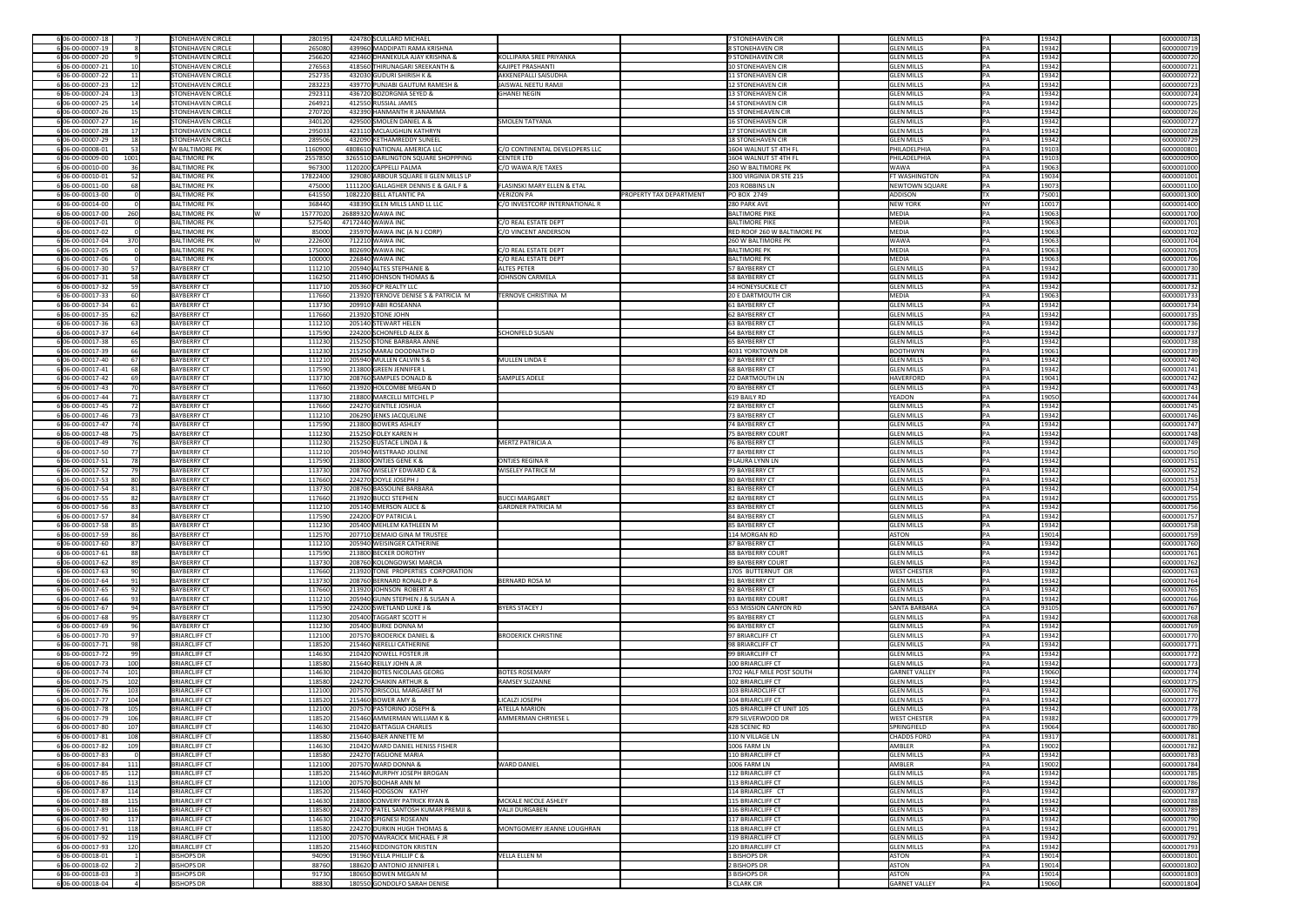| 6 06-00-00018-05                           | <b>BISHOPS DR</b>                      | 88180          | 180650 BOMSTEIN MICHAEL S &                                    | <b>DEMARTELEIRE MARGARET M</b>       | 100 S BROAD ST STE 2126               | PHILADELPHIA                    | 19110<br> PA          | 6000001805               |
|--------------------------------------------|----------------------------------------|----------------|----------------------------------------------------------------|--------------------------------------|---------------------------------------|---------------------------------|-----------------------|--------------------------|
| 606-00-00018-06                            | <b>BISHOPS DR</b>                      | 88750          | 180500 ALBRAND ROBERT L & MARCIA                               |                                      | 6 BISHOPS DRIVE                       | ASTON                           | 19014                 | 6000001806               |
| 606-00-00018-07                            | <b>BISHOPS DR</b>                      | 88980          | 180650 DOLBOW JAMES W SR & GAILIEN K                           |                                      | 7 BISHOPS DRIVE                       | <b>ASTON</b>                    | 19014                 | 6000001807               |
| 6 06-00-00018-08                           | <b>BISHOPS DR</b>                      | 91260          | 180350 RUMBERGER THOMAS &                                      | <b>GILKIN PATRICIAMARY</b>           | 8 BISHOPS DR                          | <b>ASTON</b>                    | 19014                 | 6000001808               |
| 6 06-00-00018-09                           | <b>BISHOPS DR</b>                      | 90890          | 180620 MIDDLETON WARREN WAYNE &                                | MIDDLETON KIMBERLY I                 | 9 BISHOPS DR                          | <b>ASTON</b>                    | 19014                 | 6000001809               |
| 6 06-00-00018-10                           | <b>BISHOPS DR</b>                      | 88860          | 180580 DOUGHERTY SEAN                                          |                                      | 10 BISHOPS DR                         | <b>ASTON</b>                    | 19014                 | 6000001810               |
| 6 06-00-00018-11                           | <b>BISHOPS DR</b>                      | 91750          | 180660 ZBYSHKO INNA &                                          | <b>ZBYSHKO IHOR</b>                  | 11 BISHOPS DR                         | <b>ASTON</b>                    | 19014                 | 6000001811               |
| 606-00-00018-12<br>12                      | <b>BISHOPS DR</b>                      | 94340          | 192120 SCHILLACI SHANE &                                       | SCHILLACI MELISSA M                  | 12 BISHOPS DR                         | <b>ASTON</b>                    | 19014                 | 6000001812               |
| 6 06-00-00018-13<br>13                     | <b>BISHOPS DR</b>                      | 94170          | 192010 BEIRNE MICHEAL &                                        | <b>BEIRNE MARY KAY</b>               | 13 BISHOPS DR                         | <b>ASTON</b>                    | 19014                 | 6000001813               |
| 6 06-00-00018-14<br>14                     | <b>BISHOPS DR</b>                      | 88610          | 188530 BARRON MATTHEW & EDWARD                                 |                                      | 14 BISHOPS DR                         | <b>ASTON</b>                    | 19014                 | 6000001814               |
| 6 06-00-00018-15                           | <b>BISHOPS DR</b>                      | 89660          | 188750 SCELSA JOSEPH &                                         | <b>SCELSA MEREDITH</b>               | 1140 NAAMANS CREEK RD                 | <b>GARNET VALLEY</b>            | 19060                 | 6000001815               |
| 6 06-00-00018-16                           | <b>BISHOPS DR</b>                      | 85550          | 183200 CZERVISKI JACQUELINE A                                  |                                      | 16 BISHOPS DR                         | <b>ASTON</b>                    | 19014                 | 6000001816               |
| 6 06-00-00018-17                           | <b>BISHOPS DR</b>                      | 85250          | 188590 WAIN MATTHEW &                                          | <b>WAIN MELISSA</b>                  | 17 BISHOPS DR                         | <b>ASTON</b>                    | 19014                 | 6000001817               |
| 606-00-00018-18                            | <b>BISHOPS DR</b>                      | 88810          | 188650 GHOBREYAL JOSEPH &                                      | <b>SIFEN GIHAN</b>                   | 18 BISHOPS DR                         | <b>ASTON</b>                    | 19014                 | 6000001818               |
| 6 06-00-00018-19                           | <b>BISHOPS DR</b>                      | 88570          | 188500 CWIERTNIEWICZ EDWARD                                    |                                      | 19 BISHOPS DR                         | ASTON                           | 19014                 | 6000001819               |
| 6 06-00-00018-20                           | <b>BISHOPS DR</b>                      | 89850          | 188870 HARRIS LINDA D &                                        | <b>PIERRE JEAN</b>                   | <b>PO BOX 165</b>                     | <b>CHESTER HEIGHTS</b>          | 19017<br>IPA.         | 6000001820               |
| 606-00-00018-21<br>21                      | <b>BISHOPS DR</b>                      | 88310          | 188250 CARDONI ALDO O JR & PAMELA M                            |                                      | 21 BISHOPS DR                         | <b>ASTON</b>                    | 19014                 | 6000001821               |
| 6 06-00-00018-22<br>22                     | <b>BISHOPS DR</b>                      | 89230          | 188490 FRANCKS ROBERT E JR &                                   | GALATI VALENTINO & ESTHER            | 22 BISHOPS DR                         | <b>ASTON</b>                    | 19014                 | 6000001822               |
| 606-00-00018-23<br>23                      | <b>BISHOPS DR</b>                      | 88530          | 188470 SHARP CHERYL L                                          |                                      | $ 23$ BISHOP DR                       | <b>ASTON</b>                    | 19014                 | 6000001823               |
| 6 06-00-00018-24<br>24                     | <b>BISHOPS DR</b>                      | 89980          | 178770 NOLT CHARLES JAMES SR &                                 | <b>NOLT KATE LEWIS</b>               | 24 BISHOPS DR                         | <b>ASTON</b>                    | 19014                 | 6000001824               |
| 606-00-00018-25<br>25                      | <b>BISHOPS DR</b>                      | 92450          | 191640 MCCRAY MOLLY                                            |                                      | 25 BISHOPS DR                         | ASTON                           | 19014                 | 6000001825               |
| 6 06-00-00018-26                           | <b>BISHOPS DR</b>                      | 90460          | 186670 HAMEL HAROLD F & KIMBERLY                               |                                      | 26 BISHOPS DR                         | <b>ASTON</b>                    | 19014                 | 6000001826               |
| 6 06-00-00018-27<br>27 <sup>1</sup>        | <b>BISHOPS DR</b>                      | 90080          | 181220 RAGNI JESSICA A &                                       | <b>RAGNI BASSOF</b>                  | 27 BISHOPS DR                         | ASTON                           | 19014                 | 6000001827               |
| 6 06-00-00018-28<br><b>28</b>              | <b>BISHOPS DR</b>                      | 92100          | 181540 KALLAL SCOTT A &                                        | KALLAL SARAH C                       | 28 BISHOPS DR                         | <b>ASTON</b>                    | 19014                 | 6000001828               |
| 6 06-00-00018-29<br>29                     | <b>BISHOPS DR</b>                      | 88350          | 189030 MATTHIAS JACQUELINE S                                   |                                      | 29 BISHOP DR                          | ASTON                           | 19014                 | 6000001829               |
| 606-00-00018-30                            | <b>BISHOPS DR</b>                      | 88400          | 189110 MORRISON KYLE F                                         |                                      | 30 BISHOP DR                          | ASTON                           | 19014                 | 6000001830               |
| 606-00-00018-31<br>31                      | <b>BISHOPS DR</b>                      | 89460          | 180560 SARNO EDWARD & MARILYN I                                |                                      | 31 BISHOP DRIVE                       | ASTON                           | 19014<br>$\mathsf{P}$ | 6000001831               |
| 606-00-00018-32<br>32                      | <b>BISHOPS DR</b>                      | 89730          | 180970 REGISTER SHEILA L                                       |                                      | 32 BISHOP DR                          | ASTON                           | 19014                 | 6000001832               |
| 33<br>6 06-00-00018-33                     | <b>BISHOPS DR</b>                      | 88170          | 188750 STAHL RODGER &                                          | <b>STAHL KATHRYN L</b>               | 33 BISHOPS DR                         | ASTON                           | 19014                 | 6000001833               |
| 6 06-00-00018-34                           | <b>BISHOPS DR</b>                      | 91790          | 191230 STANTON DONALD A                                        |                                      | 34 BISHOPS DR                         | <b>ASTON</b>                    | 19014                 | 6000001834               |
| 606-00-00018-35<br>35                      | <b>BISHOPS DR</b>                      | 93280          | 183230 CLARK RICHARD D II &                                    | NICEWINTER SHARON E                  | 35 BISHOPS DR                         | ASTON                           | 19014                 | 6000001835               |
| 6 06-00-00018-36<br>36                     | <b>BISHOPS DR</b>                      | 90920          | 180480 KEEFER MARY F                                           |                                      | <b>PO BOX 155</b>                     | <b>CHESTER HEIGHTS</b>          | 19017                 | 6000001836               |
| 6 06-00-00018-37                           | <b>BISHOPS DR</b>                      | 89460          | 190280 MCCONNELL LAWRENCE J JR &                               | MCCONNELL HEIDI M                    | 37 BISHOPS DR                         | ASTON                           | 19014                 | 6000001837               |
| 606-00-00018-38<br>-38                     | <b>BISHOPS DR</b>                      | 90850          | 180360 BENEGAR RICHELLE                                        |                                      | 38 BISHOPS DR                         | ASTON                           | 19014                 | 6000001838               |
| 6 06-00-00018-39                           | <b>BISHOPS DR</b>                      | 90880          | 180410 BAKER TERRY G JR                                        |                                      | 39 BISHOPS DR                         | ASTON                           | 19014                 | 6000001839               |
| 6 06-00-00018-40                           | <b>BISHOPS DR</b>                      | 84110          | 179780 BRADLEY CHRISTOPHER J &                                 | <b>BRADLEY COLLEEN M</b>             | 16 HUNTSMAN DR                        | <b>BOOTHWYN</b>                 | 19061                 | 6000001840               |
| 6 06-00-00018-41                           | <b>BISHOPS DR</b>                      | 89450          | 180550 CRAIG KEITH G & TRACEY E                                |                                      | 152 STATION RD                        | <b>GLEN MILLS</b>               | 19342                 | 6000001841               |
| 6 06-00-00018-42                           | <b>BISHOPS DR</b>                      | 89410          | 180480 DAGOSTINO JILL MARIE                                    |                                      | $ 42$ BISHOP DR                       | <b>ASTON</b>                    | 19014                 | 6000001842               |
| 6 06-00-00018-43<br>43                     | <b>BISHOPS DR</b>                      | 89310          | 207590 MEZZASALMA MICHAEL &                                    | MEZZASALMA DEENA                     | 43 BISHOPS DR                         | <b>ASTON</b>                    | 19014                 | 6000001843               |
| 6 06-00-00018-44<br>606-00-00018-45<br>45  | <b>BISHOPS DR</b><br><b>BISHOPS DR</b> | 88720<br>93320 | 188550 AARON REX T & MARIE F<br>183260 SMITH DAN R & VALERIE G |                                      | $ 44$ BISHOP DR<br>45 BISHOPS DR      | ASTON<br><b>ASTON</b>           | 19014<br>19014        | 6000001844<br>6000001845 |
| 6 06-00-00018-46                           | <b>BISHOPS DR</b>                      | 90000          | 184570 DAUDERT MATTHEW G &                                     | DAUDERT MARYANNE                     | 46 BISHOPS DRIVE                      | <b>ASTON</b>                    | 19014                 | 6000001846               |
| 6 06-00-00018-47                           | <b>BISHOPS DR</b>                      | 90910          | 180470 CROSSAN WM JR & DOROTHY                                 |                                      | $PO$ BOX 7                            | <b>CHESTER HEIGHTS</b>          | 19017                 | 6000001847               |
| 6 06-00-00018-48                           | <b>BISHOPS DR</b>                      | 90890          | 180430 MCCLINTOCK NANCY L                                      |                                      | 48 BISHOPS DR                         | <b>ASTON</b>                    | 19014                 | 6000001848               |
| 606-00-00018-49                            | <b>BISHOPS DR</b>                      | 90920          | 180480 OSTROW FRANCES M                                        |                                      | $ 49$ BISHOP DR                       | <b>ASTON</b>                    | 19014                 | 6000001849               |
| 606-00-00018-50                            | <b>BISHOPS DR</b>                      | 89520          |                                                                |                                      |                                       |                                 |                       |                          |
|                                            |                                        |                |                                                                |                                      |                                       |                                 |                       |                          |
|                                            |                                        |                | 180650 GAINES WILLIAM M &                                      | <b>GAINES GINA R</b>                 | 50 BISHOPS DR                         | ASTON                           | 19014                 | 6000001850               |
| 6 06-00-00018-51                           | <b>BISHOPS DR</b>                      | 88870          | 188480 HINES DARYL J JR &                                      | <b>HINES MOLLY L</b>                 | 51 BISHOPS DR                         | ASTON                           | 19014                 | 6000001851               |
| 6 06-00-00018-52                           | <b>BISHOPS DR</b>                      | 90870          | 180410 BUONANNO THOMAS A JR                                    |                                      | 52 BISHOPS DR                         | ASTON                           | 19014                 | 6000001852               |
| 6 06-00-00018-53<br>53<br>54               | <b>BISHOPS DR</b>                      | 89010          | 188690 SIGISMONTI JEANNE M                                     |                                      | 53 BISHOP DR                          | <b>ASTON</b>                    | 19014                 | 6000001853               |
| 606-00-00018-54                            | <b>BISHOPS DR</b><br><b>BISHOPS DR</b> | 90930          | 180490 ANANE JULIUS P<br>182920 ELLIS GINAMARIE & RONALD J &   | <b>ELLIS GLORIANN M</b>              | 54 BISHOPS DR                         | ASTON                           | 19014                 | 6000001854               |
| 6 06-00-00018-55<br>606-00-00018-56        | <b>BISHOPS DR</b>                      | 92790<br>91960 | 191340 LANE NANCY JEAN                                         |                                      | $PO$ BOX 3<br>56 BISHOPS DR           | <b>CHESTER HEIGHTS</b><br>ASTON | 19017<br>19014        | 6000001855<br>6000001856 |
| 606-00-00018-57<br>57                      | <b>BISHOPS DR</b>                      | 89290          | 180290 MUNDELL DIANE P                                         | <b>PO BOX 188</b>                    | 57 BISHOPS DR                         | <b>CHESTER HEIGHTS</b>          | 19017                 | 6000001857               |
| 6 06-00-00018-58                           | <b>BISHOPS DR</b>                      | 90990          | 180590 KEISER GLEN J JR & DEBORAH L                            |                                      | 58 BISHOP DR                          | <b>ASTON</b>                    | 19014                 | 6000001858               |
| 6 06-00-00018-59                           | <b>BISHOPS DR</b>                      | 90860          | 180390 ZACHAR ANDREW & DEBORAH J                               |                                      | 59 BISHOPS DR                         | ASTON                           | 19014                 | 6000001859               |
| 6 06-00-00018-60                           | <b>BISHOPS DR</b>                      | 89470          | 180580 JACOBS RANDY E &                                        | JACOBS FRAN WOHL                     | 51 JEREMIAH COLLETT RD                | <b>GLEN MILLS</b>               | 19342                 | 6000001860               |
| 6 06-00-00018-61                           | <b>BISHOPS DR</b>                      | 90990          | 180590 GE REALTY LLC                                           |                                      | 12 ST ALBANS CIR                      | NEWTOWN SQUARE                  | 19073                 | 6000001861               |
| 6 06-00-00018-62                           | <b>BISHOPS DR</b>                      | 87960          | 188410 SCHWALBE MARIANNE O                                     |                                      | 62 BISHOPS DR                         | ASTON                           | 19014                 | 6000001862               |
| 606-00-00018-63                            | <b>BISHOPS DR</b>                      | 90900          | 180450 DELCO HOMES LLC                                         | $ C/O$ EVANS Z                       | 12 ST ALBANS CIR                      | <b>NEWTOWN SQUARE</b>           | 19073                 | 6000001863               |
| 606-00-00018-64<br>64                      | <b>BISHOPS DR</b>                      | 90960          | 180530 WARD LAWRENCE B & NANCY O                               |                                      | 64 BISHOPS DR                         | <b>ASTON</b>                    | 19014                 | 6000001864               |
| 606-00-00018-65                            | <b>BISHOPS DR</b>                      | 88080          | 188600 SAUNDERS DAVID                                          |                                      | 65 BISHOPS DR                         | <b>ASTON</b>                    | 19014                 | 6000001865               |
| 606-00-00018-66                            | <b>BISHOPS DR</b>                      | 88700          | 188510 MURRAY JOHN R & KELLY A                                 |                                      | 66 BISHOPS DR                         | <b>ASTON</b>                    | 19014                 | 6000001866               |
| 6 06-00-00018-67<br>67                     | <b>BISHOPS DR</b>                      | 93470          | 183350 COWAN CHRISTOPHER J                                     |                                      | 67 BISHOP DR                          | <b>ASTON</b>                    | 19014                 | 6000001867               |
| 6 06-00-00018-68                           | <b>BISHOPS DR</b>                      | 92090          | 177930 ROBERTS GEOFFREY                                        |                                      | 68 BISHOPS DR                         | ASTON                           | 19014                 | 6000001868               |
| 606-00-00018-69                            | <b>BISHOPS DR</b>                      | 87940          | 185700 HOWSER JEFFREY M &                                      | <b>HOWSER LISA A</b>                 | 69 BISHOPS DR                         | ASTON                           | 19014                 | 6000001869               |
| 6 06-00-00018-70                           | <b>BISHOPS DR</b>                      | 88180          | 188760 MCDOWELL SHELLY                                         |                                      | 70 BISHOPS DR                         | ASTON                           | 19014                 | 6000001870               |
| 606-00-00018-71<br>71                      | <b>BISHOPS DR</b>                      | 88150          | 188710 HALLY WILLIAM                                           |                                      | 71 BISHOPS DR                         | <b>ASTON</b>                    | 19014                 | 6000001871               |
| 6 06-00-00018-72                           | <b>BISHOPS DR</b>                      | 90840          | 180350 PHELPS MATTHEW A                                        |                                      | 72 BISHOPS DR                         | ASTON                           | 19014                 | 6000001872               |
| 6 06-00-00018-73                           | <b>BISHOPS DR</b>                      | 88030          | 188520 PRIOR DANIELLE M                                        |                                      | 73 BISHOP DR                          | ASTON                           | 19014                 | 6000001873               |
| 6 06-00-00018-74                           | <b>BISHOPS DR</b>                      | 88070          | 188590 GREGER JOANNE                                           |                                      | 74 BISHOPS DR                         | <b>ASTON</b>                    | 19014                 | 6000001874               |
| 606-00-00018-75<br>76                      | <b>BISHOPS DR</b>                      | 88050          | 188560 RUGGIERI DANIEL C JR                                    |                                      | 75 BISHOPS DR                         | ASTON                           | 19014                 | 6000001875               |
| 606-00-00018-76                            | <b>BISHOPS DR</b><br><b>BISHOPS DR</b> | 88070          | 188590 HANE ANDREA S<br>188880 ZALESKI FRANCES M               |                                      | 76 BISHOPS DRIVE<br>77 BISHOPS DR     | ASTON                           | 19014                 | 6000001876               |
| 6 06-00-00018-77<br>6 06-00-00018-78<br>78 | <b>BISHOPS DR</b>                      | 88260<br>94170 | 183790 KAISER JENNIFER O &                                     | <b>IRVINE ALEXANDER T</b>            | 78 BISHOPS DR                         | <b>ASTON</b><br>ASTON           | 19014<br>19014        | 6000001877<br>6000001878 |
| 6 06-00-00018-79                           | <b>BISHOPS DR</b>                      | 92210          | 191500 BURROUGHS ALEXANDER W                                   |                                      | 79 BISHOPS DR                         | ASTON                           | 19014                 | 6000001879               |
| 606-00-00018-80                            | <b>BISHOPS DR</b>                      | 88030          | 188530 BUCCILLI JUSTIN M &                                     | <b>GILLESPIE BUCCILLI JENNIFER L</b> | 80 BISHOPS DR                         | ASTON                           | 19014                 | 6000001880               |
| 6 06-00-00018-81                           | <b>BISHOPS DR</b>                      | 88010          | 188490 GLACKIN DAVID C                                         |                                      | 81 BISHOPS DRIVE                      | <b>ASTON</b>                    | 19014                 | 6000001881               |
| 6 06-00-00018-82<br>82                     | <b>BISHOPS DR</b>                      | 88090          | 188610 JONES TRAVIS &                                          | <b>CARNEY-JONES JULIE</b>            | 82 BISHOPS DR                         | ASTON                           | 19014                 | 6000001882               |
| 606-00-00018-83<br>83                      | <b>BISHOPS DR</b>                      | 88000          | 175730 IMBURGIA KAREN M &                                      | <b>WALKER MICHAEL</b>                | 83 BISHOPS DR                         | <b>ASTON</b>                    | 19014                 | 6000001883               |
| 6 06-00-00018-84                           | <b>BISHOPS DR</b>                      | 87900          | 188320 JOOS BILL                                               |                                      | 3260 CHARLES GRIFFIN DR               | <b>GARNET VALLEY</b>            | 19060                 | 6000001884               |
| 606-00-00018-85<br>85                      | <b>BISHOPS DR</b>                      | 87960          | 188410 HOLT JAMES E & GERRY A                                  |                                      | $PO$ BOX 88                           | <b>CHESTER HEIGHTS</b>          | 19017                 | 6000001885               |
| 6 06-00-00018-86                           | <b>BISHOPS DR</b>                      | 88140          | 188690 MANDEL AMANDA B                                         |                                      | 86 BISHOPS DR                         | <b>ASTON</b>                    | 19014                 | 6000001886               |
| 606-00-00018-87                            | <b>BISHOPS DR</b>                      | 86820          | 180330 MARIANI CHRISTOPHER R                                   | <b>OSCAR STACEY L</b>                | 87 BISHOPS DR                         | <b>ASTON</b>                    | 19014                 | 6000001887               |
| 606-00-00018-88<br>88                      | <b>BISHOPS DR</b>                      | 88060          | 188570 FLEMING WILLIAM T                                       |                                      | 88 BISHOPS DR                         | ASTON                           | 19014                 | 6000001888               |
| 6 06-00-00018-89<br>89                     | <b>BISHOPS DR</b>                      | 84570          | 188550 MARCHESE CONSTANCE N                                    |                                      | 89 BISHOPS DR                         | <b>ASTON</b>                    | 19014                 | 6000001889               |
| 606-00-00018-90<br>90                      | <b>BISHOPS DR</b>                      | 91680          | 191160 LAZAROW JASON &                                         | LAZAROW HEATHER LANGDON              | 90 BISHOP DR                          | <b>ASTON</b>                    | 19014                 | 6000001890               |
| 6 06-00-00018-91                           | <b>BISHOPS DR</b>                      | 93210          | 183190 WELCH BROOKS C JR & KAREN L                             |                                      | 91 BISHOPS DR                         | ASTON                           | 19014                 | 6000001891               |
| 6 06-00-00018-92                           | <b>BISHOPS DR</b>                      | 90990          | 180590 BROWNE KYLE L &                                         | <b>HARTLEY MEGHAN L</b>              | 92 BISHOP DR                          | ASTON                           | 19014                 | 6000001892               |
| 6 06-00-00018-93<br>93                     | <b>BISHOPS DR</b>                      | 90100          | 180440 STOUCH JUSTIN &                                         | <b>STOUCH MIRANDA</b>                | 93 BISHOPS DR                         | ASTON                           | 19014                 | 6000001893               |
| 606-00-00018-94<br>94<br>95                | <b>BISHOPS DR</b><br><b>BISHOPS DR</b> | 88920          | 188560 MACINTYRE BRYAN M &<br>188610 ACETO ROBERT              | <b>COLEMAN KATHLEEN M</b>            | 94 BISHOP DR<br>18 HUNTINGDON FARM DR | ASTON<br><b>GLEN MILLS</b>      | 19014<br>19342        | 6000001894               |
| 6 06-00-00018-95                           | <b>BISHOPS DR</b>                      | 88960          | 188560 JAMES JOYCE &                                           | JAMES DEAN HUNTER                    | 96 BISHOPS DR                         | <b>CHESTER HEIGHTS</b>          |                       | 6000001895               |
| 6 06-00-00018-96<br>6 06-00-00018-97 97    | <b>BISHOPS DR</b>                      | 88920          | 89340 180360 LATCH DAVID M.                                    |                                      | 97 BISHOP DR                          | ASTON                           | 19017<br>19014<br>PA  | 6000001896<br>6000001897 |

| 6000001805               |
|--------------------------|
| 6000001806               |
| 6000001807<br>6000001808 |
| 6000001809               |
| 6000001810               |
| 6000001811               |
| 6000001812               |
| 6000001813<br>6000001814 |
| 6000001815               |
| 6000001816               |
| 6000001817               |
| 6000001818               |
| 6000001819<br>6000001820 |
| 6000001821               |
| 6000001822               |
| 6000001823               |
| 6000001824               |
| 6000001825<br>6000001826 |
| 6000001827               |
| 6000001828               |
| 6000001829               |
| 6000001830               |
| 6000001831<br>6000001832 |
| 6000001833               |
| 6000001834               |
| 6000001835               |
| 6000001836               |
| 6000001837<br>6000001838 |
| 6000001839               |
| 6000001840               |
| 6000001841               |
| 6000001842               |
| 6000001843<br>6000001844 |
| 6000001845               |
| 6000001846               |
| 6000001847               |
| 6000001848               |
| 6000001849<br>6000001850 |
|                          |
| 6000001851               |
| 6000001852               |
| 6000001853               |
| 6000001854               |
| 6000001855               |
| 6000001856<br>6000001857 |
| 6000001858               |
| 6000001859               |
| 6000001860               |
| 6000001861<br>6000001862 |
| 6000001863               |
| 6000001864               |
| 6000001865               |
| 6000001866               |
| 6000001867<br>6000001868 |
| 6000001869               |
| 6000001870               |
| 6000001871               |
| 6000001872               |
| 6000001873<br>6000001874 |
| 6000001875               |
| 6000001876               |
| 6000001877               |
| 6000001878               |
| 6000001879<br>6000001880 |
| 6000001881               |
| 6000001882               |
| 6000001883               |
| 6000001884<br>6000001885 |
| 6000001886               |
| 6000001887               |
| 6000001888               |
| 6000001889               |
| 6000001890<br>6000001891 |
| 6000001892               |
| 6000001893               |
| 6000001894               |
| 6000001895               |
| 6000001896               |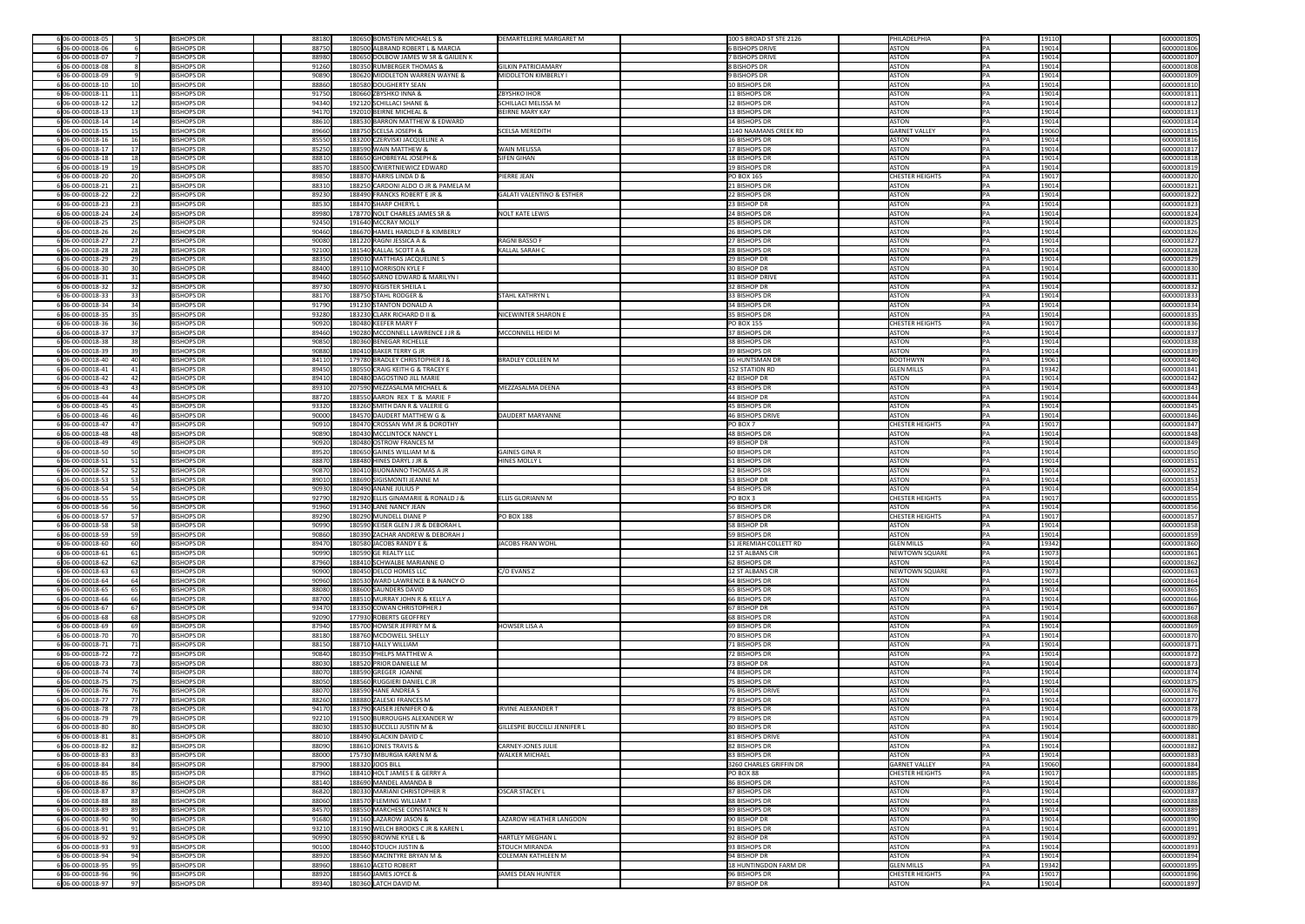| 6 06-00-00018-98<br>-98                           | <b>BISHOPS DR</b>                      | 89520          | 180650 KERNS BERNICE E                              |                                    | 98 BISHOPS DR                      | ASTON                |                        | IPA.            | 19014           | 6000001898               |
|---------------------------------------------------|----------------------------------------|----------------|-----------------------------------------------------|------------------------------------|------------------------------------|----------------------|------------------------|-----------------|-----------------|--------------------------|
| 6 06-00-00018-99<br>99                            | <b>BISHOPS DR</b>                      | 90880          | 180410 WARWICK JOSHUA P                             |                                    | 99 BISHOPS DR                      | ASTON                |                        |                 | 19014           | 6000001899               |
| 6 06-00-00019-00<br>100                           | <b>BISHOPS DR</b>                      | 93170          | 183160 MARTH ROBERT                                 |                                    | 100 BISHOPS DR                     | ASTON                |                        |                 | 19014           | 6000001900               |
| 606-00-00019-01<br>101                            | <b>BISHOPS DR</b>                      | 91980          | 190640 FRASIER PENNY                                |                                    | 125 E 5TH ST                       | MEDIA                |                        |                 | 19063           | 6000001901               |
| 6 06-00-00019-02<br>102                           | <b>BISHOPS DR</b>                      | 84560          | 187820 OTT DONALD J &                               | <b>OTT LOVADA</b>                  | 102 BISHOP DR                      | ASTON                |                        |                 | 19014           | 6000001902               |
|                                                   |                                        |                |                                                     |                                    |                                    |                      |                        |                 |                 |                          |
| 6 06-00-00019-03<br>103                           | <b>BISHOPS DR</b>                      | 90890          | 179840 MCGOVERN CHRISTIAN S                         |                                    | 103 BISHOPS DR                     | ASTON                |                        |                 | 19014           | 6000001903               |
| 6 06-00-00019-04<br>104                           | <b>BISHOPS DR</b>                      | 90850          | 179770 HA HONG CHIEN &                              | <b>CC LAURA MENG</b>               | 1335 ZEBLEY RD                     | <b>GARNET VALLEY</b> |                        |                 | 19060           | 6000001904               |
| 6 06-00-00019-05<br>105                           | <b>BISHOPS DR</b>                      | 88050          | 179690 MARINO LOVADA                                |                                    | 105 BISHOPS DR                     | ASTON                |                        |                 | 19014           | 6000001905               |
| 6 06-00-00019-06<br>106                           | <b>BISHOPS DR</b>                      | 90880          | 179810 BOMSTEIN MICHAEL S &                         | DEMARTELEIRE MARGARET M            | 225 S PENNEL RD                    | MEDIA                |                        |                 | 19063           | 6000001906               |
| 107<br>6 06-00-00019-07                           | <b>BISHOPS DR</b>                      | 88070          | 179720 PRICE ANNE V                                 |                                    | 107 BISHOP DR                      | ASTON                |                        |                 | 19014           | 6000001907               |
| 6 06-00-00019-08<br>108                           | <b>BISHOPS DR</b>                      | 88150          | 188010 DOW ALAN RICHARD SR                          |                                    | 108 BISHOPS DR                     | ASTON                |                        |                 | 19014           | 6000001908               |
|                                                   | <b>BISHOPS DR</b>                      |                | 179610 RAFFERTY JOHN W & CHRISTINE                  |                                    | 109 BISHOPS DR                     | ASTON                |                        |                 | 19014           |                          |
| 109<br>6 06-00-00019-09                           |                                        | 90750          |                                                     |                                    |                                    |                      |                        |                 |                 | 6000001909               |
| 6 06-00-00019-10<br>110                           | <b>BISHOPS DR</b>                      | 88040          | 187840 BROOKS BARBARA ANNE                          |                                    | 110 BISHOPS DR                     | ASTON                |                        |                 | 19014           | 6000001910               |
| 6 06-00-00019-11<br>111                           | <b>BISHOPS DR</b>                      | 90780          | 179660 MANKIN JORDAN                                |                                    | 111 BISHOP DR                      | ASTON                |                        |                 | 19014           | 6000001911               |
| 6 06-00-00019-12<br>112                           | <b>BISHOPS DR</b>                      | 88070          | 187880 PATCHELL DAVID A &                           | PATCHELL GAIL E WOLF               | 112 BISHOPS DR                     | ASTON                |                        |                 | 19014           | 6000001912               |
| 6 06-00-00019-13<br>113                           | <b>BISHOPS DR</b>                      | 91790          | 182410 CROWTHER ROBERT G &                          | <b>CROWTHER ROSE M</b>             | 4 WILLIAM BEASER                   | <b>GARNET VALLEY</b> |                        |                 | 19060           | 6000001913               |
| 6 06-00-00019-14<br>114                           | <b>BISHOPS DR</b>                      | 91980          | 191350 SPINELLA LEE D                               |                                    | 114 BISHOPS DR                     | ASTON                |                        |                 | 19014           | 6000001914               |
| 6 06-00-00019-15<br>115                           | <b>BISHOPS DR</b>                      | 87940          | 188390 LIAO LINGCHIN                                |                                    | 115 BISHOP DR                      | ASTON                |                        |                 | 19014           | 6000001915               |
|                                                   |                                        |                |                                                     |                                    |                                    |                      |                        |                 |                 |                          |
| 6 06-00-00019-16<br>116                           | <b>BISHOPS DR</b>                      | 88030          | 188530 BASHER WALTER W SR                           |                                    | 116 BISHOPS DR                     | ASTON                |                        |                 | 19014           | 6000001916               |
| 6 06-00-00019-17<br>117                           | <b>BISHOPS DR</b>                      | 88090          | 175880 JACOBS RANDY &                               | JACOBS FRAN W                      | 51 JEREMIAH COLLETT RD             | <b>GLEN MILLS</b>    |                        |                 | 19342           | 6000001917               |
| 606-00-00019-18<br>118                            | <b>BISHOPS DR</b>                      | 88020          | 215740 THOMAS JACOB &                               | <b>THOMAS LAUREN A</b>             | 118 BISHOPS DR                     | ASTON                |                        |                 | 19014           | 6000001918               |
| 6 06-00-00019-19<br>119                           | <b>BISHOPS DR</b>                      | 88030          | 188530 BUZZA RICHARD E III                          |                                    | 119 BISHOPS DR                     | ASTON                |                        |                 | 19014           | 6000001919               |
| 6 06-00-00019-20<br>120                           | <b>BISHOPS DR</b>                      | 88090          | 188610 PHILLIPS SHAWN & SARAH                       |                                    | 120 BISHOPS DR                     | ASTON                |                        |                 | 19014           | 6000001920               |
| 121<br>6 06-00-00019-21                           | <b>BISHOPS DR</b>                      | 88030          | 188520 BAILEY EDWARD D & VICKIE E                   |                                    | 121 BISHOPS DR.                    | ASTON                |                        |                 | 19014           | 6000001921               |
| 6 06-00-00019-22<br>122                           | <b>BISHOPS DR</b>                      | 88030          | 188520 ENGLE ROSE M                                 |                                    | 122 BISHOPS DR                     | ASTON                |                        |                 | 19014           | 6000001922               |
|                                                   | <b>BISHOPS DR</b>                      |                | 192720 KNOTT WILLIAM &                              |                                    |                                    | SAN JOSE             |                        |                 | 95120           |                          |
| 123<br>6 06-00-00019-23                           |                                        | 93010          |                                                     | KNOTT ENKHSARNAI                   | 1128 VALLEY QUAIL DR               |                      |                        |                 |                 | 6000001923               |
| 6 06-00-00019-24<br>124                           | <b>BISHOPS DR</b>                      | 92940          | 191980 GEORGE DANIEL W &                            | <b>DODDS KIMBERLY L</b>            | 124 BISHOP DR                      | ASTON                |                        |                 | 19014           | 6000001924               |
| 6 06-00-00019-25<br>125                           | <b>BISHOPS DR</b>                      | 89560          | 181320 WISHAM LISA A                                |                                    | 125 BISHOPS DR                     | ASTON                |                        |                 | 19014           | 6000001925               |
| 126<br>6 06-00-00019-26                           | <b>BISHOPS DR</b>                      | 89480          | 181210 DENNETT BARBARA J                            |                                    | 126 BISHOP DR                      | ASTON                |                        |                 | 19014           | 6000001926               |
| 6 06-00-00019-27<br>127                           | <b>BISHOPS DR</b>                      | 85580          | 189220 CALABRO ANTHONY M &                          | <b>BUTIKIS JACQUELINE F</b>        | 127 BISHOPS DR                     | ASTON                |                        |                 | 19014           | 6000001927               |
| 606-00-00019-28<br>128                            | <b>BISHOPS DR</b>                      | 91110          | 181220 MOSER JOHN K &                               | <b>STICHTER BRENDA</b>             | 128 BISHOPS DR                     | ASTON                |                        | PA              | 19014           | 6000001928               |
| 129<br>6 06-00-00019-29                           | <b>BISHOPS DR</b>                      | 87090          | 181180 CZACHOR KEVIN R &                            | <b>CZACHOR LINDA</b>               | 1751 HUNTER CIR                    | <b>WEST CHESTER</b>  |                        |                 | 19380           | 6000001929               |
|                                                   |                                        |                |                                                     |                                    |                                    |                      |                        |                 |                 |                          |
| 6 06-00-00019-30<br>130                           | <b>BISHOPS DR</b>                      | 91080          | 197150 STRAITON MELISSA                             |                                    | 130 BISHOPS DR                     | ASTON                |                        |                 | 19014           | 6000001930               |
| 6 06-00-00019-31<br>131                           | <b>BISHOPS DR</b>                      | 91070          | 181150 MAZZELLA ANN MARIE                           |                                    | 131 BISHOPS DR                     | ASTON                |                        |                 | 19014           | 6000001931               |
| 6 06-00-00019-32<br>132                           | <b>BISHOPS DR</b>                      | 91140          | 181270 BRUNO CONSULTING LLC                         |                                    | 87 IVY MILLS RD                    | <b>GLEN MILLS</b>    |                        |                 | 19342           | 6000001932               |
| 133<br>6 06-00-00019-33                           | <b>BISHOPS DR</b>                      | 89450          | 181170 TEASE ALYSSA S                               |                                    | 133 BISHOP DR                      | ASTON                |                        |                 | 19014           | 6000001933               |
| 6 06-00-00019-34<br>134                           | <b>BISHOPS DR</b>                      | 90000          | 177030 RUSSELL MICHAEL A &                          | <b>RUSSELL KEREN E</b>             | 134 BISHOPS DR                     | ASTON                |                        |                 | 19014           | 6000001934               |
| 6 06-00-00019-35<br>135                           | <b>BISHOPS DR</b>                      | 93810          | 232960 GARRITY MAUREEN L ODOHERTY &                 | <b>GARRITY CHRISTOPHER MICHAEL</b> | 135 BISHOPS DR                     | ASTON                |                        | PA              | 19014           | 6000001935               |
| 6 06-00-00019-36<br>136                           | <b>BISHOPS DR</b>                      | 93860          | 192010 KANE TARA &                                  | <b>KANE GREGORY</b>                | 136 BISHOPS DR                     | ASTON                |                        |                 | 19014           | 6000001936               |
| 6 06-00-00019-37<br>137                           | <b>BISHOPS DR</b>                      | 89430          | 181120 DONALDSON KATHLEEN M                         |                                    | 137 BISHOPS DR                     | ASTON                |                        |                 | 19014           | 6000001937               |
|                                                   |                                        |                |                                                     |                                    |                                    |                      |                        |                 |                 |                          |
| 6 06-00-00019-38<br>138                           | <b>BISHOPS DR</b>                      | 90050          | 189320 BAUTISTA ERWIN V &                           | <b>BAUTISTA MICHELLE S</b>         | 138 BISHOPS DR                     | ASTON                |                        |                 | 19014           | 6000001938               |
| 6 06-00-00019-39<br>139                           | <b>BISHOPS DR</b>                      | 89510          | 181250 FEATHERS AMANDA I                            |                                    | 139 BISHOP DR                      | ASTON                |                        |                 | 19014           | 6000001939               |
| 140<br>6 06-00-00019-40                           | <b>BISHOPS DR</b>                      | 90080          | 189360 SANDERS LAURIE K                             |                                    | 140 BISHOPS DR                     | ASTON                |                        |                 | 19014           | 6000001940               |
| 6 06-00-00019-41<br>141                           | <b>BISHOPS DR</b>                      | 91150          | 181280 QUIGLEY LARRY L JR &                         | QUIGLEY JENNIFER L                 | 141 BISHOPS DR                     | ASTON                |                        |                 | 19014           | 6000001941               |
| 6 06-00-00019-42<br>142                           | <b>BISHOPS DR</b>                      | 89090          | 189190 RUPRECHT DAVID II                            |                                    | 142 BISHOPS DR                     | ASTON                |                        |                 | 19014           | 6000001942               |
| 6 06-00-00019-43<br>143                           | <b>BISHOPS DR</b>                      | 91110          | 181220 HINMAN ROBERT K                              |                                    | 143 BISHOPS DR                     | ASTON                |                        |                 | 19014           | 6000001943               |
|                                                   |                                        |                |                                                     |                                    |                                    |                      |                        |                 |                 |                          |
|                                                   |                                        |                |                                                     |                                    |                                    |                      |                        |                 |                 |                          |
| 6 06-00-00019-44<br>144                           | <b>BISHOPS DR</b>                      | 89100          | 189200 HIGGINS WINFRED ALVIN III &                  | <b>HIGGINS RUTH ANN</b>            | 144 BISHOPS DR                     | ASTON                |                        |                 | 19014           | 6000001944               |
| 145<br>6 06-00-00019-45                           | <b>BISHOPS DR</b>                      | 85460          | 181180 HAMALAK RICHARD W II &                       | JEANNINE M                         | 145 BISHOPS DRIVE                  | ASTON                |                        |                 | 19014           | 6000001945               |
| 6 06-00-00019-46<br>146                           | <b>BISHOPS DR</b>                      | 89370          | 177420 MANKIN JORDAN                                |                                    | 146 BISHOP DR                      | ASTON                |                        |                 | 19014           | 6000001946               |
| 6 06-00-00019-47<br>147                           | <b>BISHOPS DR</b>                      | 91250          | 169250 PETTY ANNE B                                 |                                    | 147 BISHOPS DR                     | ASTON                |                        |                 | 19014           | 6000001947               |
| 6 06-00-00019-48<br>148                           | <b>BISHOPS DR</b>                      | 89660          | 181480 LOMBARDO ANTHONY                             | LOMBARDO CYNTHIA                   | 148 BISHOP DR                      | ASTON                |                        |                 | 19014           | 6000001948               |
|                                                   |                                        |                |                                                     |                                    |                                    |                      |                        |                 |                 |                          |
| 6 06-00-00019-49<br>149                           | <b>BISHOPS DR</b>                      | 93620          | 192410 LINDNER LYNNE A                              |                                    | 149 BISHOP DR                      | ASTON                |                        |                 | 19014           | 6000001949               |
| 6 06-00-00019-50<br>150                           | <b>BISHOPS DR</b>                      | 94890          | 184910 DELANO GEORGE R & MARIANNE E                 |                                    | 150 BISHOPS DR                     | ASTON                |                        |                 | 19014           | 6000001950               |
| 6 06-00-00019-51<br>151                           | <b>BISHOPS DR</b>                      | 91330          | 181570 BASHER WALTER W SR                           |                                    | 4 BONNIE LN                        | MEDIA                |                        |                 | 19063           | 6000001951               |
| 6 06-00-00019-52<br>152                           | <b>BISHOPS DR</b>                      | 90680          | 190040 DOTTS LAWARENCE ETUX                         |                                    | 152 BISHOPS DR                     | ASTON                |                        |                 | 19014           | 6000001952               |
| 6 06-00-00019-53<br>153                           | <b>BISHOPS DR</b>                      | 89340          | 189580 WILSON CLIFFORD & ANGELA                     |                                    | 153 BISHOPS DR                     | ASTON                |                        |                 | 19014           | 6000001953               |
| 6 06-00-00019-54<br>154                           | <b>BISHOPS DR</b>                      | 89450          | 189760 ZAPPALA AMBER &                              | <b>ROKOS FRANCIS</b>               | 154 BISHOPS DR                     | ASTON                |                        |                 | 19014           | 6000001954               |
| 6 06-00-00019-55<br>155                           | <b>BISHOPS DR</b>                      | 89880          | 181770 MILLER CRAIG R &                             | MILLER BERTA J                     | 155 BISHOPS DR                     | <b>CHESTER HGTS</b>  |                        |                 | 19014           | 6000001955               |
| 6 06-00-00019-56<br>156                           | <b>BISHOPS DR</b>                      | 89730          | 181590 LANPHEAR DORIS                               |                                    | 156 BISHOPS DR                     | ASTON                |                        |                 | 19014           | 6000001956               |
|                                                   |                                        |                |                                                     |                                    |                                    |                      |                        |                 |                 |                          |
| 6 06-00-00019-57<br>157                           | <b>BISHOPS DR</b>                      | 89600          | 181390 MCMAHON BRIAN                                |                                    | 157 BISHOPS DR                     | ASTON                |                        |                 | 19014           | 6000001957               |
| 6 06-00-00019-58<br>158                           | <b>BISHOPS DR</b>                      | 89620          | 189900 MADDEN BARBARA J                             |                                    | 158 BISHOPS DR                     | ASTON                |                        |                 | 19014           | 6000001958               |
| 606-00-00019-59<br>159                            | <b>BISHOPS DR</b>                      | 91360          | $181610$ HAGAN SEAN P &                             | HAGEN HEATHER L                    | 159 BISHOPS DR                     | ASTON                |                        |                 | 19014           | 6000001959               |
| 6 06-00-00019-60<br>160                           | <b>BISHOPS DR</b>                      | 91370          | 181630 QUINTAVALLA PAUL A                           |                                    | 160 BISHOPS DR                     | ASTON                |                        |                 | 19014           | 6000001960               |
| 6 06-00-00019-61<br>161                           | <b>BISHOPS DR</b>                      | 94990          | 192710 BALLAS JOHN J & STEPHANIE A                  |                                    | 161 BISHOPS DR                     | ASTON                |                        |                 | 19014           | 6000001961               |
| 6 06-00-00019-62<br>162                           | <b>BISHOPS DR</b>                      | 87830          | 172020 JOMILIN PARTNERSHIP                          |                                    | 270 BODLEY ROAD                    | <b>ASTON</b>         |                        |                 | 19014           | 6000001962               |
| 6 06-00-00019-63<br>163                           | <b>BISHOPS DR</b>                      | 90520          | 189920 SCIORTINO ANGELO &                           | MCLAUGHLIN AMY                     | 163 BISHOPS DR                     | ASTON                |                        |                 | 19014           | 6000001963               |
| 6 06-00-00019-64<br>164                           | <b>BISHOPS DR</b>                      | 89680          | 181520 YANNUZZI GROUP LP                            |                                    | 2760 CONCORD RD                    | ASTON                |                        |                 | 19014           | 6000001964               |
| 6 06-00-00019-65<br>165                           | <b>BISHOPS DR</b>                      | 90330          | 189760 MCDOWELL AMY M                               |                                    | 165 BISHOPS DR                     | ASTON                |                        |                 | 19014           | 6000001965               |
| 166<br>6 06-00-00019-66                           | <b>BISHOPS DR</b>                      |                | 189790 OWENS IRENE R                                |                                    | <b>PO BOX 235</b>                  |                      | <b>CHESTER HEIGHTS</b> |                 | 19017           |                          |
|                                                   |                                        | 90340          |                                                     |                                    |                                    |                      |                        |                 |                 | 6000001966               |
| 6 06-00-00019-67<br>167                           | <b>BISHOPS DR</b>                      | 90290          | 189690 DAMBMAN RACHELLE                             |                                    | 167 BISHOPS DR                     | ASTON                |                        |                 | 19014           | 6000001967               |
| 6 06-00-00019-68<br>168                           | <b>BISHOPS DR</b>                      | 91300          | 181520 BRADLEY CHRISTOPHER J &                      | <b>BRADLEY COLLEEN M</b>           | 16 HUNTSMAN DR                     | <b>GARNET VALLEY</b> |                        |                 | 19060           | 6000001968               |
| 6 06-00-00019-69<br>169                           | <b>BISHOPS DR</b>                      | 90340          | 189790 BONAFINO JAMES A &                           | <b>BOBAFINO TATJANA</b>            | 169 BISHOPS DR                     | <b>ASTON</b>         |                        |                 | 19014           | 6000001969               |
| 6 06-00-00019-70<br>170                           | <b>BISHOPS DR</b>                      | 95120          | 192790 GAMBLE KRISTINA                              |                                    | 170 BISHOPS DR                     | <b>ASTON</b>         |                        |                 | 19014           | 6000001970               |
| 6 06-00-00019-71<br>171                           | <b>BISHOPS DR</b>                      | 94370          | 192330 EDWARDS JAMES &                              | <b>EDWARDS LAURA</b>               | 171 BISHOPS DR                     | ASTON                |                        |                 | 19014           | 6000001971               |
| 6 06-00-00019-72<br>172                           | <b>BISHOPS DR</b>                      | 87370          | 181630 REILLY DONNA                                 |                                    | 172 BISHOPS DR                     | ASTON                |                        |                 | 19014           | 6000001972               |
| 173<br>6 06-00-00019-73                           | <b>BISHOPS DR</b>                      | 90260          | 189650 WILEY WILBUR W &                             | <b>WILEY PARALEE M</b>             | 173 BISHOPS DR                     | ASTON                |                        |                 | 19014           | 6000001973               |
| 174                                               | <b>BISHOPS DR</b>                      |                |                                                     |                                    |                                    |                      |                        |                 |                 |                          |
| 6 06-00-00019-74                                  |                                        | 89620          | 181440 FAVA JOHN DAVID CHARLES &                    | MAURI LISA ZAROFF                  | 174 BISHOPS DR                     | <b>ASTON</b>         |                        |                 | 19014           | 6000001974               |
| 6 06-00-00019-75<br>175                           | <b>BISHOPS DR</b>                      | 88820          | 181440 KOUBA MARK E &                               | <b>GALLAGHER AMY</b>               | 175 BISHOPS DR                     | ASTON                |                        |                 | 19014           | 6000001975               |
| 6 06-00-00019-76<br>176                           | <b>BISHOPS DR</b>                      | 90230          | 189600 STEVENSON CHARLES D &                        | STEVENSON PATRICIA A               | 1329 DERMOND RD                    | <b>DREXEL HILL</b>   |                        |                 | 19026           | 6000001976               |
| 6 06-00-00019-77<br>177                           | <b>BISHOPS DR</b>                      | 91700          | 181890 CLARK DONNA L                                |                                    | 177 BISHOP DR                      | ASTON                |                        |                 | 19014           | 6000001977               |
| 6 06-00-00019-78<br>178                           | <b>BISHOPS DR</b>                      | 91420          | 181710 MEEHAN KATHERINE H                           |                                    | 178 BISHOPS DR                     | ASTON                |                        |                 | 19014           | 6000001978               |
| 6 06-00-00019-79<br>179                           | <b>BISHOPS DR</b>                      | 90410          | 179940 KOVALCHECK FRANK                             |                                    | 2925 HIGHWOODS DR                  | ASTON                |                        |                 | 19014           | 6000001979               |
| 6 06-00-00019-80<br>180                           | <b>BISHOPS DR</b>                      | 84390          | 187950 EVERETT JOHN P                               |                                    | 860 BOURBAN LN                     | <b>WEST GROVE</b>    |                        |                 | 19390           | 6000001980               |
| 6 06-00-00019-81<br>181                           | <b>BISHOPS DR</b>                      | 90240          | 179860 CAPREZ JOHN B                                | CAPREZ JOANNE M                    | <b>PO BOX 215</b>                  |                      | <b>CHESTER HEIGHTS</b> |                 | 19017           | 6000001981               |
| 6 06-00-00019-82<br>182                           | <b>BISHOPS DR</b>                      | 88300          | 179350 ANDERSON BETSY WALKER                        |                                    | <b>PO BOX 191</b>                  |                      | <b>CHESTER HEIGHTS</b> |                 | 19012           | 6000001982               |
|                                                   |                                        |                |                                                     |                                    |                                    |                      |                        |                 |                 |                          |
| 6 06-00-00019-83<br>183                           | <b>BISHOPS DR</b>                      | 94020          | 183350 COONS CLINT TRUSTEE OF                       | 183 BISHOP DRIVE TRUST             | 3225 MCLEOD DR STE 100             | LAS VEGAS            |                        | NV.             | 89121           | 6000001983               |
| 6 06-00-00019-84<br>184                           | <b>BISHOPS DR</b>                      | 95060          | 192750 COLLINS JOHN F &                             | <b>COLLINS CYNTHIA</b>             | 184 BISHOPS DR                     | ASTON                |                        |                 | 19014           | 6000001984               |
| 6 06-00-00019-85<br>185                           | <b>BISHOPS DR</b>                      | 89440          | 181140 GRASSO VINCENT J &                           | <b>GRASSO MARISA</b>               | 185 BISHOPS DR                     | ASTON                |                        |                 | 19014           | 6000001985               |
| 6 06-00-00019-86<br>186                           | <b>BISHOPS DR</b>                      | 92120          | 182170 FINIGAN WILLIAM E &                          | <b>FINIGAN CHRISTINE</b>           | 214 WILLITS WAY                    | <b>GLEN MILLS</b>    |                        |                 | 19342           | 6000001986               |
| 6 06-00-00019-87<br>187                           | <b>BISHOPS DR</b>                      | 89350          | 189600 WESZTERGOM JEFFREY                           |                                    | 187 BISHOP DR                      | ASTON                |                        |                 | 19014           | 6000001987               |
| 6 06-00-00019-88<br>188                           | <b>BISHOPS DR</b>                      | 89770          | 181660 GBUR DAVID & MARIA                           |                                    | 188 BISHOPS DR                     | ASTON                |                        |                 | 19014           | 6000001988               |
|                                                   |                                        |                |                                                     |                                    |                                    |                      |                        |                 |                 |                          |
| 6 06-00-00019-89<br>189<br>606-00-00019-90<br>190 | <b>BISHOPS DR</b><br><b>BISHOPS DR</b> | 91300<br>89530 | 181520 HAJRI CYNTHIA M<br>189850 LALOUP ANDREW MARK |                                    | 189 BISHOPS DR<br>$190$ BISHOPS DR | ASTON<br>ASTON       |                        | $\overline{PA}$ | 19014<br> 19014 | 6000001989<br>6000001990 |

| 6000001898               |
|--------------------------|
| 6000001899<br>6000001900 |
| 6000001901               |
| 6000001902               |
| 6000001903<br>6000001904 |
| 6000001905               |
| 6000001906               |
| 6000001907               |
| 6000001908<br>6000001909 |
| 6000001910               |
| 6000001911               |
| 6000001912<br>6000001913 |
| 6000001914               |
| 6000001915               |
| 6000001916<br>6000001917 |
| 6000001918               |
| 6000001919               |
| 6000001920<br>6000001921 |
| 6000001922               |
| 6000001923               |
| 6000001924<br>6000001925 |
| 6000001926               |
| 6000001927               |
| 6000001928               |
| 6000001929<br>6000001930 |
| 6000001931               |
| 6000001932               |
| 6000001933<br>6000001934 |
| 6000001935               |
| 6000001936               |
| 6000001937<br>6000001938 |
| 6000001939               |
| 6000001940               |
| 6000001941<br>6000001942 |
| 6000001943               |
| 6000001944               |
|                          |
| 6000001945               |
| 6000001946<br>6000001947 |
| 6000001948               |
| 6000001949               |
| 6000001950<br>6000001951 |
| 6000001952               |
| 6000001953               |
| 6000001954<br>6000001955 |
| 6000001956               |
| 6000001957<br>6000001958 |
| 6000001959               |
| 6000001960               |
| 6000001961<br>6000001962 |
| 6000001963               |
| 6000001964               |
| 6000001965<br>6000001966 |
| 6000001967               |
| 6000001968               |
| 6000001969<br>6000001970 |
| 6000001971               |
| 6000001972               |
| 6000001973               |
| 6000001974<br>6000001975 |
| 6000001976               |
| 6000001977<br>6000001978 |
| 6000001979               |
| 6000001980               |
| 6000001981               |
| 6000001982<br>6000001983 |
| 6000001984               |
| 6000001985               |
| 6000001986<br>6000001987 |
| 6000001988               |
| 6000001989<br>6000001    |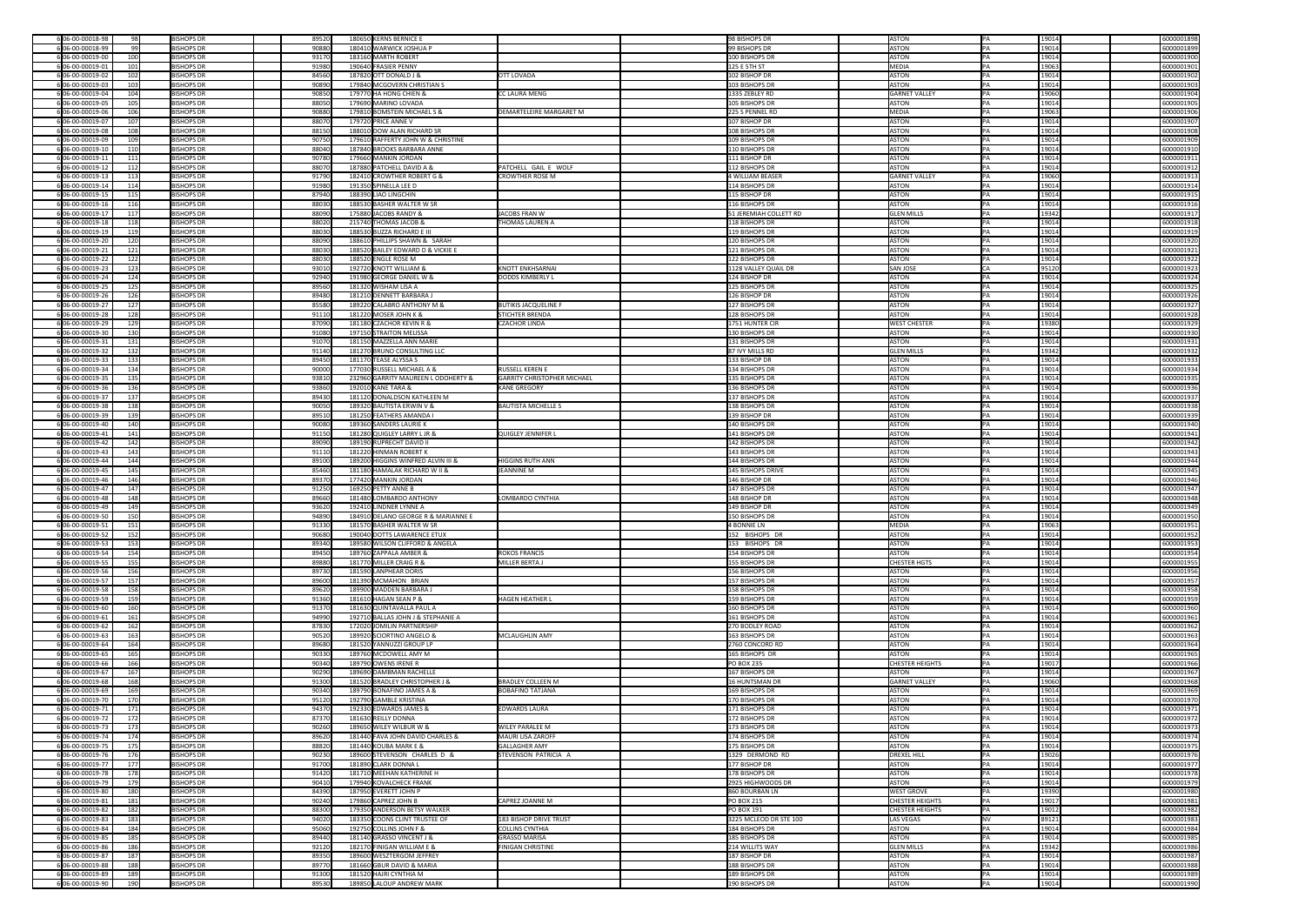| 6 06-00-00019-91                     | 191 | <b>BISHOPS DR</b>                    | 89530            | 181280 MILLER PAMELA VIRGILIO                                 |                               | 191 BISHOPS DR                    | ASTON          |                        | 19014          | 6000001991               |
|--------------------------------------|-----|--------------------------------------|------------------|---------------------------------------------------------------|-------------------------------|-----------------------------------|----------------|------------------------|----------------|--------------------------|
| 6 06-00-00019-92                     | 192 | <b>BISHOPS DR</b>                    | 89740            | 181610 GREEN JOHN & BARBARA                                   |                               | 192 BISHOPS DR                    | ASTON          |                        | 19014          | 6000001992               |
| 6 06-00-00019-93                     | 193 | <b>BISHOPS DR</b>                    | 89480            | 189810 ROSENBERG ALAN S &                                     | JAROME LISA A                 | 43 ROBINS ROAD                    |                | <b>BOOTHWYN</b>        | 19061          | 6000001993               |
| 6 06-00-00019-94                     | 194 | <b>BISHOPS DR</b>                    | 89700            | 181550 MANGEFRIDA MEGAN C                                     |                               | 194 BISHOPS DR                    | ASTON          |                        | 19014          | 6000001994               |
| 6 06-00-00019-95                     | 195 | <b>BISHOPS DR</b>                    | 90250            | 187760 KOUBA WILLIAM J                                        |                               | $PO$ BOX 476                      |                | <b>CHESTER HEIGHTS</b> | 19017          | 6000001995               |
| 6 06-00-00019-96                     | 196 | <b>BISHOPS DR</b>                    | 94300            | 192830 POSSENTI CATHERINE                                     |                               | 196 BISHOPS DR                    | ASTON          |                        | 19014          | 6000001996               |
| 6 06-00-00019-97                     | 197 | <b>BISHOPS DR</b>                    | 91670            | 181890 FRESCOLN EDWARD J &                                    | <b>FRESCOLN MARGARET L</b>    | 197 BISHOP DR                     | <b>ASTON</b>   |                        | 19014          | 6000001997               |
| 606-00-00019-98                      | 198 | <b>BISHOPS DR</b>                    | 91460            | 181750 SCHOLES JOHN R                                         |                               | <b>198 BISHOPS DRIVE</b>          | ASTON          |                        | 19014          | 6000001998               |
| 6 06-00-00019-99                     | 199 | <b>BISHOPS DR</b>                    | 89580            | 189870 LEONZIO JOHN S SR & CAROL J                            |                               | 199 BISHOPS DR                    | ASTON          |                        | 19014          | 6000001999               |
| 6 06-00-00020-00                     | 200 | <b>BISHOPS DR</b>                    | 89880            | 181770 CONRAD STEPHEN B                                       |                               | <b>PO BOX 251</b>                 |                | CHESTER HEIGHTS        | 19017          |                          |
|                                      |     |                                      |                  |                                                               |                               |                                   |                |                        |                | 6000002000               |
| 6 06-00-00020-01                     | 201 | <b>BISHOPS DR</b>                    | 89880            | 181770 NARDONE LAURA A                                        |                               | 201 BISHOP DR                     | ASTON          |                        | 19014          | 6000002001               |
| 6 06-00-00020-02                     | 202 | <b>BISHOPS DR</b>                    | 90370            | 189830 VANDERLAAN JEFFREY S &                                 | VANDERLAAN MELISSA J          | 202 BISHOPS DR                    | ASTON          |                        | 19014          | 6000002002               |
| 606-00-00020-03                      | 203 | <b>BISHOPS DR</b>                    | 91670            | 181890 BRADLEY CHRISTOPHER J &                                | <b>BRADLEY COLLEEN</b>        | 16 HUNTSMAN DR                    |                | <b>GARNET VALLEY</b>   | 19060          | 6000002003               |
| 6 06-00-00020-04                     | 204 | <b>BISHOPS DR</b>                    | 89810            | 183230 DUNBAR ALAN J &                                        | <b>LANE DIANE</b>             | 204 BISHOP DR                     | ASTON          |                        | 19014          | 6000002004               |
| 6 06-00-00020-05                     | 205 | <b>BISHOPS DR</b>                    | 90290            | 189690 CARROLL MARK & SUSAN J                                 |                               | 205 BISHOPS DR                    | <b>ASTON</b>   |                        | 19014          | 6000002005               |
| 6 06-00-00020-06                     | 206 | <b>BISHOPS DR</b>                    | 91460            | 181750 WAYNE MATTHEW CHACE &                                  | <b>COLEMAN REBECCA LYNN</b>   | 206 BISHOPS DR                    | ASTON          |                        | 19014          | 6000002006               |
| 6 06-00-00020-07                     | 207 | <b>BISHOPS DR</b>                    | 95360            | 185200 POWERS ROBERT A & ANASTASIA C                          |                               | <b>PO BOX 661</b>                 |                | <b>CHESTER HEIGHTS</b> | 19017          | 6000002007               |
| 6 06-00-00020-08                     | 208 | <b>BISHOPS DR</b>                    | 95870            | 193260 TOUHILL JOHN A SR & KATHLEEN K                         |                               | 208 BISHOPS DR                    | ASTON          |                        | 19014          | 6000002008               |
| 6 06-00-00020-09                     | 209 | <b>BISHOPS DR</b>                    | 91570            | 197560 SMITH KAREN                                            |                               | 209 BISHOPS DR                    | ASTON          |                        | 19014          | 6000002009               |
| 6 06-00-00020-10                     | 210 | <b>BISHOPS DR</b>                    | 90250            | 189630 YURCHUK SAM D &                                        | <b>YURCHUK NICOLE</b>         | 210 BISHOPS DR                    | ASTON          |                        | 19014          | 6000002010               |
| 6 06-00-00020-11                     | 211 | <b>BISHOPS DR</b>                    | 90200            | 181970 SADDLER PATRICIA S                                     |                               | 211 BISHOPS DR                    | ASTON          |                        | 19014          | 6000002011               |
| 606-00-00020-12                      | 212 | <b>BISHOPS DR</b>                    | 74962            | 181690 COWAN CHARLES &                                        | COWAN JOYCE                   | 212 BISHOPS DR                    | ASTON          |                        | 19014          | 6000002012               |
| 6 06-00-00020-13                     | 213 | <b>BISHOPS DR</b>                    | 90690            | 190020 BUTLER DONNA                                           |                               | 213 BISHOPS DR                    | ASTON          |                        | 19014          | 6000002013               |
| 6 06-00-00020-14                     | 214 | <b>BISHOPS DR</b>                    | 74962            | 181850 MCINTOSH JOSEPH                                        |                               | <b>BOX 17</b>                     |                | <b>CHESTER HEIGHTS</b> | 19017          | 6000002014               |
| 6 06-00-00020-15                     |     | <b>BISHOPS DR</b>                    |                  | 224980 LOMBARDI JACQUELINE M &                                | LOMBARDI ANTHONY C            | 215 BISHOPS DR                    | ASTON          |                        | 19014          |                          |
|                                      | 215 |                                      | 91650            |                                                               |                               |                                   |                |                        |                | 6000002015               |
| 6 06-00-00020-16                     | 216 | <b>BISHOPS DR</b>                    | 91820            | 181970 KRAMER SCOTT L                                         |                               | 216 BISHOPS DR                    | <b>ASTON</b>   |                        | 19014          | 6000002016               |
| 6 06-00-00020-17                     | 217 | <b>BISHOPS DR</b>                    | 95570            | 185340 SOLTNER LISA S                                         |                               | 217 BISHOPS DR                    | ASTON          |                        | 19014          | 6000002017               |
| 6 06-00-00020-18                     | 218 | <b>BISHOPS DR</b>                    | 93570            | 184090 HUBERT MATTHEW J &                                     | HUBERT REBECCA L              | 218 BISHOPS DR                    | ASTON          |                        | 19014          | 6000002018               |
| 6 06-00-00020-19                     |     | <b>BISHOPS DR</b>                    | 91290            | 181510 FARAGALLI CARLO A &                                    | <b>FARAGALLI AIMEE E</b>      | 219 BISHOPS DR                    | ASTON          |                        | 19014          | 6000002019               |
| 6 06-00-00020-20                     | 220 | <b>BISHOPS DR</b>                    | 91200            | 181370 PIERCE ANASTASIA &                                     | <b>PIERCE ZACHARY</b>         | 135 WILLIAM PENN BLVD             |                | <b>WEST CHESTER</b>    | 19380          | 6000002020               |
| 6 06-00-00020-21                     | 221 | <b>BISHOPS DR</b>                    | 91190            | 181340 GARGANI JOHN M &                                       | <b>GARGANI DEBORAH</b>        | 221 BISHOPS DR                    | ASTON          |                        | 19014          | 6000002021               |
| 6 06-00-00020-22                     | 222 | <b>BISHOPS DR</b>                    | 91230            | 181400 GREEN MARIA A                                          |                               | 222 BISHOPS DR                    | ASTON          |                        | 19014          | 6000002022               |
| 6 06-00-00020-23                     | 223 | <b>BISHOPS DR</b>                    | 91300            | 181520 KNOTT WILLIAM &                                        | <b>KNOTT ENKHSARNAI</b>       | 1128 VALLEY QUAIL CIR             |                | <b>SAN JOSE</b>        | 95120          | 6000002023               |
| 6 06-00-00020-24                     | 224 | <b>BISHOPS DR</b>                    | 91250            | 181440 HANSEN SOEREN & RAGNHILD &                             | MAHER SONJA C                 | 224 BISHOPS DR                    | ASTON          |                        | 19014          | 6000002024               |
| 6 06-00-00020-25                     | 225 | <b>BISHOPS DR</b>                    | 95910            | 186700 KEELER CHARLES                                         |                               | 225 BISHOPS DRIVE                 | ASTON          |                        | 19014          | 6000002025               |
| 6 06-00-00020-26                     | 226 | <b>BISHOPS DR</b>                    | 90120            | 182980 KOLLHOFF EDMUND JAMES JR &                             | KOLLHOFF ELLEN LOUISE         | 226 BISHOPS DR                    | ASTON          |                        | 19014          | 6000002026               |
| 6 06-00-00020-27                     | 227 | <b>BISHOPS DR</b>                    | 90100            | 182940 LANCIANESE MICHELE R & KYLE &                          | LANCIANESE JOSHUA             | 227 BISHOPS DR                    | ASTON          |                        | 19014          | 6000002027               |
| 6 06-00-00020-28                     | 228 | <b>BISHOPS DR</b>                    | 86780            | 190930 MILLIGAN JAMES &                                       | DALLOT WHITNEY                | 228 BISHOPS DR                    | ASTON          |                        | 19014          | 6000002028               |
| 6 06-00-00020-29                     | 229 | <b>BISHOPS DR</b>                    | 86780            | 190930 BAMBRICK JEANNINE M                                    |                               | 229 BISHOPS DR                    | ASTON          |                        | 19014          | 6000002029               |
|                                      |     |                                      |                  | 190970 MILMAN STEPHANIE &                                     |                               |                                   | ASTON          |                        |                |                          |
| 6 06-00-00020-30                     | 230 | <b>BISHOPS DR</b>                    | 90390            |                                                               | <b>GALAZESKI DENISE</b>       | 230 BISHOPS DR                    |                |                        | 19014          | 6000002030               |
| 606-00-00020-31                      | 231 | <b>BISHOPS DR</b>                    | 86040            | 182850 DRAPER CLINTON T &                                     | <b>DRAPER MEGHAN J</b>        | 231 BISHOPS DR                    | ASTON          |                        | 19014          | 6000002031               |
| 6 06-00-00020-32                     | 232 | <b>BISHOPS DR</b>                    | 89950            | 182710 MARINO JOSEPH                                          |                               | 3706 LARKIN RD                    |                | <b>GARNET VALLEY</b>   | 19060          | 6000002032               |
| 6 06-00-00020-33                     | 233 | <b>BISHOPS DR</b>                    | 91260            | 182950 ADAMS SUSAN                                            |                               | 233 BISHOPS DR                    | ASTON          |                        | 19014          | 6000002033               |
| 6 06-00-00020-34                     | 234 | <b>BISHOPS DR</b>                    | 95470            | 185720 SHANNON FRANK                                          |                               | 234 BISHOPS DR                    | ASTON          |                        | 19014          | 6000002034               |
| 6 06-00-00020-35                     | 235 | <b>BISHOPS DR</b>                    | 93860            | 192550 GRASSANO JANET J                                       |                               | 235 BISHOPS DR                    | ASTON          |                        | 19014          | 6000002035               |
| 6 06-00-00020-36                     | 236 | <b>BISHOPS DR</b>                    | 95410            | 185680 WEYMAN RODGER A & MARY BETH                            |                               | 236 BISHOP DR                     | ASTON          |                        | 19014          | 6000002036               |
| 6 06-00-00020-37                     | 237 | <b>BISHOPS DR</b>                    | 90110            | 182970 BRENNER DAVID W                                        |                               | 237 BISHOPS DR                    | ASTON          |                        | 19014          | 6000002037               |
| 606-00-00020-38                      | 238 | <b>BISHOPS DR</b>                    | 90330            | 190870 FRICKER PAUL W & TERRY L                               |                               | 238 BISHOPS DR                    | ASTON          |                        | 19014          | 6000002038               |
| 6 06-00-00020-39                     | 239 | <b>BISHOPS DR</b>                    | 89940            | 182700 RAINER PATRICIA &                                      | VAN DAALEN ROBERT S           | 239 BISHOPS DR                    | ASTON          |                        | 19014          | 6000002039               |
| 6 06-00-00020-40                     | 240 | <b>BISHOPS DR</b>                    | 90450            | 191060 CAPPELLI JOSEPH A &                                    | <b>CAPPELLI KATHY</b>         | $ P$ O BOX 285                    |                | COCHRANVILLE           | 19330          | 6000002040               |
|                                      |     |                                      |                  | 182700 PATRICK MICHAEL J & DEBBE A                            |                               | 241 BISHOPS DRIVE                 | ASTON          |                        | 19014          | 6000002041               |
|                                      |     |                                      |                  |                                                               |                               |                                   |                |                        |                |                          |
| 606-00-00020-41                      | 241 | <b>BISHOPS DR</b>                    | 89940            |                                                               |                               |                                   |                |                        |                |                          |
| 6 06-00-00020-42                     | 242 | <b>BISHOPS DR</b>                    | 90410            | 190990 GIFFIN DONNA J                                         |                               | 242 BISHOPS DRIVE                 | ASTON          |                        | 19014          | 6000002042               |
| 6 06-00-00020-43                     | 243 | <b>BISHOPS DR</b>                    | 89960            | 182730 WOODS JOSEPH P & PAMELA M                              |                               | 88 GOVERN MARKHAM DR              |                | <b>GLEN MILLS</b>      | 19342          | 6000002043               |
| 6 06-00-00020-44                     | 244 | <b>BISHOPS DR</b>                    | 90430            | 191030 PALESTINI JOSEPH JR &                                  | <b>PALESTINI RITA ROSE</b>    | 244 BISHOPS DR                    | ASTON          |                        | 19014          | 6000002044               |
| 6 06-00-00020-45                     | 245 | <b>BISHOPS DR</b>                    | 94460            | 185800 DAVIS CHRISTINA M &                                    | DAVIS WILLIAM                 | 245 BISHOPS DR                    | ASTON          |                        | 19014          | 6000002045               |
| 6 06-00-00020-46                     | 246 | <b>BISHOPS DR</b>                    | 95570            | 193810 LOVING BETH ANN &                                      | KUNEY GEORGE K                | 246 BISHOPS DR                    | ASTON          |                        | 19014          | 6000002046               |
| 6 06-00-00020-47                     | 247 | <b>BISHOPS DR</b>                    | 91110            | 182710 SINGER SCOTT E                                         |                               | 247 BISHOP DR                     | ASTON          |                        | 19014          | 6000002047               |
| 6 06-00-00020-48                     | 248 | <b>BISHOPS DR</b>                    | 87260            | 182930 CROWTHER ROBERT G &                                    | <b>CROWTHER ROSE M</b>        | 248 BISHOP DR                     | ASTON          |                        | 19014          | 6000002048               |
| 6 06-00-00020-49                     | 249 | <b>BISHOPS DR</b>                    | 91170            | 182810 PATRO KATHRYN                                          |                               | 249 BISHOPS DR                    | ASTON          |                        | 19014          | 6000002049               |
| 6 06-00-00020-50                     | 250 | <b>BISHOPS DR</b>                    | 91250            | 209900 ROBY JOSHUA R &                                        | <b>ROBY JENNIFER A</b>        | 250 BISHOPS DR                    | ASTON          |                        | 19014          | 6000002050               |
| 6 06-00-00020-51                     | 251 | <b>BISHOPS DR</b>                    | 91160            | 182790 DURNING RAYMOND P &                                    | <b>DURNING JILL M</b>         | 251 BISHOPS DR                    | ASTON          |                        | 19014          | 6000002051               |
| 606-00-00020-52                      | 252 | <b>BISHOPS DR</b>                    | 91870            | 183460 HEGARTY JAMES J JR                                     |                               | 252 BISHOPS DR                    | ASTON          |                        | 19014          | 6000002052               |
| 6 06-00-00020-53                     | 253 | <b>BISHOPS DR</b>                    | 91760            | 183350 MEMIS YILMAZ &                                         | <b>FORTI PATTI J</b>          | 253 BISHOPS DR                    | ASTON          |                        | 19014          | 6000002053               |
| 6 06-00-00020-54                     | 254 | <b>BISHOPS DR</b>                    | 90600            | 183390 TRAVIS JOHN F & RITA M                                 |                               | 254 BISHOPS DRIVE                 | ASTON          |                        | 19014          | 6000002054               |
| 6 06-00-00020-55                     | 255 | <b>BISHOPS DR</b>                    | 91690            | 209350 DUGAN JENNIFER &                                       | <b>DUGAN HAL</b>              | 255 BISHOPS DR                    | ASTON          |                        | 19014          | 6000002055               |
| 6 06-00-00020-56                     | 256 | <b>BISHOPS DR</b>                    | 91650            | 191360 REPICE MICHAEL J &                                     | <b>BLASUCCI CELENA</b>        | 256 BISHOPS DR                    | ASTON          |                        | 19014          | 6000002056               |
| 6 06-00-00020-57                     | 257 | <b>BISHOPS DR</b>                    | 91930            | 183500 SARGENT RANDY LAWRENCE                                 |                               | 257 BISHOPS DR                    | ASTON          |                        | 19014          | 6000002057               |
| 6 06-00-00020-58                     | 258 | <b>BISHOPS DR</b>                    | 95990            | 186760 DEPROSPERO ERIC DEAN &                                 | <b>DEPROSPERO LINDSEY LEE</b> | 258 BISHOPS DR                    | ASTON          |                        | 19014          | 6000002058               |
|                                      |     | <b>BISHOPS DR</b>                    |                  | 182720 FINKLE GREGORY &                                       | <b>FERRO ELIZABETH</b>        | 259 BISHOPS DR                    | ASTON          |                        |                |                          |
| 6 06-00-00020-59                     | 259 |                                      | 95060            |                                                               |                               |                                   |                |                        | 19014          | 6000002059               |
| 6 06-00-00020-60                     | 260 | <b>BISHOPS DR</b>                    | 90880            | 179810 ALVAREZ GEORGINA P                                     |                               | 260 BISHOPS DR                    | ASTON          |                        | 19014          | 6000002060               |
| 6 06-00-00020-61                     | 261 | <b>BISHOPS DR</b>                    | 85330            | 174970 TRUITT JOHN &                                          | <b>TRUITT CAROLANNE M</b>     | 261 BISHOPS DR                    | ASTON          |                        | 19014          | 6000002061               |
| 6 06-00-00020-62                     | 262 | <b>BISHOPS DR</b>                    | 84200            | 179920 PRETTYMAN JANET A                                      |                               | 262 BISHOPS DR                    | ASTON          |                        | 19014          | 6000002062               |
| 6 06-00-00020-63                     | 263 | <b>BISHOPS DR</b>                    | 90920            | 179880 DIEHL KEVIN M &                                        | <b>DIEHL LAURIE ELIZABETH</b> | 263 BISHOP DR                     | ASTON          |                        | 19014          | 6000002063               |
| 6 06-00-00020-64                     | 264 | <b>BISHOPS DR</b>                    | 92540            | 182880 ORR ANDREW W & SHANNON F                               |                               | 264 BISHOPS DR                    | ASTON          |                        | 19014          | 6000002064               |
| 6 06-00-00021-00                     |     | <b>BODLEY RD</b>                     | 248860           | 488790 TIMMINS MICHAEL B &                                    | <b>SUSAN MARI</b>             | $ P$ O BOX 95                     |                | <b>CHESTER HEIGHTS</b> | 19017          | 6000002100               |
| 606-00-00021-98                      | 251 | BODLEY RD                            | 284700           | 491650 FALLON EDWARD B & MARIANNE                             |                               | 251 BODLEY RD                     | ASTON          |                        | 19014          | 6000002198               |
| 6 06-00-00021-99                     | 255 | <b>BODLEY RD</b>                     | 270770           | 490340 JONES HORATIO C &                                      | JONES SUZANNE A               | 255 BODLEY RD                     | ASTON          |                        | 19014          | 6000002199               |
| 6 06-00-00022-00                     |     | <b>BODLEY RD</b>                     | 168700           | 324140 ALLEN JERONE F & MARY BISKO                            |                               | 253 BODLEY ROAD                   | ASTON          |                        | 19014          | 6000002200               |
| 6 06-00-00022-01                     | 249 | <b>BODLEY RD</b>                     | 292740           | 500340 KOLESSAR JEFFREY & MICHELLE                            |                               | 249 BODLEY RD                     | ASTON          |                        | 19014          | 6000002201               |
| 6 06-00-00022-03                     | 11  | <b>BONNIE LN</b>                     | 410820           | 639600 OBRIEN DANIEL P &                                      | <b>OBRIEN COLLEEN A</b>       | 11 BONNIE LN                      | MEDIA          |                        | 19063          | 6000002203               |
| 6 06-00-00022-04                     |     | <b>BONNIE LN</b>                     | 295000           | 469470 PHAN TUNG &                                            | <b>SAULER TRACY ROSE</b>      | 13 BONNIE LN                      | MEDIA          |                        | 19063          | 6000002204               |
| 6 06-00-00022-05                     | 15  | <b>BONNIE LN</b>                     | 326660           | 568850 CASSIDY TERRENCE ARTHUR &                              | CASSIDY JOCELYN               | 15 BONNIE LN                      | MEDIA          |                        | 19063          | 6000002205               |
| 6 06-00-00022-06                     |     | <b>BONNIE LN</b>                     | 323270           | 499440 WEYHMULLER PAUL R & CAROL R                            |                               | 17 BONNIE LN                      | MEDIA          |                        | 19063          | 6000002206               |
| 6 06-00-00022-07                     |     | <b>BONNIE LN</b>                     | 436860           | 657960 SCHAGRIN EDWARD B & CAROL LEE                          |                               | 14 BONNIE LN                      | MEDIA          |                        | 19063          | 6000002207               |
|                                      |     | <b>BONNIE LN</b>                     |                  | 508190 ROHANA PETER J JR & JOANNE M                           |                               |                                   | MEDIA          |                        | 19063          |                          |
| 6 06-00-00022-08                     |     |                                      | 362520           |                                                               |                               | <b>12 BONNIE LN</b>               |                |                        |                | 6000002208               |
| 6 06-00-00022-09                     |     | <b>BONNIE LN</b>                     | 305680           | 481770 FURLONG CHRISTOPHER G &                                | MARYANN D                     | 10 BONNIE LN                      | MEDIA          |                        | 19063          | 6000002209               |
| 6 06-00-00022-10                     |     | <b>BONNIE LN</b>                     | 261900           | 346820 THOMPSON THOMAS J &                                    | <b>THOMPSON MARJORIE H</b>    | 1 BONNIE LN                       | MEDIA          |                        | 19063          | 6000002210               |
| 6 06-00-00022-11                     |     | <b>BONNIE LN</b>                     | 308050           | 444470 MAILLIE JASON &                                        | MAILLIE STEPHANIE R           | 3 BONNIE LN                       | MEDIA          |                        | 19063          | 6000002211               |
| 6 06-00-00022-12                     |     | <b>BONNIE LN</b>                     | 292640           | 422370 LOMBARD CHRISTOFFEL & JOHANNA                          |                               | <b>5 BONNIE LN</b>                | MEDIA          |                        | 19063          | 6000002212               |
| 6 06-00-00022-13                     |     | <b>BONNIE LN</b>                     | 326260           | 484640 LUONGO STEPHEN B & ELLEN K                             |                               | 7 BONNIE LN                       | MEDIA          |                        | 19063          | 6000002213               |
| 6 06-00-00022-14                     |     | <b>BONNIE LN</b>                     | 388460           | 551260 BOWMAN BRIAN &                                         | <b>BOWMAN AMIE</b>            | 9 BONNIE LN                       | MEDIA          |                        | 19063          | 6000002214               |
| 6 06-00-00022-15<br>6 06-00-00022-16 |     | <b>BONNIE LN</b><br><b>BONNIE LN</b> | 343530<br>239900 | 455670 SALUS RICHARS & JENNIFER L<br>385040 BASHER WALTER W & | <b>BURKE NOREEN P</b>         | 6 BONNIE LN<br><b>4 BONNIE LN</b> | MEDIA<br>MEDIA |                        | 19063<br>19063 | 6000002215<br>6000002216 |

| 6000001991               |
|--------------------------|
| 6000001992               |
| 6000001993               |
| 6000001994<br>6000001995 |
| 6000001996               |
| 6000001997               |
| 6000001998               |
| 6000001999               |
| 6000002000               |
| 6000002001               |
| 6000002002               |
| 6000002003<br>6000002004 |
| 6000002005               |
| 6000002006               |
| 6000002007               |
| 6000002008               |
| 6000002009               |
| 6000002010               |
| 6000002011<br>6000002012 |
| 6000002013               |
| 6000002014               |
| 6000002015               |
| 6000002016               |
| 6000002017               |
| 6000002018               |
| 6000002019<br>6000002020 |
| 6000002021               |
| 6000002022               |
| 6000002023               |
| 6000002024               |
| 6000002025               |
| 6000002026               |
| 6000002027<br>6000002028 |
| 6000002029               |
| 6000002030               |
| 6000002031               |
| 6000002032               |
| 6000002033               |
| 6000002034               |
| 6000002035               |
| 6000002036<br>6000002037 |
| 6000002038               |
| 6000002039               |
| 6000002040               |
| 6000002041               |
| 6000002042               |
| 6000002043<br>6000002044 |
| 6000002045               |
| 6000002046               |
| 6000002047               |
| 6000002048               |
| 6000002049               |
| 6000002050               |
|                          |
| 6000002051               |
| 6000002052<br>6000002053 |
| 6000002054               |
| 6000002055               |
| 6000002056               |
| 6000002057               |
| 6000002058<br>6000002059 |
| 6000002060               |
| 6000002061               |
| 6000002062               |
| 6000002063               |
| 6000002064               |
| 6000002100               |
| 6000002198<br>6000002199 |
| 6000002200               |
| 6000002201               |
| 6000002203               |
| 6000002204               |
| 6000002205               |
| 6000002206<br>6000002207 |
| 6000002208               |
| 6000002209               |
| 6000002210               |
| 6000002211               |
| 6000002212               |
| 6000002213               |
| 6000002214<br>6000002215 |
| 6000002216               |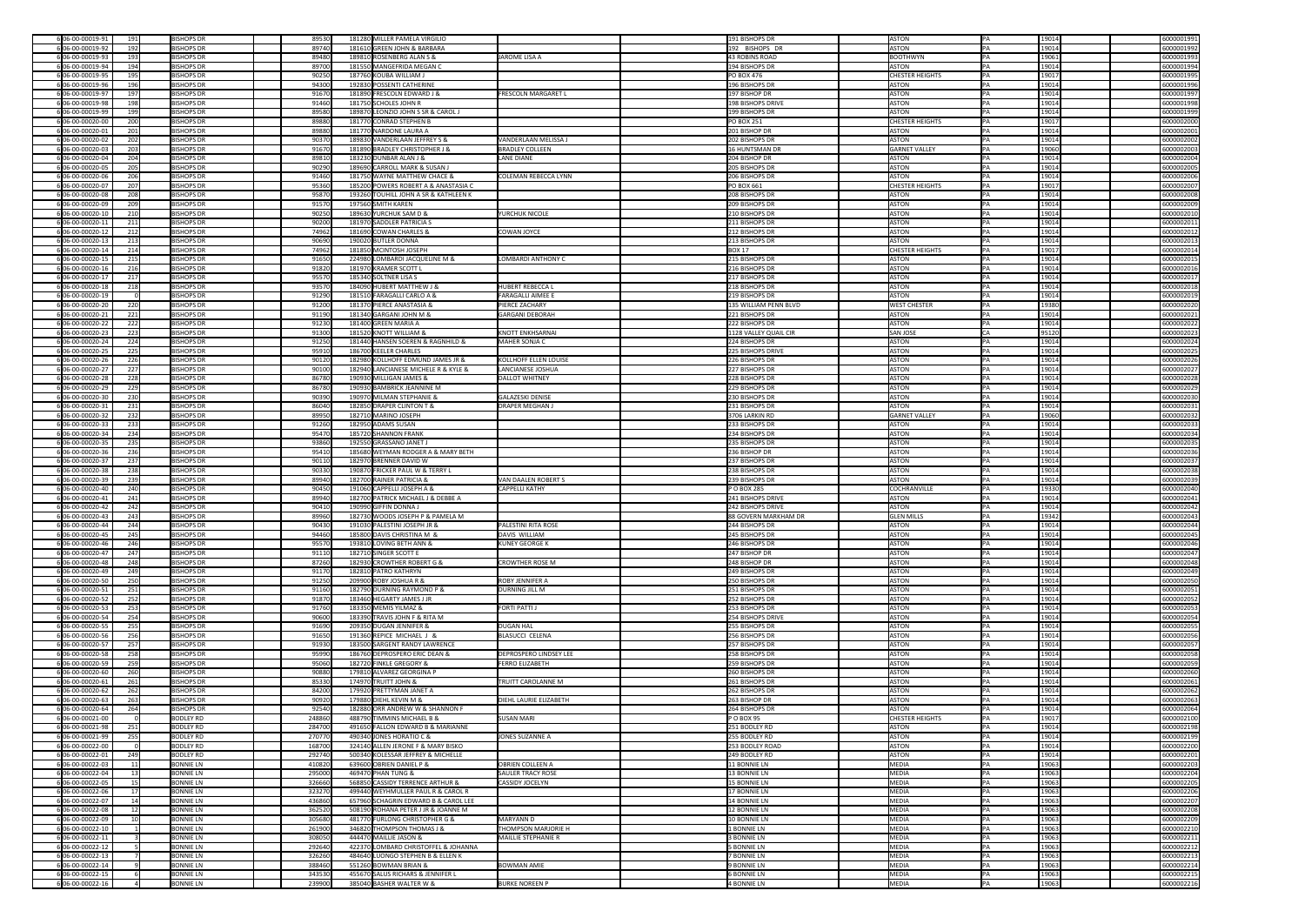| 6 06-00-00022-17                       |            | <b>BONNIE LN</b>                | 239340           | 327290 FENZA GARY C & LORIJ                                      |                                | 2 BONNIE LN                      | MEDIA                                  |    | 19063           | 6000002217               |
|----------------------------------------|------------|---------------------------------|------------------|------------------------------------------------------------------|--------------------------------|----------------------------------|----------------------------------------|----|-----------------|--------------------------|
| 6 06-00-00022-18                       |            | <b>BONNIE LN</b>                | 290820           | 416500 RAPOPORT BRUCE R & MARY A                                 |                                | 8 BONNIE LN                      | MEDIA                                  |    | 19063           | 6000002218               |
|                                        |            |                                 |                  |                                                                  |                                |                                  |                                        |    |                 |                          |
| 6 06-00-00022-19                       | 1730       | <b>WALNUT HILL BLVD</b>         | 319880           | 489240 MILLER BERNARD R III &                                    | MILLER DEBORAH L               | 1730 WALNUT HILL BLVD            | MEDIA                                  |    | 19063           | 6000002219               |
| 6 06-00-00022-20                       | 1728       | CHAMBER-LAIN                    | 274900           | 506660 MANIATIS SOTIRIOS & CONSTANCE                             |                                | 1728 WALNUT HILL BLVD            | MEDIA                                  |    | 19063           | 6000002220               |
| 6 06-00-00022-21                       |            | CHAMBER-LAIN                    | 297670           | 503170 FASO RICHARD M & ELAINE W                                 |                                | 1726 WALNUT HILL BLVD            | MEDIA                                  |    | 19063           | 6000002221               |
|                                        |            |                                 |                  |                                                                  |                                |                                  |                                        |    |                 |                          |
| 6 06-00-00022-22                       |            | CHAMBER-LAIN                    | 325000           | 338970 MALLIGAN TODD &                                           | MALLIGAN GINA                  | 1724 WALNUT HILL BLVD            | MEDIA                                  |    | 19063           | 6000002222               |
| 6 06-00-00022-24                       | 121        | <b>DEERFIELD CT</b>             | 112100           | 207570 PYLE JANICE S                                             |                                | 121 DEERFIELD CT                 | <b>GLEN MILLS</b>                      |    | 19342           | 6000002224               |
| 606-00-00022-25                        | 725        | DARLINGTON                      | 577120           | 999680 MON GLENN & ASHLEY                                        |                                | <b>PO BOX 366</b>                | <b>CHESTER HEIGHTS</b>                 |    | 19017           | 6000002225               |
|                                        |            |                                 |                  |                                                                  |                                |                                  |                                        |    |                 |                          |
| 606-00-00022-26                        | 122        | <b>DEERFIELD CT</b>             | 118520           | 215460 JOYCE HELEN M                                             |                                | 122 DEERFIELD CT                 | <b>GLEN MILLS</b>                      |    | 19342           | 6000002226               |
| 6 06-00-00022-27                       | 123        | <b>DEERFIELD CT</b>             | 114630           | 218800 MINASYAN MIKHAIL & ANNA                                   |                                | 123 DEERFIELD LN                 | <b>GLEN MILLS</b>                      |    | 19342           | 6000002227               |
| 606-00-00022-28                        | 124        | <b>DEERFIELD CT</b>             |                  | 215640 MCCARTHY MICHAEL J                                        |                                | 124 DEERFIELD CT                 | <b>GLEN MILLS</b>                      |    | 19342           | 6000002228               |
|                                        |            |                                 | 118580           |                                                                  |                                |                                  |                                        |    |                 |                          |
| 6 06-00-00022-29                       | 125        | <b>DEERFIELD CT</b>             | 115490           | 210930 SINGER JUDITH                                             |                                | 125 DEERFIELD CT UNIT 125        | <b>GLEN MILLS</b>                      |    | 19342           | 6000002229               |
| 606-00-00022-30                        | 126        | <b>DEERFIELD CT</b>             | 118580           | 215640 SCHILLER KERI                                             |                                | 126 DEERFIELD CT UNIT 126        | <b>GLEN MILLS</b>                      |    | 19342           | 6000002230               |
|                                        |            |                                 |                  |                                                                  |                                |                                  |                                        |    |                 |                          |
| 6 06-00-00022-31                       | 127        | <b>DEERFIELD CT</b>             | 112100           | 207570 SCHANNAUER CYNTHIA K                                      |                                | 127 DEERFIELD CT                 | <b>GLEN MILLS</b>                      |    | 19342           | 6000002231               |
| 606-00-00022-32                        | 128        | <b>DEERFIELD CT</b>             | 118520           | 215460 FEINSTEIN SUSAN                                           |                                | 128 DEERFIELD CT                 | <b>GLEN MILLS</b>                      |    | 19342           | 6000002232               |
| 6 06-00-00022-33                       | 129        | <b>DEERFIELD CT</b>             | 112100           | 207570 CERBO MARY C                                              |                                | 129 DEERFIELD CT                 | <b>GLEN MILLS</b>                      |    | 19342           | 6000002233               |
|                                        |            |                                 |                  |                                                                  |                                |                                  |                                        |    |                 |                          |
| 6 06-00-00022-34                       | 130        | <b>DEERFIELD CT</b>             | 118520           | 215460 DICOLA LISA J & THOMAS J &                                | <b>DICOLA JANET C</b>          | 130 DEERFIELD CT UNIT 130        | <b>GLEN MILLS</b>                      |    | 19342           | 6000002234               |
| 6 06-00-00022-35                       | 131        | <b>DEERFIELD CT</b>             | 114630           | 210420 JONES ERIK T                                              |                                | 131 DEERFIELD CT                 | <b>GLEN MILLS</b>                      |    | 19342           | 6000002235               |
| 6 06-00-00022-36                       | 132        | <b>DEERFIELD CT</b>             | 118580           | 215640 BURNS PATRICIA A                                          |                                | 132 DEERFIELD CT                 | <b>GLEN MILLS</b>                      |    | 19342           | 6000002236               |
|                                        |            |                                 |                  |                                                                  |                                |                                  |                                        |    |                 |                          |
| 6 06-00-00022-37                       | 133        | <b>DEERFIELD CT</b>             | 114630           | 210420 DECECCO MAUREEN G JR                                      |                                | 133 DEERFIELD CT                 | <b>GLEN MILLS</b>                      |    | 19342           | 6000002237               |
| 6 06-00-00022-38                       | 134        | <b>DEERFIELD CT</b>             | 118580           | 224270 BOWERS JOSEPH C &                                         | <b>BOWERS HELEN LANE</b>       | 9 THREE OAK LN                   | <b>WEST CHESTER</b>                    |    | 19382           | 6000002238               |
| 6 06-00-00022-39                       | 135        | <b>DEERFIELD CT</b>             | 112100           | 207570 ROTTEVEEL WILLIAM A & YVONNE T                            |                                | 135 DEERFIELD CT                 | <b>GLEN MILLS</b>                      |    | 19342           | 6000002239               |
|                                        |            |                                 |                  |                                                                  |                                |                                  |                                        |    |                 |                          |
| 6 06-00-00022-40                       | 136        | <b>DEERFIELD CT</b>             | 118520           | 215460 DESIDERATO ROBERT &                                       | <b>DESIDERATO JOSEPHINE</b>    | 136 DEERFIELD CT                 | <b>GLEN MILLS</b>                      |    | 19342           | 6000002240               |
| 6 06-00-00022-41                       | 137        | <b>DEERFIELD CT</b>             | 112100           | 207040 SHOOSTER DONALD &                                         | <b>SHOOSTER KATHRINE</b>       | 257 N STATE RD #1E BOX 348       | SPRINGFIELD                            |    | 19064           | 6000002241               |
| 606-00-00022-42                        | 138        | <b>DEERFIELD CT</b>             | 112100           | 215250 HUDAK BRITTANY                                            |                                | 138 DEERFIELD CT                 | <b>GLEN MILLS</b>                      |    | 19342           | 6000002242               |
|                                        |            |                                 |                  |                                                                  |                                |                                  |                                        |    |                 |                          |
| 6 06-00-00022-51                       |            | <b>HEATHER LN</b>               | 223700           | 404540 KLAUS LAURA                                               |                                | 149 HEATHER LN                   | <b>GLEN MILLS</b>                      |    | 19342           | 6000002251               |
| 6 06-00-00022-52                       |            | <b>HEATHER LN</b>               | 280660           | 437830 RUX KENNETH E &                                           | VADINO NICOLE                  | 141 HEATHER LN                   | <b>GLEN MILLS</b>                      |    | 19342           | 6000002252               |
|                                        |            | <b>HEATHER LN</b>               |                  |                                                                  |                                |                                  | <b>GLEN MILLS</b>                      |    |                 |                          |
| 6 06-00-00022-53                       |            |                                 | 264740           | 401560 ZWEIER CURTIS J & CYNTHIA E                               |                                | 3 HEATHER LN                     |                                        |    | 19342           | 6000002253               |
| 6 06-00-00022-54                       | 123        | <b>HEATHER LN</b>               | 281590           | 479970 MCLAUGHLIN DAVID G &                                      | MCLAUGHLIN STACEY L            | 123 HEATHER LN                   | <b>GLEN MILLS</b>                      |    | 19342           | 6000002254               |
| 606-00-00022-55                        | 115        | <b>HEATHER LN</b>               | 301910           | 466160 AMEY HARRY W & JANICE C                                   |                                | <b>115 HEATHER LANE</b>          | <b>GLEN MILLS</b>                      |    | 19342           | 6000002255               |
|                                        |            |                                 |                  |                                                                  |                                |                                  |                                        |    |                 |                          |
| 606-00-00022-56                        |            | <b>HEATHER LN</b>               | 232140           | 427710 CONRAD STEPHEN B &                                        | CONRAD DONNA J                 | 61 SMITHBRIDGE RD                | <b>GLEN MILLS</b>                      |    | 19342           | 6000002256               |
| 6 06-00-00022-57                       |            | <b>HEATHER LN</b>               | 310380           | 442210 ADEY GREGORY G &                                          | <b>ADEY VICTORIA X</b>         | 120 HEATHER LN                   | <b>GLEN MILLS</b>                      |    | 19342           | 6000002257               |
| 606-00-00022-58                        |            | <b>HEATHER LN</b>               | 282960           | 416290 BUZBY DIRICK                                              | <b>BUZBY NORMA</b>             | 8 HEATHER LANE                   | <b>GLEN MILLS</b>                      |    | 19342           | 6000002258               |
|                                        |            |                                 |                  |                                                                  |                                |                                  |                                        |    |                 |                          |
| 6 06-00-00022-59                       |            | <b>HEATHER LN</b>               | 239680           | 402110 LIN HENRY A &                                             | LIN LYDIA C                    | 9 HEATHER LN                     | <b>GLEN MILLS</b>                      |    | 19342           | 6000002259               |
| 6 06-00-00022-60                       |            | <b>HEATHER LN</b>               | 267510           | 379530 GASSEW JEFFREY J &                                        | <b>GASSEW CATHLEEN A</b>       | 146 HEATHER LN                   | <b>GLEN MILLS</b>                      |    | 19342           | 6000002260               |
| 6 06-00-00022-61                       | 150        | <b>HEATHER LN</b>               | 287810           | 456090 BISHAY RAAFAT R &                                         | <b>BISHAY PAULETTE R</b>       | 150 HEATHER LN                   | <b>GLEN MILLS</b>                      |    | 19342           | 6000002261               |
|                                        |            |                                 |                  |                                                                  |                                |                                  |                                        |    |                 |                          |
| 606-00-00022-62                        | 160        | <b>HEATHER LN</b>               | 252160           | 454500 DARRAS JOEL                                               |                                | 160 HEATHER LN                   | <b>GLEN MILLS</b>                      |    | 19342           | 6000002262               |
| 6 06-00-00022-63                       | 323        | DANBURY LN                      | 122180           | 242890 HURLEY HUGH W                                             |                                | 323 DANBURY LN                   | <b>GLEN MILLS</b>                      |    | 19342           | 6000002263               |
|                                        |            |                                 |                  |                                                                  |                                |                                  |                                        |    |                 |                          |
| 6 06-00-00022-64                       | 324        | DANBURY LN                      | 122180           | 222520 KELLY KEVIN M                                             |                                | 1 BALDWIN DR                     | <b>GLEN MILLS</b>                      |    | 19342           | 6000002264               |
| 6 06-00-00022-65                       | 325        | DANBURY LN                      | 113370           | 220060 MILLER ANN M                                              |                                | 325 DANBURY LN                   | <b>GLEN MILLS</b>                      |    | 19342           | 6000002265               |
| 6 06-00-00022-66                       | 326        | DANBURY LN                      | 127570           | 228840 BORGES DIANNE                                             |                                | 326 DANBURY LN UNIT 326          | <b>GLEN MILLS</b>                      |    | 19342           | 6000002266               |
|                                        |            |                                 |                  |                                                                  |                                |                                  |                                        |    |                 |                          |
| 6 06-00-00022-67                       | 327        | DANBURY CT                      | 129590           | 232240 MARINO-RIVERA PAULA R                                     |                                | 327 DANBURY CT                   | <b>GLEN MILLS</b>                      |    | 19342           | 6000002267               |
| 6 06-00-00022-68                       | 321        | DANBURY LN                      | 138040           | 242290 DELLA VECCHIO MICHAEL & CA                                |                                | 321 DANBURY LN                   | <b>GLEN MILLS</b>                      |    | 19342           | 6000002268               |
| 606-00-00022-69                        | 322        | DANBURY LN                      | 133970           | 259930 HARKINS STEPHEN B &                                       | <b>HARKINS CAROLYN</b>         | 322 DANBURY LN                   | <b>GLEN MILLS</b>                      |    | 19342           | 6000002269               |
|                                        |            |                                 |                  |                                                                  |                                |                                  |                                        |    |                 |                          |
| 6 06-00-00022-70                       | -11        | HIGHLAND DR                     | 345490           | 533440 HAYNES KENNETH & PATRICIA                                 |                                | 11 HIGHLAND DR                   | MEDIA                                  |    | 19063           | 6000002270               |
| 6 06-00-00022-71                       |            | <b>HIGHLAND DR</b>              | 346790           | 537520 DIERSING ANN V                                            |                                | 13 HIGHLAND DRIVE                | MEDIA                                  |    | 19063           | 6000002271               |
|                                        |            |                                 |                  |                                                                  |                                |                                  |                                        |    | 19063           |                          |
|                                        |            |                                 |                  |                                                                  |                                |                                  |                                        |    |                 |                          |
| 6 06-00-00022-72                       |            | <b>HIGHLAND DR</b>              | 306660           | 477810 MITCHELL KENNETH F &                                      | MITCHELL CAROL VALLONE         | 15 HIGHLAND DR                   | MEDIA                                  |    |                 | 6000002272               |
| 6 06-00-00022-73                       |            | <b>HIGHLAND DR</b>              | 273580           | 575650 LIEBESMAN SIDNEY S &                                      | <b>SUSAN BETH</b>              | 17 HIGHLAND DR                   | MEDIA                                  |    | 19063           | 6000002273               |
|                                        |            |                                 |                  |                                                                  |                                |                                  |                                        |    |                 |                          |
| 6 06-00-00022-74                       |            | HIGHLAND DR                     | 314030           | 473830 LAZZATI JOHN &                                            | LAZZATI LAUREN                 | 19 HIGHLAND DR                   | MEDIA                                  |    | 19063           | 6000002274               |
| 6 06-00-00022-75                       | 21         | HIGHLAND DR                     | 349630           | 507030 KAKKERA CHAITHANYA R &                                    | KOGANTI SREELATHA              | 21 HIGHLAND DR                   | MEDIA                                  |    | 19063           | 6000002275               |
| 606-00-00022-76                        |            | <b>HIGHLAND DR</b>              | 429430           | 645570 STELLATO MARY C                                           |                                | 23 HIGHLAND DR                   | MEDIA                                  |    | 19063           |                          |
|                                        |            |                                 |                  |                                                                  |                                |                                  |                                        |    |                 | 6000002276               |
| 6 06-00-00022-77                       |            | <b>HIGHLAND DR</b>              | 319610           | 534330 PAOLELLA JAMES & JEANNE                                   |                                | <b>25 HIGHLAND DR</b>            | MEDIA                                  |    | 19063           | 6000002277               |
| 6 06-00-00022-78                       | 27         | HIGHLAND DR                     | 366650           | 549570 SCHILLER JAMES & DENISE                                   |                                | 27 HIGHLAND DR                   | MEDIA                                  |    | 19063           | 6000002278               |
|                                        |            | HIGHLAND DR                     |                  | 502690 GREVENITIS GUS &                                          | <b>GREVENITIS THOMAS C</b>     | 29 HIGHLAND DR                   | MEDIA                                  |    |                 |                          |
| 6 06-00-00022-79                       |            |                                 | 337220           |                                                                  |                                |                                  |                                        |    | 19063           | 6000002279               |
| 606-00-00022-80                        |            | HIGHLAND DR                     | 300030           | 459000 FAUVER DARRELL &                                          | <b>FAUVER JOCELYN</b>          | 26 HIGHLAND DR                   | MEDIA                                  |    | 19063           | 6000002280               |
| 606-00-00022-81                        |            | HIGHLAND DR                     | 342640           | 499710 BRADY MICHAEL &                                           | <b>CARMINATI HOLLY</b>         | 24 HIGHLAND DR                   | MEDIA                                  |    | 19063           | 6000002281               |
|                                        | 22         | HIGHLAND DR                     |                  |                                                                  |                                |                                  |                                        |    |                 |                          |
| 6 06-00-00022-82                       |            |                                 | 337920           | 509900 HIGGINS JOHN B & ADRIENE E                                |                                | 22 HIGHLAND DR                   | MEDIA                                  |    | 19063           | 6000002282               |
| 606-00-00022-83                        |            | HIGHLAND DR                     | 288580           | 449030 LANCIANO EDWARD R                                         |                                | 20 HIGHLAND DR                   | MEDIA                                  |    | 19063           | 6000002283               |
| 6 06-00-00022-84                       |            | HIGHLAND DR                     | 349880           | 518880 ZAJKO RICHARD & RITA                                      |                                | <b>18 HIGHLAND DR</b>            | MEDIA                                  |    | 19063           | 6000002284               |
| 6 06-00-00022-85                       |            | <b>HIGHLAND DR</b>              | 289100           | 471370 RUSSO ADAM M                                              |                                | 16 HIGHLAND DR                   | MEDIA                                  |    | 19063           | 6000002285               |
|                                        |            |                                 |                  |                                                                  |                                |                                  |                                        |    |                 |                          |
| 6 06-00-00022-86                       |            | <b>HIGHLAND DR</b>              | 348790           | 494550 MARTIN MICHAEL &                                          | MARTIN COLLEEN                 | 14 HIGHLAND DR                   | MEDIA                                  |    | 19063           | 6000002286               |
| 606-00-00022-87                        |            | HIGHLAND DR                     | 320625           | 528870 PARKER MATTHEW &                                          | <b>PARKER MICHELLE</b>         | 12 HIGHLAND DR                   | <b>GLEN MILLS</b>                      |    | 19342           | 6000002287               |
| 606-00-00022-88                        | 341        | <b>DANBURY LN</b>               | 131640           | 234150 ORNIK ALAN                                                |                                | 9602 VENTURI DR                  | <b>TRINITY</b>                         |    | 34655           | 6000002288               |
|                                        |            |                                 |                  |                                                                  |                                |                                  |                                        |    |                 |                          |
| 6 06-00-00022-89                       | 342        | DANBURY LN                      | 123720           | 223970 MARAJ DOODNATH D                                          |                                | 4031 YORKTOWN DR                 | <b>BOOTHWYN</b>                        |    | 19061           | 6000002289               |
| 606-00-00022-90                        | 343        | DANBURY LN                      | 132400           | 245790 PORTER JOSHUA A                                           |                                | 343 DANBURY LN                   | <b>GLEN MILLS</b>                      |    | 19342           | 6000002290               |
| 6 06-00-00022-91                       | 344        | DANBURY LN                      | 132400           | 234240 KOVAL STEPHEN G &                                         | KOVAL BEATRICE M               | 344 DANBURY LN                   | <b>GLEN MILLS</b>                      |    | 19342           | 6000002291               |
|                                        |            |                                 |                  |                                                                  |                                |                                  |                                        |    |                 |                          |
| 6 06-00-00022-92                       | 345        | DANBURY LN                      | 123720           | 223970 CARNEY JOSEPH J &                                         | <b>CARNEY MAUREEN</b>          | 345 DANBURY LN                   | <b>GLEN MILLS</b>                      |    | 19342           | 6000002292               |
| 6 06-00-00022-93                       | 346        | DANBURY LN                      | 138130           | 240850 PETRONE CAROL A                                           |                                | 346 DANBURY LN                   | <b>GLEN MILLS</b>                      |    | 19342           | 6000002293               |
| 606-00-00022-94                        | 347        | DANBURY LN                      | 139110           | 244290 BERMAN ALBERT & GERTRUDE M                                |                                | <b>PO BOX 359</b>                | <b>CHESTER HEIGHTS</b>                 |    | 19017           | 6000002294               |
|                                        |            |                                 |                  |                                                                  |                                |                                  |                                        |    |                 |                          |
| 6 06-00-00022-95                       | 348        | DANBURY LN                      | 153190           | 262100 O NEILL BRIAN M & SUSAN F                                 |                                | 348 DANBURY LN                   | <b>GLEN MILLS</b>                      |    | 19342           | 6000002295               |
| 6 06-00-00022-96                       | 349        | DANBURY LN                      | 124140           | 224480 DIGIOVANNI AUDREY M                                       |                                | 349 DANBURY LN                   | <b>GLEN MILLS</b>                      |    | 19342           | 6000002296               |
|                                        | 350        | DANBURY LN                      |                  | 224480 SHAPIRO EDYTHE A &                                        |                                |                                  | <b>GLEN MILLS</b>                      |    |                 |                          |
| 606-00-00022-97                        |            |                                 | 123160           |                                                                  | COLAROCCO ELENA                | 350 DANBURY LN                   |                                        |    | 19342           | 6000002297               |
| 6 06-00-00022-98                       | 351        | DANBURY LN                      | 116320           | 214970 VOORHEES DAVID                                            |                                | 351 DANBURY LN                   | <b>GLEN MILLS</b>                      |    | 19342           | 6000002298               |
| 6 06-00-00022-99                       | 352        | DANBURY LN                      | 128570           | 243800 ARNOLD RUTH                                               |                                | 352 DANBURY LN                   | <b>GLEN MILLS</b>                      |    | 19342           | 6000002299               |
|                                        |            | HIGHLAND DR                     |                  |                                                                  |                                |                                  | MEDIA                                  |    |                 |                          |
| 606-00-00023-00                        |            |                                 | 336050           | 587000 NGO RICHARD &                                             | LI ZHUO HUI                    | 10 HIGHLAND DR                   |                                        |    | 19063           | 6000002300               |
| 6 06-00-00023-01                       |            | <b>IVY LN</b>                   | 167650           | 328890 MAZZEO CAROL GENE                                         |                                | <b>PO 32</b>                     | <b>CHESTER HEIGHTS</b>                 |    | 19017           | 6000002301               |
| 6 06-00-00023-02                       |            | <b>IVY LN</b>                   | 190210           | 375190 DURST CHRISTINE M &                                       | DURST JEFFREY D                | <b>29 IVY LN</b>                 | <b>GLEN MILLS</b>                      |    | 19342           | 6000002302               |
|                                        |            |                                 |                  |                                                                  |                                |                                  |                                        |    |                 |                          |
| 6 06-00-00023-03                       |            | <b>IVY LN</b>                   | 188870           | 384930 BENNETT ROBT & MARGARET                                   |                                | $2$ IVY LN                       | <b>GLEN MILLS</b>                      |    | 19342           | 6000002303               |
| 6 06-00-00023-04                       |            | <b>IVY LN</b>                   | 192610           | 383010 RAZZI SULPIZIO                                            |                                | 102 1/2 SAVILLE AVENUE           | <b>EDDYSTONE</b>                       |    | 19022           | 6000002304               |
| 6 06-00-00023-05                       |            | <b>IVY LN</b>                   | 227010           | 440580 BINGHAM SAMUEL E &                                        | <b>BINGHAM BARBARA A</b>       | 32 IVY LN                        | <b>GLEN MILLS</b>                      |    | 19342           | 6000002305               |
|                                        |            |                                 |                  |                                                                  |                                |                                  |                                        |    |                 |                          |
| 6 06-00-00023-06                       | 11         | <b>IVY LN</b>                   | 152950           | 326140 WELSH PATRICIA B                                          |                                | <b>PO BOX 105</b>                | <b>CHESTER HEIGHTS</b>                 |    | 19017           | 6000002306               |
| 606-00-00023-07                        |            | <b>IVY LN</b>                   | 221800           | 461550 TEAF SCOTT E &                                            | MCGOLDRICK MEAGHAN             | <b>54 IVY LN</b>                 | <b>GLEN MILLS</b>                      |    | 19342           | 6000002307               |
| 6 06-00-00023-08                       |            | <b>IVY LN</b>                   | 237500           | 937430 ALIBERT DOLORES V &                                       |                                | $ 66$ IVY LN                     | <b>GLEN MILLS</b>                      |    | 19342           | 6000002308               |
|                                        |            |                                 |                  |                                                                  |                                |                                  |                                        |    |                 |                          |
| 6 06-00-00023-09                       | 328        | <b>DANBURY CT</b>               | 113370           | 213250 EUNSON GERALDINE                                          |                                | 328 DANBURY CT                   | <b>GLEN MILLS</b>                      |    | 19342           | 6000002309               |
| 6 06-00-00023-10                       | 329        | DANBURY CT                      | 122180           | 233690 BOWERS SANDRA G TRUSTEE                                   | <b>BOWERS JOHN W III TRUST</b> | 329 DANBURY CT                   | <b>GLEN MILLS</b>                      |    | 19342           | 6000002310               |
| 6 06-00-00023-11                       | 330        | DANBURY CT                      | 122180           | 222520 KURZEKNABE JOANNE                                         |                                | 330 DANBURY CT                   | <b>GLEN MILLS</b>                      |    | 19342           | 6000002311               |
|                                        |            |                                 |                  |                                                                  |                                |                                  |                                        |    |                 |                          |
| 6 06-00-00023-12                       | 331        | DANBURY CT                      | 152030           | 259930 HERZOG STEVEN & JOAN E LEIGHT                             |                                | 331 DANBURY COURT                | <b>GLEN MILLS</b>                      |    | 19342           | 6000002312               |
| 6 06-00-00023-13                       | 332        | DANBURY CT                      | 138040           | 242290 DAHU YAZAN I                                              |                                | 30 CHERRY CIR                    | <b>GLEN MILLS</b>                      |    | 19342           | 6000002313               |
|                                        |            |                                 |                  |                                                                  |                                |                                  |                                        |    |                 |                          |
| 6 06-00-00023-14                       | 333        | DANBURY CT                      | 130610           | 234150 PSHICK DAVID &                                            | <b>PSHICK MARY LOU</b>         | 333 DANBURY CT UNIT 333          | <b>GLEN MILLS</b>                      |    | 19342           | 6000002314               |
| 6 06-00-00023-15                       | 334        | DANBURY CT                      | 129310           | 237340 COCHRANE ALBERT & ELMI                                    |                                | 334 DANBURY CT                   | <b>GLEN MILLS</b>                      |    | 19342           | 6000002315               |
| 6 06-00-00023-16                       | 335        | DANBURY CT                      | 136530           | 256840 JONES MARIE A                                             |                                | 38 GRANVILLE WAY                 | EXTON                                  |    | 19341           | 6000002316               |
|                                        |            |                                 |                  |                                                                  |                                |                                  |                                        |    |                 |                          |
| 606-00-00023-17<br>$6 06-00-00023-18 $ | 336<br>337 | <b>DANBURY CT</b><br>DANBURY CT | 141060<br>141060 | 250590 MILLER RONALD A &<br>250590 CORDIVARI RICHARD M & VICKI S | MILLER MARGARET M              | 336 DANBURY CT<br>337 DANBURY CT | <b>GLEN MILLS</b><br><b>GLEN MILLS</b> | PA | 19342<br> 19342 | 6000002317<br>6000002318 |

| 6000002217               |
|--------------------------|
| 6000002218               |
| 6000002219               |
| 6000002220               |
| 6000002221               |
|                          |
| 6000002222               |
| 6000002224               |
| 6000002225               |
| 6000002226               |
| 6000002227               |
| 6000002228               |
| 6000002229               |
| 6000002230               |
| 6000002231               |
| 6000002232               |
| 6000002233               |
|                          |
| 6000002234               |
| 6000002235               |
| 6000002236               |
| 6000002237               |
| 6000002238               |
| 6000002239               |
| 6000002240               |
| 6000002241               |
| 6000002242               |
| 6000002251               |
| 6000002252               |
| 6000002253               |
| 6000002254               |
| 6000002255               |
|                          |
| 6000002256               |
| 6000002257               |
| 6000002258               |
| 6000002259               |
| 6000002260               |
| 6000002261               |
| 6000002262               |
| 6000002263               |
| 6000002264               |
| 6000002265               |
| 6000002266               |
|                          |
| 6000002267<br>6000002268 |
|                          |
| 6000002269               |
|                          |
| 6000002270               |
| 6000002271               |
| 6000002272               |
| 6000002273               |
| 6000002274               |
| 6000002275               |
| 6000002276               |
| 6000002277               |
| 6000002278               |
| 6000002279               |
|                          |
| 6000002280               |
| 6000002281               |
| 6000002282               |
| 6000002283               |
| 6000002284               |
| 6000002285               |
| 6000002286               |
| 6000002287               |
| 6000002288               |
| 6000002289               |
| 6000002290               |
| 6000002291               |
| 6000002292               |
| 6000002293               |
| 6000002294               |
| 6000002295               |
| 6000002296               |
| 6000002297               |
| 6000002298               |
| 6000002299               |
|                          |
| 6000002300               |
| 6000002301               |
| 6000002302               |
| 6000002303               |
| 6000002304               |
| 6000002305               |
| 6000002306               |
| 6000002307               |
| 6000002308               |
| 6000002309               |
| 6000002310               |
| 6000002311               |
| 6000002312               |
|                          |
| 6000002313               |
| 6000002314               |
| 6000002315               |
| 6000002316               |
| 6000002317<br>6000002318 |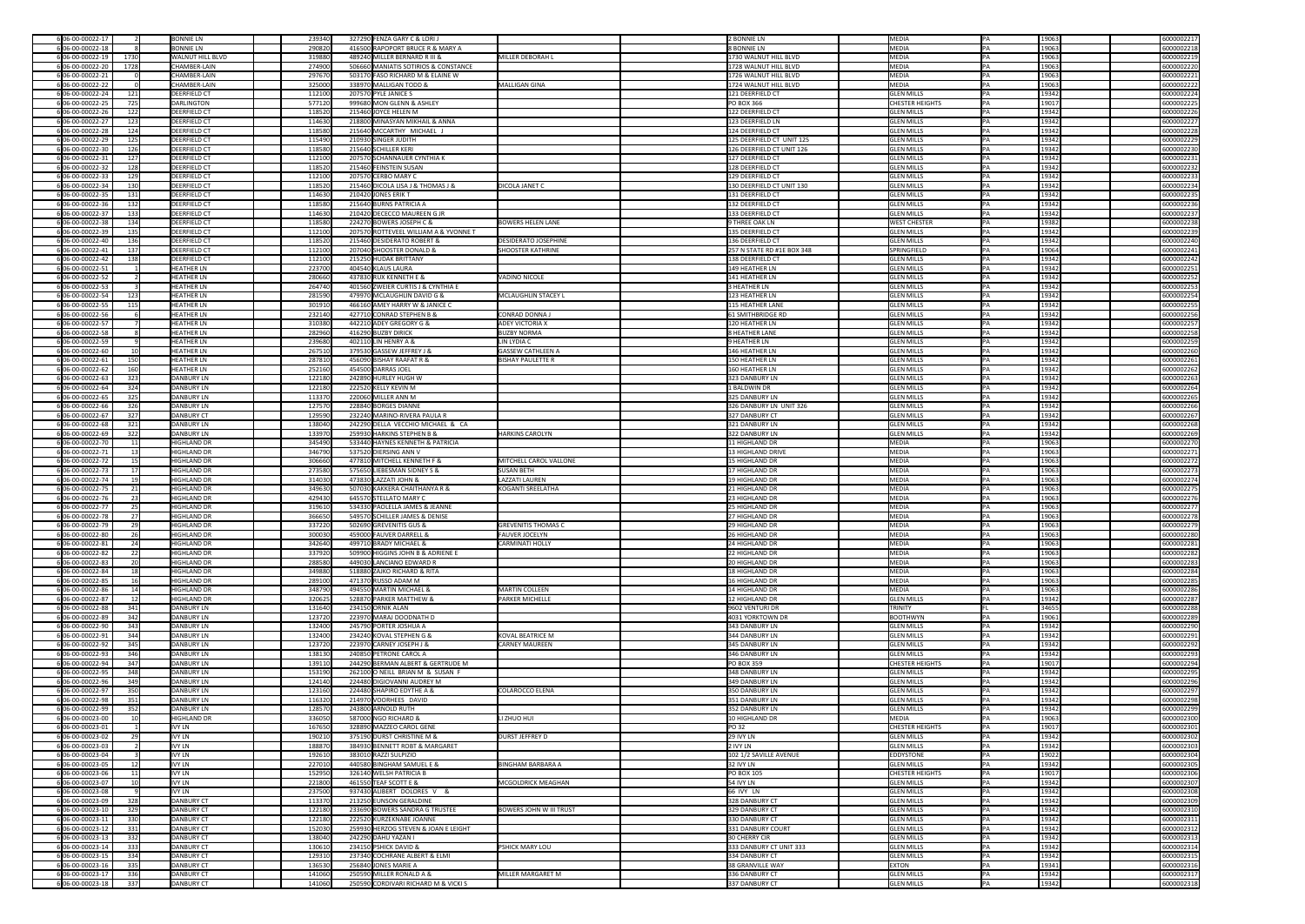| 6 06-00-00023-19                     | 338     | DANBURY CT            | 132160 | 239590 LINDSAY JACK K & JILL F                                          | 338 DANBURY COURT            | <b>GLEN MILLS</b>      | IPA.       | 19342 | 6000002319 |
|--------------------------------------|---------|-----------------------|--------|-------------------------------------------------------------------------|------------------------------|------------------------|------------|-------|------------|
| 6 06-00-00023-20                     | 339     | DANBURY CT            | 129310 | 237340 KLAFEHN JEFFREY P                                                | 339 DANBURY CT               | <b>GLEN MILLS</b>      | <b>IPA</b> | 19342 | 6000002320 |
| 6 06-00-00023-21                     | 340     | DANBURY CT            | 130610 | 243800 WARD THOMAS A                                                    | 340 DANBURY CT               | <b>GLEN MILLS</b>      |            | 19342 | 6000002321 |
| 6 06-00-00023-22                     |         | DANBURY LN            |        | HAGERTY BARBARA K<br>178380 HAGERTY GEORGE L &                          | <b>T342 DANBURY LN</b>       | <b>GLEN MILLS</b>      |            | 19342 | 6000002322 |
|                                      | 342     |                       | 96550  |                                                                         |                              |                        |            |       |            |
| 6 06-00-00023-23                     | $345$ T | DANBURY LN            | 113850 | 207820 WASHKALAVITCH STEPHEN J &<br><b>WASHKALAVITCH KAREN F</b>        | <b>T345 DANBURY LN</b>       | <b>GLEN MILLS</b>      |            | 19342 | 6000002323 |
| 6 06-00-00023-50                     | 102     | <b>FEATHER HILL</b>   | 614093 | 742130 LAMPINSKI JEFFREY &<br>LAMPINSKI MEGAN                           | 102 FEATHER HILL LN          | <b>WAWA</b>            | IPA.       | 19063 | 6000002350 |
| 6 06-00-00023-51                     | 104     | <b>FEATHER HILL</b>   | 486000 | 695930 HOMAN GREGG &<br><b>HOMAN JILL</b>                               | 104 FEATHER HILL LN          | MEDIA                  |            | 19063 | 6000002351 |
| 6 06-00-00023-52                     | 103     | <b>FEATHER HILL</b>   | 499140 | <b>ADAMSKI STACIE A</b><br>843010 ADAMSKI DAVID &                       | 103 FEATHER HILL LN          | MEDIA                  |            | 19063 | 6000002352 |
| 6 06-00-00023-53                     | 101     | <b>FEATHER HILL</b>   | 464360 | <b>TROUTNER MELISSA L</b><br>766280 TROUTNER BRIAN S &                  | 101 FEATHER HILL LN          | MEDIA                  |            | 19063 | 6000002353 |
| 6 06-00-00023-54                     | 113     | <b>INDIAN SPRINGS</b> | 437250 | 820690 BHATT VIPUL & RACHANA TRUSTEES<br><b>THE BHATT LIVING TRUST</b>  | 113 INDIAN SPRINGS DR        | <b>WAWA</b>            |            | 19063 | 6000002354 |
| 6 06-00-00023-55                     | 111     | <b>INDIAN SPRINGS</b> | 489375 | 694820 WELCH INGRID R                                                   | 111 INDIAN SPRINGS           | MEDIA                  |            | 19063 | 6000002355 |
| 6 06-00-00023-56                     |         | <b>INDIAN SPRINGS</b> | 566978 | 825350 CROGNALE PETER                                                   | 109 INDIAN SPRINGS DR        | MEDIA                  |            | 19063 | 6000002356 |
| 6 06-00-00023-57                     | 107     | <b>INDIAN SPRINGS</b> | 450275 | <b>GALIANO TARA</b><br>787550 GALIANO JOSEPH JAMES &                    | 107 INDIAN SPRINGS DR        | MEDIA                  |            | 19063 | 6000002357 |
| 6 06-00-00023-58                     | 105     | <b>INDIAN SPRINGS</b> | 504787 | <b>SCHENKER KATHLEEN</b><br>811500 SCHENKER BRIAN &                     | 105 INDIAN SPRINGS DR        | MEDIA                  |            | 19063 | 6000002358 |
| 6 06-00-00023-59                     | 103     | <b>INDIAN SPRINGS</b> | 552256 | 725750 LUPI MICHAEL A<br>LUPI LAUREN                                    | 103 INDIAN SPRINGS DR        | <b>WAWA</b>            |            | 19063 | 6000002359 |
| 6 06-00-00023-60                     | 101     | <b>INDIAN SPRINGS</b> | 449976 | 801540 DESIGNOR THOMAS &<br><b>DESIGNOR DENISE</b>                      | 76 CHERRY FARM LN            | <b>WEST CHESTER</b>    |            | 19382 | 6000002360 |
| 6 06-00-00024-00                     | -241    | IVY MILL RD           | 208130 | 401880 LESKY JOHN P & KIMBERLY ANN                                      | 24 IVY MILLS RD              | <b>GLEN MILLS</b>      |            | 19342 | 6000002400 |
| 6 06-00-00024-01                     | 24      | IVY MILL RD           | 155180 | <b>WALK KIMBERLY E</b><br>322020 WALK TIMOTHY J &                       | $PO$ BOX 67                  | <b>CHESTER HEIGHTS</b> |            | 19017 | 6000002401 |
|                                      |         | IVY MILL RD           |        | 12750 WALK TIMOTHY J &                                                  | $PO$ BOX 67                  |                        |            | 19017 |            |
| 6 06-00-00024-02                     |         |                       | 3000   | <b>WALK KIMBERLY E</b>                                                  |                              | <b>CHESTER HEIGHTS</b> |            |       | 6000002402 |
| 6 06-00-00025-00                     |         | IVY MILL RD           | 126160 | 283920 TAYLOR VIRGINIA                                                  | 3 IVY MILL RD                | <b>GLEN MILLS</b>      | IPA.       | 19342 | 6000002500 |
| 6 06-00-00025-01                     | 26      | IVY MILL RD           | 70240  | <b>ROSELLI JOSEPH JR</b><br>158950 ROSELLI JOSEPH SR & THERESA &        | 26 IVY MILLS RD              | <b>GLEN MILLS</b>      |            | 19342 | 6000002501 |
| 6 06-00-00025-02                     |         | IVY MILL RD           | 338480 | 751840 GAGLIOTI ANTHONY R &<br><b>GAGLIOTI ANGELINE</b>                 | 40 IVY MILLS RD              | <b>GLEN MILLS</b>      |            | 19342 | 6000002502 |
| 6 06-00-00025-03                     | 45      | IVY MILL RD           | 234190 | 440350 DAMBRO ANTHONY B III & NANCEE                                    | 45 IVY MILLS ROAD            | <b>GLEN MILLS</b>      |            | 19342 | 6000002503 |
| 6 06-00-00025-04                     | 52      | <b>IVY MILL RD</b>    | 179070 | 388140 MORLITZ JOSEPH                                                   | 52 IVY MILLS RD              | <b>GLEN MILLS</b>      |            | 19342 | 6000002504 |
| 6 06-00-00026-00                     |         | IVY MILL RD           | 161970 | 346130 PAKRADONI THOMAS H & KIM M                                       | 64 IVY MILLS RD              | <b>GLEN MILLS</b>      |            | 19342 | 6000002600 |
| 6 06-00-00026-01                     |         | IVY MILL RD           | 190650 | 403080 SCARPATO-FRYE REBECCA &<br><b>FRYE WESLEY R</b>                  | 415 VALLEYBROOK RD           | MEDIA                  |            | 19063 | 6000002601 |
| 6 06-00-00026-02                     |         | IVY MILL RD           | 187340 | 377420 DEL DOTTO KELLY ALLENSPACH &<br><b>DEL DOTTO JAMES EDWARD</b>    | 15 IVY MILLS RD              | <b>GLEN MILLS</b>      |            | 19342 | 6000002602 |
| 6 06-00-00026-03                     |         | IVY MILL RD           | 185000 | MCADAMS MICHAEL J<br>408560 HOPKINS JILL A &                            | 6 IVY MILLS RD               | <b>GLEN MILLS</b>      |            | 19342 | 6000002603 |
| 6 06-00-00026-04                     |         | IVY MILLS RD          | 211200 | HARTNETT NICOLE LYNN<br>386520 DEISHER SCOTT EDWARD &                   | 43 IVY MILLS RD              | <b>GLEN MILLS</b>      |            | 19342 | 6000002604 |
| 6 06-00-00026-05                     |         | IVY MILL RD           | 182700 | 376500 SORING ERIC &<br><b>SORING HILLARY</b>                           | 65 IVY MILLS RD              | <b>GLEN MILLS</b>      |            | 19342 | 6000002605 |
| $6 06-00-00026-21 $                  | 139     | KINGSWOOD CT          | 141260 | 246290 DECARO MARY M                                                    | 139 KINGSWOOD CT             | <b>GLEN MILLS</b>      |            | 19342 | 6000002621 |
| 6 06-00-00026-22                     | 140     | KINGSWOOD CT          | 155490 | 264250 MCKENNA MAUREEN                                                  | 140 KINGSWOOSD CT            | <b>GLEN MILLS</b>      |            | 19342 | 6000002622 |
| 6 06-00-00026-23                     | 141     | KINGSWOOD CT          | 130410 | 229690 FISHER LYNN                                                      | 141 KINGSWOOD CT             | <b>GLEN MILLS</b>      |            | 19342 | 6000002623 |
| 6 06-00-00026-24                     | 142     | KINGSWOOD CT          | 133420 | 236150 MCMORROW STACY                                                   | 142 KINGSWOOD CT             | <b>GLEN MILLS</b>      |            | 19342 | 6000002624 |
| 6 06-00-00026-25                     | 143     | KINGSWOOD CT          | 133420 | 236150 TOBIN ELIZABETH M                                                | 143 KINGSWOOD CT             | <b>GLEN MILLS</b>      |            | 19342 | 6000002625 |
| 6 06-00-00026-26                     | 144     | KINGSWOOD CT          | 124700 | 225720 STANG SUSAN                                                      | 144 KINGSWOOD CT             | <b>GLEN MILLS</b>      |            | 19342 | 6000002626 |
|                                      |         |                       |        |                                                                         |                              |                        |            |       |            |
| 6 06-00-00026-27                     | 145     | KINGSWOOD CT          | 118170 | 216700 ADAMOVSKY SANDRA TRUSTEE                                         | 145 KINGSWOOD CT             | <b>GLEN MILLS</b>      |            | 19342 | 6000002627 |
| 6 06-00-00026-28                     | 146     | KINGSWOOD CT          | 132660 | 236060 MCGOWAN DANIEL                                                   | 146 KINGSWOOD CT             | <b>GLEN MILLS</b>      |            | 19342 | 6000002628 |
| 6 06-00-00026-29                     | 147     | KINGSWOOD CT          | 141260 | 250390 FISCHER DONNA J                                                  | 147 KINGSWOOD CT             | <b>GLEN MILLS</b>      |            | 19342 | 6000002629 |
| 6 06-00-00026-30                     | 148     | KINGSWOOD CT          | 158350 | 280640 LOTTER BARRY G                                                   | 148 KINGSWOOD CT             | <b>GLEN MILLS</b>      |            | 19342 | 6000002630 |
| 6 06-00-00026-31                     | 149     | KINGSWOOD CT          | 133840 | 240900 HIONIS GEORGE & IRENE                                            | 149 KINGSWOOD CT             | <b>GLEN MILLS</b>      |            | 19342 | 6000002631 |
| 6 06-00-00026-32                     | 150     | KINGSWOOD CT          | 143330 | 252680 FLOWER TERRY L                                                   | 150 KINGSWOOD CT             | <b>GLEN MILLS</b>      |            | 19342 | 6000002632 |
| 6 06-00-00026-33                     | 151     | KINGSWOOD CT          | 143330 | 252680 NAPOLI PETER A & SHARON W                                        | 151 KINGSWOOD CT             | <b>GLEN MILLS</b>      |            | 19342 | 6000002633 |
| 6 06-00-00026-34                     | 152     | KINGSWOOD CT          | 133840 | <b>FURLONG MARYANN</b><br>240900 FURLONG CHRISTOPHER &                  | 10 BONNIE LN                 | MEDIA                  |            | 19063 | 6000002634 |
| 6 06-00-00026-35                     | 153     | KINGSWOOD CT          | 131450 | 242860 SAMMER PETER &<br><b>SAMMER ANGELA</b>                           | 153 KINGSWOOD CT             | <b>GLEN MILLS</b>      |            | 19342 | 6000002635 |
| 6 06-00-00026-36                     | 154     | KINGSWOOD CT          | 132660 | 247620 GROGAN ALEXANDRA D                                               | 154 KINGSWOOD CT             | <b>GLEN MILLS</b>      |            | 19342 | 6000002636 |
| 6 06-00-00026-37                     | 155     | KINGSWOOD CT          | 140190 | 244290 LAZZAROTTI KRISTIN                                               | 155 KINGSWOOD CT             | <b>GLEN MILLS</b>      |            | 19342 | 6000002637 |
| 6 06-00-00026-38                     | 156     | KINGSWOOD CT          | 120270 | 218840 DATILLO MARIE A                                                  | 156 KINGSWOOD LN             | <b>GLEN MILLS</b>      |            | 19342 | 6000002638 |
| 6 06-00-00026-39                     | 157     | KINGSWOOD CT          | 123720 | 223970 JONES CHERYL L                                                   | 157 KINGSWOOD CT             | <b>GLEN MILLS</b>      |            | 19342 | 6000002639 |
| 6 06-00-00026-40                     | 158     | KINGSWOOD CT          | 122820 | <b>RYAN BARBARAJ</b><br>222560 RYAN KENNETH T &                         | 158 KINGSWOOD CT             | <b>GLEN MILLS</b>      |            | 19342 | 6000002640 |
| 6 06-00-00026-41                     | 159     | KINGSWOOD CT          | 124610 | 224850 TOMPKINS DONNA R                                                 | 159 KINGSWOOD CT             | <b>GLEN MILLS</b>      |            | 19342 | 6000002641 |
| 6 06-00-00026-42                     | 160     | KINGSWOOD CT          | 122510 | 222420 DIPROSPERO HELEN &<br><b>DIPROSPERO JUDY L</b>                   | 160 KINGSWOOD CT             | <b>GLEN MILLS</b>      |            | 19342 | 6000002642 |
| 6 06-00-00026-43                     | 161     | KINGSWOOD CT          | 117250 | 225430 PETTINELLI JOSEPHINE                                             | 161 KINGSWOOD CT             | <b>GLEN MILLS</b>      |            | 19342 | 6000002643 |
| 6 06-00-00026-44                     |         | KINGSWOOD CT          |        | 234150 MURRAY GEORGE E JR                                               | 162 KINGSWOOD CT             | <b>GLEN MILLS</b>      |            |       |            |
|                                      | 162     |                       | 131640 |                                                                         |                              |                        |            | 19342 | 6000002644 |
| 6 06-00-00026-45                     | 163     | KINGSWOOD CT          | 140190 | <b>CHAN CHRISTINA</b><br>244290 YEE AARON &                             | 163 KINGSWOOD CT             | <b>GLEN MILLS</b>      |            | 19342 | 6000002645 |
| 606-00-00026-46                      | 164     | KINGSWOOD CT          | 164740 | 280610 MARGOLIS STEWART &<br>MARGOLIS ELAINE                            | 164 KINGSWOOD CT             | <b>GLEN MILLS</b>      |            | 19342 | 6000002646 |
| 6 06-00-00026-47                     | 165     | KINGSWOOD CT          | 132770 | 238980 BERNARD DENNIS P                                                 | 165 KINGSWOOD CT             | <b>GLEN MILLS</b>      |            | 19342 | 6000002647 |
| 6 06-00-00026-48                     | 166     | KINGSWOOD CT          | 142200 | 250590 VERDI-FRANCESCO GINA                                             | 166 KINGSWOOD CT             | <b>GLEN MILLS</b>      |            | 19342 | 6000002648 |
| 6 06-00-00026-49                     | 167     | KINGSWOOD CT          | 146920 | 269210 SILVASI JOHN JOSEPH JR &<br><b>SILVASI KATHARINE M</b>           | 167 KINGSWOOD CT             | <b>GLEN MILLS</b>      |            | 19342 | 6000002649 |
| 6 06-00-00026-50                     | 168     | KINGSWOOD CT          | 124350 | 236700 KELLY KEVIN M                                                    | 1 BALDWIN DR                 | <b>GLEN MILLS</b>      |            | 19342 | 6000002650 |
| 606-00-00026-51                      | 169     | KINGSWOOD CT          | 130380 | 240830 KAMIN GARY D & ELIZABETH C                                       | 169 KINGSWOOD CT             | <b>GLEN MILLS</b>      |            | 19342 | 6000002651 |
| 606-00-00026-52                      | 170     | KINGSWOOD CT          | 131640 | 245710 CAVALLO MARIO &<br>CAVALLO CAROL                                 | 170 KINGSWOOD CT             | <b>GLEN MILLS</b>      |            | 19342 | 6000002652 |
| 6 06-00-00026-53                     | 171     | KINGSWOOD CT          | 119580 | 226460 ARORA VIKRANT                                                    | 171 KINGSWOOD CT             | <b>GLEN MILLS</b>      |            | 19342 | 6000002653 |
| 6 06-00-00026-54                     | 172     | KINGSWOOD CT          | 120370 | 217230 SMITH VANESSA V                                                  | 172 KINGSWOOD CT             | <b>GLEN MILLS</b>      |            | 19342 | 6000002654 |
| 6 06-00-00026-55                     | 173     | KINGSWOOD CT          | 115950 | 211570 DEPRINZIO DEBRA                                                  | 173 KINGSWOOD CT             | <b>GLEN MILLS</b>      |            | 19342 | 6000002655 |
| 6 06-00-00026-56                     | 174     | KINGSWOOD CT          | 121540 | 237110 HALLAMYER FRANCES M                                              | 174 KINGSWOOD CT UNIT 174    | <b>GLEN MILLS</b>      |            | 19342 | 6000002656 |
| 6 06-00-00026-57                     | 175     | KINGSWOOD CT          | 115950 | 211570 HUTZELMANN ALICIA C TRUSTEE OF<br>HUTZELMANN GEORGE J & ALICIA C | 175 KINGSWOOD CT             | <b>GLEN MILLS</b>      |            | 19342 | 6000002657 |
| 6 06-00-00026-58                     | 176     | KINGSWOOD CT          | 121540 | 218470 DEERING KATHRYN A                                                | 176 KINGSWOOD CT             | <b>GLEN MILLS</b>      |            | 19342 | 6000002658 |
| 6 06-00-00026-59                     | 177     | KINGSWOOD CT          | 119580 | 216160 MARAJ DOODNATH D                                                 | 4031 YORKTOWN DR             | BOOTHWYN               |            | 19061 | 6000002659 |
| 6 06-00-00026-60                     | 178     | KINGSWOOD CT          | 120370 | 217230 BASHER WALTER W SR                                               | 4 BONNIE LN                  | MEDIA                  |            | 19063 | 6000002660 |
| 6 06-00-00026-61                     | 179     | KINGSWOOD CT          | 113850 | 218540 CULBERTSON JUDITH                                                | 179 KINGSWOOD CT             | <b>GLEN MILLS</b>      |            | 19342 | 6000002661 |
| 6 06-00-00026-62                     | 180     | KINGSWOOD CT          | 101560 | PAKRADOONI KIM M<br>192360 CARDWELL LINDA D &                           | 180 KINGSWOOD CT             | <b>GLEN MILLS</b>      |            | 19342 | 6000002662 |
| 6 06-00-00026-63                     | 181     | KINGSWOOD CT          | 119580 | 216160 ELLIS DIANE M                                                    | 181 KINGSWOOD CT             | <b>GLEN MILLS</b>      |            | 19342 | 6000002663 |
| 6 06-00-00026-64                     | 182     | KINGSWOOD CT          | 120370 | 217230 TOFANI LINDA J                                                   | 182 KINGSWOOD CT             | <b>GLEN MILLS</b>      |            | 19342 | 6000002664 |
| 6 06-00-00026-65                     | 183     | KINGSWOOD CT          | 115950 | 211570 DELARGEY DEVIN A                                                 | 183 KINGSWOOD CT             | <b>GLEN MILLS</b>      |            | 19342 | 6000002665 |
| 6 06-00-00026-66                     | 184     | KINGSWOOD CT          | 120420 | C/O DARLINGTON WOODS CONDOS<br>217370 MULLEN JOHN J                     | 184 KINGSWOOD CT             | <b>CHESTER HEIGHTS</b> |            | 19342 | 6000002666 |
| 6 06-00-00026-67                     | 185     | KINGSWOOD CT          | 115950 | 211570 SAUNDERS ROBERT M &<br><b>SAUNDERS CHRISTINA</b>                 | <b>14 HUNTINGDON PARK DR</b> | <b>GLEN MILLS</b>      |            | 19342 | 6000002667 |
| 606-00-00026-68                      | 186     | KINGSWOOD CT          | 120420 | 217370 STENGER JAMES H JR & RITA M                                      | 186 KINGSWOOD CT             | <b>GLEN MILLS</b>      |            | 19342 | 6000002668 |
| 6 06-00-00026-69                     | 187     | KINGSWOOD CT          | 119580 | 216160 HEINEMANN ROBERT                                                 | 187 KINGSWOOD CT             | <b>GLEN MILLS</b>      |            | 19342 | 6000002669 |
|                                      |         |                       |        |                                                                         |                              |                        |            |       |            |
| 6 06-00-00026-70<br>6 06-00-00026-71 | 188     | KINGSWOOD CT          | 120370 | 217230 BOTAK THOMAS J<br><b>BOTAK BETH L</b>                            | 188 KINGSWOOD CT             | <b>GLEN MILLS</b>      |            | 19342 | 6000002670 |
|                                      | 189     | KINGSWOOD CT          | 113850 | 208690 PULCINELLA GAIL                                                  | 189 KINGSWOOD CT             | <b>GLEN MILLS</b>      |            | 19342 | 6000002671 |
|                                      |         | KINGSWOOD CT          | 113850 | 208690 REALL KATIE E &<br><b>SCHERER MATTHEW R</b>                      | 190 KINGSWOOD CT             | <b>GLEN MILLS</b>      |            | 19342 | 6000002672 |
| 6 06-00-00026-72                     | 190     | LENNI RD              |        | 200930 FAGER WILLIAM A                                                  | 1883 BUCCANEER CIR           | SARASOTA               |            | 34231 | 6000002700 |
| 6 06-00-00027-00                     | 698     |                       | 36660  |                                                                         | 394 LENNI RD                 |                        |            |       |            |
| 6 06-00-00028-95                     | 394     | LENNI RD              | 200050 | 446420 MOYER DANIEL P &<br>MOYER LAURIE D                               |                              | ASTON                  |            | 19014 | 6000002895 |
| 6 06-00-00028-96                     | 384     | LENNI RD              | 218030 | <b>CLARKE SUSAN H</b><br>477310 CLARKE DAVID M &                        | 384 LENNI RD                 | ASTON                  |            | 19014 | 6000002896 |
| 6 06-00-00028-97                     |         | LENNI RD              | 228280 | 483290 BUONI JOSEPH D & GINA A                                          | 114 YEARSLEY MILL RD         | MEDIA                  |            | 19063 | 6000002897 |
| 6 06-00-00028-98                     |         | LENNI RD              | 236310 | 443540 PASCALE JEFFREY DAVID &<br><b>PASCALE LINDA AMY</b>              | 378 LENNI RD                 | ASTON                  |            | 19014 | 6000002898 |
| 6 06-00-00029-00                     | 382     | LENNI RD              | 210530 | 470800 KERRY MELINDA E & JOSEPH E                                       | 382 LENNI RD                 | ASTON                  |            | 19014 | 6000002900 |
| 6 06-00-00029-01                     | 697     | LENNI RD              | 219580 | 491650 PASCALE WILLIAM J LINDA A                                        | 360 LENNI RD                 | ASTON                  |            | 19014 | 6000002901 |
| 6 06-00-00029-02                     | 356     | LENNI RD              | 200490 | <b>CAUTREELS KIM</b><br>404820 CAUTREELS WERNER L M &                   | 356 LENNI RD                 | ASTON                  |            | 19014 | 6000002902 |
| 6 06-00-00029-03                     | 358     | LENNI RD              | 241610 | 506740 HOUTMANN EDWARD P                                                | P.O. BOX 666                 | <b>CHESTER HEIGHTS</b> |            | 19017 | 6000002903 |
| 6 06-00-00029-04                     | 362     | LENNI RD              | 127490 | 244770 PASCALE WILLIAM & LINDA                                          | 360 LENNI RD                 | ASTON                  |            | 19014 | 6000002904 |
| $6 06-00-00030-00 $                  | 695     | LENNI RD              | 135830 | 286340 HUKE DAVID &<br><b>ALBANY HUKE THERESA</b>                       | $PO$ BOX 72                  | CHESTER HEIGHTS        | PA         | 19017 | 6000003000 |

| 6000002319               |
|--------------------------|
| 6000002320               |
| 6000002321               |
| 6000002322               |
| 6000002323               |
| 6000002350<br>6000002351 |
| 6000002352               |
| 6000002353               |
| 6000002354               |
| 6000002355               |
| 6000002356               |
| 6000002357               |
| 6000002358               |
| 6000002359               |
| 6000002360               |
| 6000002400<br>6000002401 |
| 6000002402               |
| 6000002500               |
| 6000002501               |
| 6000002502               |
| 6000002503               |
| 6000002504               |
| 6000002600               |
| 6000002601               |
| 6000002602               |
| 6000002603<br>6000002604 |
| 6000002605               |
| 6000002621               |
| 6000002622               |
| 6000002623               |
| 6000002624               |
| 6000002625               |
| 6000002626               |
| 6000002627               |
| 6000002628               |
| 6000002629<br>6000002630 |
| 6000002631               |
| 6000002632               |
| 6000002633               |
| 6000002634               |
| 6000002635               |
| 6000002636               |
| 6000002637               |
| 6000002638<br>6000002639 |
|                          |
|                          |
| 6000002640<br>6000002641 |
| 6000002642               |
| 6000002643               |
| 6000002644               |
| 6000002645               |
| 6000002646               |
| 6000002647               |
| 6000002648               |
| 6000002649               |
| 6000002650<br>6000002651 |
| 6000002652               |
| 6000002653               |
| 6000002654               |
| 6000002655               |
| 6000002656               |
| 6000002657               |
| 6000002658               |
| 6000002659<br>6000002660 |
| 6000002661               |
| 6000002662               |
| 6000002663               |
| 6000002664               |
| 6000002665               |
| 6000002666               |
| 6000002667               |
| 6000002668<br>6000002669 |
| 6000002670               |
| 6000002671               |
| 6000002672               |
| 6000002700               |
| 6000002895               |
| 6000002896               |
| 6000002897               |
| 6000002898<br>6000002900 |
| 6000002901               |
| 6000002902               |
| 6000002903               |
| 6000002904<br>6000003000 |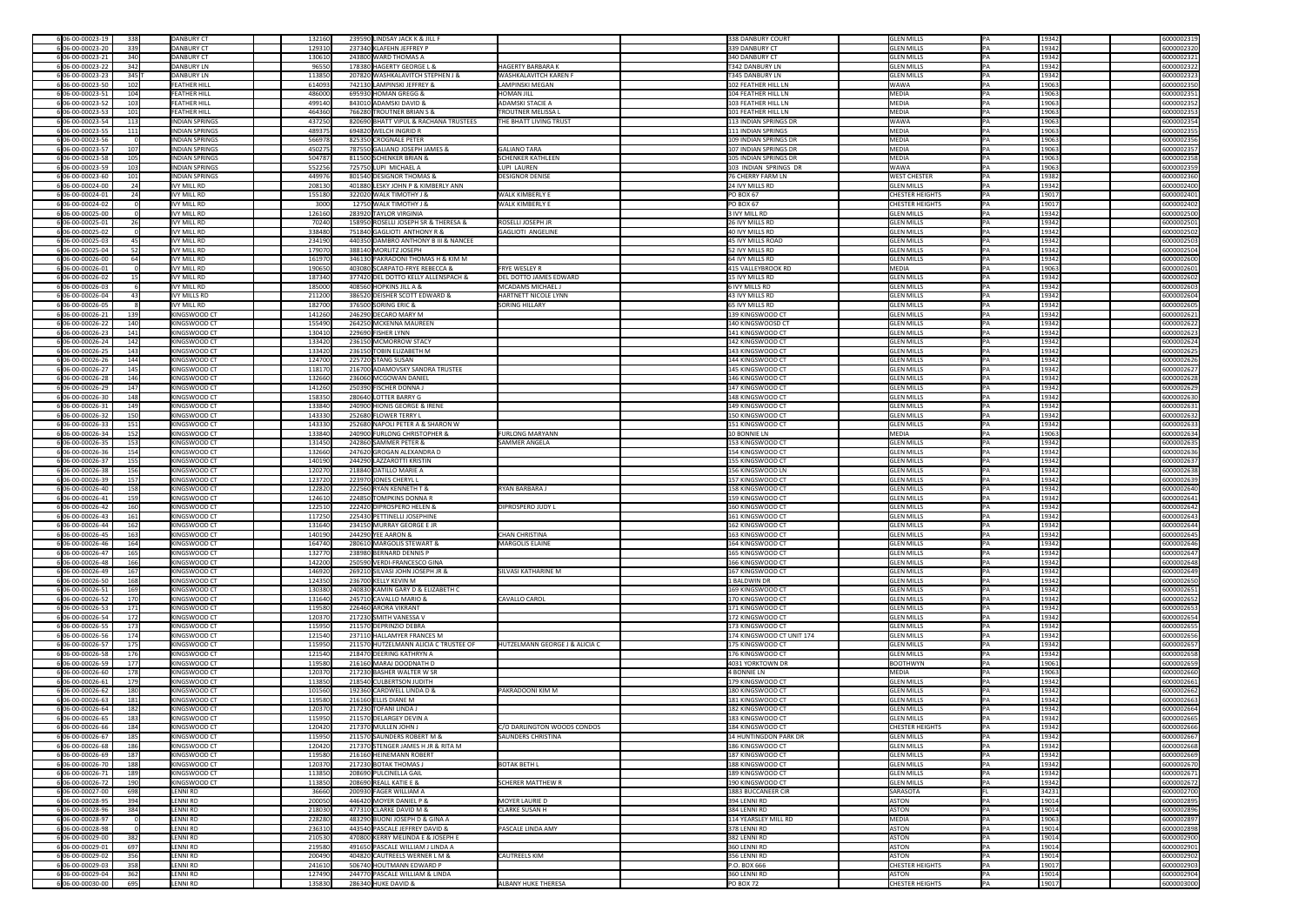| 6 06-00-00031-01<br>LENNI RD<br>693 A000                                             | 250              | 35400 MILLER JAMES E & MARY C                         |                                      | 440 LENNI RD                                 | ASTON                                  | IPA.      | 6000003101<br>19014                          |
|--------------------------------------------------------------------------------------|------------------|-------------------------------------------------------|--------------------------------------|----------------------------------------------|----------------------------------------|-----------|----------------------------------------------|
| 6 06-00-00032-00<br>440<br>LENNI RD                                                  | 72916            | 380100 MILLER JAMES E & MARY C                        |                                      | 440 LENNI RD                                 | ASTON                                  |           | 19014<br>6000003200                          |
| 6 06-00-00033-00<br>MILLER WAY                                                       | 57040            | 355480 PATEL DIPEN V &                                | <b>PATEL PURVI A</b>                 | 15 MILLER WAY                                | <b>ASTON</b>                           |           | 19014<br>6000003300                          |
| 6 06-00-00033-01<br>MILLER WAY                                                       | 404121           | 672860 POLOMANO ROSEMARY C                            |                                      | 1 MILLER WAY                                 | <b>ASTON</b>                           |           | 19014<br>6000003301                          |
| MILLER<br>6 06-00-00033-02                                                           | 494267           | 774400 PATTON SHAWN &                                 | <b>PATTON MAUREEN</b>                | 2 MILLER WAY                                 | ASTON                                  |           | 19014<br>6000003302                          |
|                                                                                      |                  |                                                       |                                      |                                              |                                        |           |                                              |
| 6 06-00-00033-03<br>MILLER WAY                                                       | 542510           | 835360 CHITTURI SRINIVAS &                            | <b>VUTLA BINDU</b>                   | 3 MILLER WAY                                 | ASTON                                  |           | 19014<br>6000003303                          |
| 6 06-00-00033-04<br>MILLER WAY                                                       | 379687           | 639950 REBARCHAK JOSEPH &                             | <b>REBARCHAK SHANNON</b>             | 4 MILLER WAY                                 | ASTON                                  |           | 19014<br>6000003304                          |
| 6 06-00-00033-05<br>MILLER WAY                                                       | 55230            | 114350 HREN BENEDICT J &                              | <b>HREN DIANE</b>                    | 5 MILLER WAY                                 | <b>ASTON</b>                           |           | 19014<br>6000003305                          |
| 6 06-00-00033-06<br>MILLER WAY                                                       | 55270            | 114850 446 LENNI DEVELOPERS LP                        | C/O RAYMOND IACOBUCCI                |                                              | <b>HAVERTOWN</b>                       |           | 6000003306<br>19083                          |
| 6 06-00-00033-07<br>MILLER WAY                                                       | 56350            | 126980 446 LENNI DEVELOPERS LP                        | C/O RAYMOND IACOBUCCI                | LOT <sub>7</sub>                             | <b>HAVERTOWN</b>                       |           | 19083<br>6000003307                          |
| 6 06-00-00033-08<br>MILLER WAY                                                       | 573330           | 362990 CARTER RAYMOND &                               | <b>CARTER SUSAN CATHERINE</b>        | 8 MILLER WAY                                 | <b>ASTON</b>                           |           | 6000003308<br>19014                          |
| MILLER WAY                                                                           |                  |                                                       | C/O RAYMOND IACOBUCCI                | 1 RAYMOND DR STE 2                           | <b>HAVERTOWN</b>                       |           | 19083                                        |
| 6 06-00-00033-09                                                                     | 55200            | 113990 446 LENNI DEVELOPERS LP                        |                                      |                                              |                                        |           | 6000003309                                   |
| 6 06-00-00033-10<br>MILLER WAY                                                       | 418257           | 790410 KITCHEN MICHAEL W &                            | <b>KITCHEN JENNIFER A</b>            | 10 MILLER WAY                                | CHESTER HEIGHTS                        |           | 19014<br>6000003310                          |
| 6 06-00-00033-11<br>MILLER WAY<br> 11                                                | 550956           | 812820 BRADLEY DAVID C &                              | <b>CHANG MEILING</b>                 | 11 MILLER WAY                                | ASTON                                  |           | 19014<br>6000003311                          |
| 6 06-00-00033-12<br>MILLER                                                           | 459660           | 759140 RABADI NAJEEB WILLIAM &                        | <b>RABADI CATHERINE MARIE</b>        | 12 MILLER WAY                                | <b>ASTON</b>                           |           | 19014<br>6000003312                          |
| 6 06-00-00033-13<br>13<br>MILLER WAY                                                 | 411720           | 763470 MADER KIRK M &                                 | SMYERS-MADER JODY A                  | 13 MILLER WAY                                | <b>ASTON</b>                           |           | 19014<br>6000003313                          |
| 6 06-00-00033-14<br>14<br>MILLER WAY                                                 | 402757           | 721980 RECCHIUTI MICHAEL J &                          | <b>RECCHIUTI CHRISTINA BUNTING</b>   | 14 MILLER WAY                                | ASTON                                  |           | 19014<br>6000003314                          |
| 6 06-00-00034-00<br>458<br><b>ARBOR WAY</b>                                          | 160680           | 1009730 GERGELY RUSSELL S &                           | <b>GERGELY EILEEN E</b>              | <b>PO BOX 425</b>                            | <b>CHESTER HEIGHTS</b>                 |           | 19017<br>6000003400                          |
|                                                                                      |                  |                                                       |                                      |                                              |                                        |           |                                              |
| 6 06-00-00035-00<br>LENNI RD                                                         | 190900           | 341650 DRISCOLL PETER J JR & MARTA K                  | <b>ZIELINSKI DANUTA &amp; LESLAW</b> | <b>PO BOX 657</b>                            | <b>CHESTER HEIGHTS</b>                 |           | 19017<br>6000003500                          |
| 6 06-00-00036-00<br>692 B000<br>LENNI RD                                             | 120000           | 243810 BARRETT THOMAS JOSEPH &                        | <b>WILLS MELISSA LYNN</b>            | 692B LENNI RD                                | <b>ASTON</b>                           |           | 19014<br>6000003600                          |
| 6 06-00-00037-00<br>692<br>LENNI RD                                                  | 80000            | 147480 HUTSENPILLER ANTONIA Z                         |                                      | 468 LENNI RD                                 | ASTON                                  |           | 19014<br>6000003700                          |
| 6 06-00-00038-00<br>692<br>LENNI RD                                                  | 85000            | 224830 HIBBERD DONALD H                               |                                      | 5140 PONTIAC RD                              | <b>DREXEL HILL</b>                     |           | 19026<br>6000003800                          |
| 6 06-00-00038-01<br>LENNI RD                                                         | 39700            | 162910 WESTLAKE PLASTICS CO                           |                                      | <b>PO BOX 127</b>                            | LENNI                                  |           | 19052<br>6000003801                          |
| 6 06-00-00039-00<br><b>LENNI RD</b>                                                  | 218600           | 929990 WESTLAKE PLASTICS CO                           |                                      | <b>PO BOX 127</b>                            | LENNI                                  |           | 19052<br>6000003900                          |
| 692<br>6 06-00-00039-01<br>LENNI RD                                                  | 20000            | 37090 HIBBERD DONALD H                                |                                      | 5140 PONTIAC RD                              | <b>DREXEL HILL</b>                     |           | 19026<br>6000003901                          |
|                                                                                      |                  |                                                       |                                      |                                              |                                        |           |                                              |
| 6 06-00-00039-02<br><b>LENNI RD</b>                                                  | 20100            | 20680 BARRETT THOMAS JOSEPH &                         | <b>WILLS MELISSA LYNN</b>            | 692B LENNI RD                                | ASTON                                  |           | 19014<br>6000003902                          |
| 6 06-00-00040-00<br>LENNI RD                                                         | 57700            | 237010 CHESTER CREEK PROPERTIES LP                    |                                      | 2421 N HILL CAMP RD                          | POTTSTOWN                              |           | 19465<br>6000004000                          |
| 6 06-00-00041-00<br>492<br><b>LENNI RD</b>                                           | 40300            | 165570 CHESTER CREEK PROPERTIES LP                    |                                      | 2421 N HILL CAMP RD                          | POTTSTOWN                              |           | 19465<br>6000004100                          |
| 6 06-00-00042-00<br>490<br>LENNI                                                     | 875030           | 2374860 CHESTER CREEK PROPERTIES LP                   |                                      | 2421 N HILL CAMP RD                          | POTTSTOWN                              |           | 19465<br>6000004200                          |
| 6 06-00-00043-00<br>LENNI RD                                                         | 36000            | 121230 CHESTER HEIGHTS BORO                           |                                      | <b>PO BOX 650</b>                            | <b>CHESTER HEIGHTS</b>                 |           | 19017<br>6000004300                          |
| 606-00-00044-00<br>233<br>LLEWELLYN RD                                               | 187140           | 455680 ANDRUS ZACHARY                                 |                                      | 233 LLEWELLYN RD                             | <b>CHESTER HEIGHTS</b>                 | PA        | 19017 <br>6000004400                         |
| 229<br>6 06-00-00044-01<br><b>LLEWELYN</b>                                           | 290760           | 717670 MANTEGNA LISA MARIE &                          | DAVIS SUSAN H & SCOTT N              | 229 LLEWELLYN RD                             | <b>CHESTER HEIGHTS</b>                 |           | 19017<br>6000004401                          |
|                                                                                      |                  |                                                       |                                      |                                              |                                        |           |                                              |
| 6 06-00-00044-02<br>231<br>LLEWELYN                                                  | 56480            | 129390 BOEHMLER WILLIAM J                             | <b>BOEHMLER KIMBERLY</b>             | <b>PO BOX 504</b>                            | CHESTER HEIGHTS                        |           | 19017<br>6000004402                          |
| 6 06-00-00045-00<br>245<br>LLEWELLYN RD                                              | 184550           | 586110 BOEHMLER W JOHN & KIMBERLY A                   |                                      | <b>PO BOX 504</b>                            | <b>CHESTER HEIGHTS</b>                 |           | 19017<br>6000004500                          |
| 6 06-00-00046-00<br>257<br>LLEWELLYN RD                                              | 432080           | 631870 FOSTER GREGORY P &                             | <b>FOSTER ROSEMARY ALBANY</b>        | $PO$ BOX 513                                 | <b>CHESTER HEIGHTS</b>                 |           | 19017<br>6000004600                          |
| 271<br>6 06-00-00047-00<br>LLEWELLYN RD                                              | 153530           | 351040 BOOTH JOHN R &                                 | <b>BOOTH CECILIA</b>                 | 271 LLEWELLYN RD                             | <b>CHESTER HEIGHTS</b>                 |           | 19017<br>6000004700                          |
| 279<br>6 06-00-00047-01<br>LLEWELLYN RD                                              | 56170            | 128060 ALBANY THERESA C                               |                                      | $PO$ BOX 36                                  | <b>CHESTER HEIGHTS</b>                 |           | 19017<br>6000004701                          |
| 6 06-00-00048-00<br>283<br>LLEWELLYN RD                                              | 121940           | 236570 LORO PAUL J III & KAREN A                      |                                      | 283 LLEWELYN RD                              | <b>CHESTER HEIGHTS</b>                 |           | 19017<br>6000004800                          |
|                                                                                      |                  |                                                       |                                      |                                              |                                        |           |                                              |
| 6 06-00-00049-00<br>301<br>LLEWELLYN RD                                              | 168220           | 144340 DAVID ROBERT E & HELEN S                       |                                      | 11525 CAREFREE LN                            | <b>BERLIN</b>                          | <b>MD</b> | 21811<br>6000004900                          |
| 606-00-00049-05<br>309<br>LLEWELYN RD                                                | 231840           | 480060 GRASSIA ANTHONY P JR &                         | <b>GRASSIA LINDSAY K</b>             | <b>PO BOX 307</b>                            | <b>CHESTER HEIGHTS</b>                 |           | 6000004905<br>19017                          |
| 305<br>6 06-00-00049-10<br>LLEWELYN RD                                               | 290225           | 529490 JOHNSON KERIL                                  |                                      | 305 LLEWELLYN RD                             | <b>CHESTER HEIGHTS</b>                 |           | 19017<br>6000004910                          |
| 6 06-00-00050-00<br>LLEWELLYN RD                                                     | 113430           | 246380 ZWIZANSKI PAUL                                 |                                      | <b>PO BOX 126</b>                            | <b>CHESTER HEIGHTS</b>                 |           | 19017<br>6000005000                          |
| 319<br>6 06-00-00050-05<br>LLEWELYN RD                                               | 277200           | 561610 REHM CHARLES &                                 | <b>REHM JUDITH T</b>                 | 319 LLEWELYN RD                              | <b>CHESTER HGTS</b>                    |           | 19017<br>6000005005                          |
| 6 06-00-00051-00<br>321<br>LLEWELLYN RD                                              | 183520           | 426300 HARTJE EVANGELINE R                            |                                      | 321 LLEWELLYN RD                             | <b>CHESTER HEIGHTS</b>                 |           | 19017<br>6000005100                          |
| 6 06-00-00052-00<br>LLEWELLYN RD                                                     | 108190           | 249760 BLYTHE THOS D & ANNE CLEVENGER                 | BLYTHE                               | $PO$ BOX 33                                  | <b>CHESTER HEIGHTS</b>                 |           | 19017<br>6000005200                          |
|                                                                                      |                  |                                                       |                                      |                                              |                                        |           |                                              |
| 6 06-00-00053-00<br><b>LLEWELLYN RD</b>                                              | 149220           | 307370 SHISLER GREG R                                 |                                      | 157 WEST LONDON GROVE RD                     |                                        |           | 19390<br>6000005300                          |
|                                                                                      |                  |                                                       |                                      |                                              | <b>WEST GROVE</b>                      |           |                                              |
| 6 06-00-00054-00<br>LLEWELLYN RD                                                     | 165150           | 453050 CHESTER HEIGHTS FIRE CO                        |                                      | LLEWELYN RD                                  | <b>CHESTER HEIGHTS</b>                 |           | 19017<br>6000005400                          |
| 240<br>6 06-00-00055-00<br>LLEWELLYN RD                                              | 159060           | 304770 GARRAHAN DONALD F & BARBARA M                  |                                      | <b>PO BOX 109</b>                            | <b>CHESTER HEIGHTS</b>                 |           | 19017<br>6000005500                          |
| 6 06-00-00055-01<br>LLEWELLYN RD                                                     | 189520           | 318470 MARTIN ALFRED TJR                              |                                      | 234 LLEWELLYN RD                             | <b>CHESTER</b>                         |           | 19013<br>6000005501                          |
| LLEWELLYN RD                                                                         |                  | 338090 PATSELAS JIMMIE & SANDRA                       |                                      | 246 LLEWELLYN RD                             |                                        |           |                                              |
| 6 06-00-00056-00                                                                     | 151370           |                                                       |                                      |                                              | <b>CHESTER HEIGHTS</b>                 |           | 19017<br>6000005600                          |
| 258<br>6 06-00-00056-01<br><b>LLEWELLYN</b>                                          | 196020           | 372590 KERN MICHAEL S & DEBRA J                       |                                      | <b>PO BOX 296</b>                            | <b>CHESTER HEIGHTS</b>                 |           | 19017<br>6000005601                          |
| 6 06-00-00056-02<br>LLEWELLYN RD                                                     | 187520           | 385280 MACDONALD L GORDON                             |                                      | 254 LLEWELYN RD                              | <b>CHESTER HEIGHTS</b>                 |           | 19017<br>6000005602                          |
| 6 06-00-00057-00<br><b>LLEWELLYN RD</b>                                              | 137950           | 302070 LOUBIANOI ALESSANDRA &                         | LOUBIANOI ALEXANDRE                  | 268 LLEWELLYN RD                             | <b>CHESTER HEIGHTS</b>                 |           | 19017<br>6000005700                          |
| 6 06-00-00057-02<br>LLEWELLYN RD                                                     | 56000            | 123580 BUONI JOSEPH                                   |                                      | <b>PO BOX 137</b>                            | <b>CHESTER HEIGHTS</b>                 |           | 19017<br>6000005702                          |
| 6 06-00-00058-00<br>LLEWELLYN RD                                                     | 108800           | 240630 PEDRICK CHARLES L &                            | <b>PEDRICK JANET R</b>               | 278 LLEWELLYN RD                             | <b>CHESTER HEIGHTS</b>                 |           | 19017<br>6000005800                          |
| 6 06-00-00058-01<br>282<br>LLEWELLYN RD                                              | 248750           | 440040 MCFADDEN PATRICK JOSEPH &                      | <b>CHERYL MADELYN</b>                | <b>PO BOX 154</b>                            | <b>CHESTER HEIGHTS</b>                 |           | 19017<br>6000005801                          |
| 6 06-00-00059-00<br>LLEWELLYN RD                                                     | 126000           | 313800 DELLOSA LYDIA JEAN & DAVID J                   |                                      | <b>PO BOX 116</b>                            | <b>CHESTER HEIGHTS</b>                 |           | 19017<br>6000005900                          |
| 6 06-00-00060-00<br>296<br>LLEWELLYN RD                                              | 138160           | 326860 COINTOT SCOTT A                                |                                      | <b>PO BOX 334</b>                            | <b>CHESTER HEIGHTS</b>                 |           | 19017<br>6000006000                          |
|                                                                                      |                  |                                                       |                                      |                                              |                                        |           |                                              |
| 6 06-00-00060-01<br>296<br>LLEWELLYN RD                                              | 192250           | 383110 TOWNEND PAUL J &                               | <b>TOWNEND VICKI M</b>               | 292 LLEWELLYN RD                             | <b>CHESTER HEIGHTS</b>                 |           | 19017<br>6000006001                          |
| 6 06-00-00060-11<br>4101<br>LYDIA HOLLOW                                             | 142380           | 253830 FRANGIONE TERESA                               |                                      | 4101 LYDIA HOLLOW DR                         | <b>GLEN MILLS</b>                      |           | 19342<br>6000006011                          |
| 6 06-00-00060-12<br>4102<br>LYDIA HOLLOW                                             | 139440           | 267070 RIZZO CHARLES J & JOYCE L &                    | <b>RIZZO CYNTHIA M</b>               | 4102 LYDIA HOLLOW DR                         | <b>GLEN MILLS</b>                      |           | 6000006012<br>19342                          |
| 606-00-00060-13<br>LYDIA HOLLOW<br>4103                                              | 141802           | 185110 MITASOV ARTEM                                  |                                      | 4103 LYDIA HOLLOW DR                         | <b>GLEN MILLS</b>                      |           | 19342 <br>6000006013                         |
| 6 06-00-00060-14<br>4104<br>LYDIA HOLLOW                                             | 195230           | 206920 KAVADIAS NIKKI                                 |                                      | 4104 LYDIA HOLLOW DR                         | <b>GLEN MILLS</b>                      |           | 6000006014<br>19342                          |
| 6 06-00-00060-15<br>LYDIA HOLLOW<br>4105                                             | 84750            | 146600 BOLC BONNIE M &                                | <b>BOLC KARL E</b>                   | 1029 DOUGHERTY DRIVE                         | <b>SWARTHMORE</b>                      |           | 19081<br>6000006015                          |
| 6 06-00-00060-16<br>4106<br>LYDIA HOLLOW                                             | 125430           | 217210 CAPRIOTTI DAWN D                               |                                      | <b>15 CREEKVIEW CIR</b>                      | <b>WEST CHESTER</b>                    |           | 19382<br>6000006016                          |
| 6 06-00-00060-17<br>4107<br>LYDIA HOLLOW                                             | 136900           | 198280 VERMA AKHIL &                                  | <b>AHUJA VIVEK</b>                   | 140 PENDULA CT                               | <b>WEST CHESTER</b>                    |           | 19380<br>6000006017                          |
| 6 06-00-00060-18<br>4108<br>LYDIA HOLLOW                                             | 166838           | 231040 DEELY KATHLEEN M                               |                                      | 4108 LYDIA HOLLOW DR                         | <b>GLEN MILLS</b>                      |           | 19342<br>6000006018                          |
| 6 06-00-00060-19<br>4109<br>LYDIA HOLLOW                                             |                  | 239370 VARSANI RAJNIKANT &                            | <b>VARSANI DEEPAL</b>                | 4109 LYDIA HOLLOW DR UNIT B 41               | <b>GLEN MILLS</b>                      |           | 19342                                        |
|                                                                                      | 141702           |                                                       |                                      |                                              |                                        |           | 6000006019                                   |
| 6 06-00-00060-20<br>4110<br>LYDIA HOLLOW                                             | 199247           | 263310 CONNOLLY KERRY ANN                             |                                      | 4110 LYDIA HOLLOW DR #B                      | <b>GLEN MILLS</b>                      |           | 19342<br>6000006020                          |
| 6 06-00-00060-21<br>4201<br>LYDIA HOLLOW                                             | 141050           | 241660 DURSTHOFF ALISON &                             | HULL DEBRA J                         | 4201 LYDIA HOLLOW DR                         | <b>GLEN MILLS</b>                      |           | 19342<br>6000006021                          |
| 6 06-00-00060-22<br>4202<br>LYDIA HOLLOW                                             | 198514           | 275110 KELLEHER THOMAS &                              | <b>KELLEHER LORRAINE</b>             | 4202 LYDIA HOLLOW                            | <b>GLEN MILLS</b>                      |           | 19342<br>6000006022                          |
| 6 06-00-00060-23<br>4203<br>LYDIA HOLLOW                                             | 111552           | 198280 MATTIE CHRISTIAN T III &                       | MATTIE JOANNE P                      | 316 BARDEN BROOK RD                          | <b>ELDRED</b>                          |           | 16731<br>6000006023                          |
| 606-00-00060-24<br>4204<br>LYDIA HOLLOW                                              | 144000           | 220230 ALOUF BENJAMIN                                 |                                      | 209 CLOVER CIR                               | MEDIA                                  |           | 19063<br>6000006024                          |
| 6 06-00-00060-25<br>4205<br>LYDIA HOLLOW                                             | 116840           | 148580 HIONIS EVANGGELOS &                            | <b>HIONIS CYNTHIA</b>                | 4205 LYDIA HOLLOW                            | <b>GLEN MILLS</b>                      |           | 19342<br>6000006025                          |
| 6 06-00-00060-26<br>4206<br>LYDIA HOLLOW                                             | 170682           | 215150 DELLA POLLA JAMIE M                            |                                      | 4206 LYDIA HOLLOW                            | <b>GLEN MILLS</b>                      |           | 6000006026<br>19342                          |
| 4207<br>6 06-00-00060-27<br>LYDIA HOLLOW                                             | 133200           | 207350 ONEILL ANNE J                                  |                                      | 4207 LYDIA HOLLOW DR                         | <b>GLEN MILLS</b>                      |           | 19342<br>6000006027                          |
|                                                                                      |                  |                                                       |                                      |                                              |                                        |           |                                              |
| 6 06-00-00060-28<br>4208<br>LYDIA HOLLOW                                             | 114457           | 203880 NEWSOM DONNA &                                 | NEWSOM MICHAEL                       | 4208 LYDIA HOLLOW DR                         | <b>GLEN MILLS</b>                      |           | 19342<br>6000006028                          |
| 6 06-00-00060-29<br>4209<br>LYDIA HOLLOW                                             | 126658           | 236450 GAUL ELIZABETH                                 |                                      | 4209 LYDIA HOLLOW DR                         | <b>GLEN MILLS</b>                      |           | 19342<br>6000006029                          |
| 6 06-00-00060-30<br>4210<br>LYDIA HOLLOW                                             | 151060           | 267070 BROWN SPENCER D                                |                                      | 4210 LYDIA HOLLOW DR                         | <b>GLEN MILLS</b>                      |           | 19342<br>6000006030                          |
| 6 06-00-00060-31<br>4301<br>LYDIA HOLLOW                                             | 154584           | 247870 CLINE CAROLYN                                  |                                      | 210 NEW DARLINGTON RD                        | MEDIA                                  |           | 19063<br>6000006031                          |
| 6 06-00-00060-32<br>2128<br>LYDIA HOLLOW                                             | 227635           | 288490 FRIDAY RICHARD &                               | <b>FRIDAY MARGARET</b>               | 4302 LYDIA HOLLOW                            | <b>GLEN MILLS</b>                      |           | 19342<br>6000006032                          |
| 6 06-00-00060-33<br>4303<br>LYDIA HOLLOW                                             | 140600           | 212300 CHEN ALAN J &                                  | <b>CHEN AMY E</b>                    | 21 KENT DR                                   | <b>HOCKESSIN</b>                       |           | 19707<br>6000006033                          |
| 6 06-00-00060-34<br>4304<br>LYDIA HOLLOW                                             | 149160           | 228080 CAMPBELL ROBERT J                              |                                      | 825 SPRINGDALE DR                            | EXTON                                  |           | 19341<br>6000006034                          |
| 6 06-00-00060-35<br>4305<br>LYDIA HOLLOW                                             | 128843           | 163970 DRAKE ELIZABETH                                |                                      | 4305 LYDIA HOLLOW DR                         | <b>GLEN MILLS</b>                      |           | 19342                                        |
|                                                                                      |                  |                                                       |                                      |                                              |                                        |           | 6000006035                                   |
| 6 06-00-00060-36<br>4306<br>LYDIA HOLLOW                                             | 149160           | 229780 CAMPBELL ROBERT J                              |                                      | 740 SPRINGDALE DR STE 208                    | EXTON                                  |           | 19341<br>6000006036                          |
| 4307<br>6 06-00-00060-37<br>LYDIA HOLLOW                                             | 143943           | 201830 KUMAR SURAJ &                                  | KUMAR GAGAN                          | 4307 LYDIA HOLLOW DR UNIT B                  | <b>GLEN MILLS</b>                      |           | 19342<br>6000006037                          |
| 6 06-00-00060-38<br>4308<br>LYDIA HOLLOW                                             | 191243           | 233800 STRINE WALTER M SR EST OF &                    | STRINE W M JR & W B CO EXECUT        | 203 E BALTIMORE AVE                          | MEDIA                                  |           | 19063<br>6000006038                          |
| 6 06-00-00060-39<br>4309<br>LYDIA HOLLOW                                             | 141000           | 226420 BEARD FAMILY LIMITED PARTNERSH                 |                                      | <b>29 STONEY BANK RD</b>                     | <b>GLEN MILLS</b>                      |           | 19342<br>6000006039                          |
| 6 06-00-00060-40<br>4310<br>LYDIA HOLLOW                                             | 220522           | 261460 ELLIS NANCY F                                  |                                      | 4310 LYDIA HOLLOW DR                         | <b>GLEN MILLS</b>                      |           | 19342<br>6000006040                          |
| 606-00-00060-41<br>6101<br>LYDIA HOLLOW                                              | 196487           | 192910 BOYCE JAMES A JR & BOYCE JAMES                 | <b>BOYCE ROBERTA AILLEEN</b>         | 6101 LYDIA HOLLOW DR                         | <b>GLEN MILLS</b>                      |           | 19342<br>6000006041                          |
| 6 06-00-00060-42<br>6102<br>LYDIA HOLLOW                                             | 139750           | 224970 HERBERT JOHN &                                 | <b>HERBERT AMELIA</b>                | 6102 LYDIA HOLLOW DR                         | <b>GLEN MILLS</b>                      |           | 19342<br>6000006042                          |
|                                                                                      |                  |                                                       |                                      |                                              |                                        |           |                                              |
| 6 06-00-00060-43<br>6103<br>LYDIA HOLLOW<br>$6 06-00-00060-44 $ 6104<br>LYDIA HOLLOW | 251620<br>166725 | 254170 HARRY PRISCILLA JANE<br>225450 KIM CHONG KUK & | KIM CHRISTINA N                      | 6103 LYDIA HOLLOW DR<br>6104 LYDIA HOLLOW DR | <b>GLEN MILLS</b><br><b>GLEN MILLS</b> | PA        | 6000006043<br>19342<br> 19342 <br>6000006044 |

| 6000003101               |
|--------------------------|
| 6000003200               |
| 6000003300<br>6000003301 |
| 6000003302               |
| 6000003303               |
| 6000003304               |
| 6000003305<br>6000003306 |
| 6000003307               |
| 6000003308               |
| 6000003309               |
| 6000003310<br>6000003311 |
| 6000003312               |
| 6000003313               |
| 6000003314<br>6000003400 |
| 6000003500               |
| 6000003600               |
| 6000003700               |
| 6000003800<br>6000003801 |
| 6000003900               |
| 6000003901               |
| 6000003902               |
| 6000004000<br>6000004100 |
| 6000004200               |
| 6000004300               |
| 6000004400               |
| 6000004401<br>6000004402 |
| 6000004500               |
| 6000004600               |
| 6000004700<br>6000004701 |
| 6000004800               |
| 6000004900               |
| 6000004905<br>6000004910 |
| 6000005000               |
| 6000005005               |
| 6000005100               |
| 6000005200<br>6000005300 |
| 6000005400               |
| 6000005500               |
| 6000005501<br>6000005600 |
| 6000005601               |
| 6000005602               |
|                          |
| 6000005700               |
| 6000005702<br>6000005800 |
| 6000005801               |
| 6000005900               |
| 6000006000<br>6000006001 |
| 6000006011               |
| 6000006012               |
| 6000006013<br>6000006014 |
| 6000006015               |
| 6000006016               |
| 6000006017               |
| 6000006018<br>6000006019 |
| 6000006020               |
| 6000006021               |
| 6000006022<br>6000006023 |
| 6000006024               |
| 6000006025               |
| 6000006026<br>6000006027 |
| 6000006028               |
| 6000006029               |
| 6000006030<br>6000006031 |
| 6000006032               |
| 6000006033               |
| 6000006034               |
| 6000006035<br>6000006036 |
| 6000006037               |
| 6000006038               |
| 6000006039<br>6000006040 |
| 6000006041               |
| 6000006042               |
| 6000006043<br>6000006044 |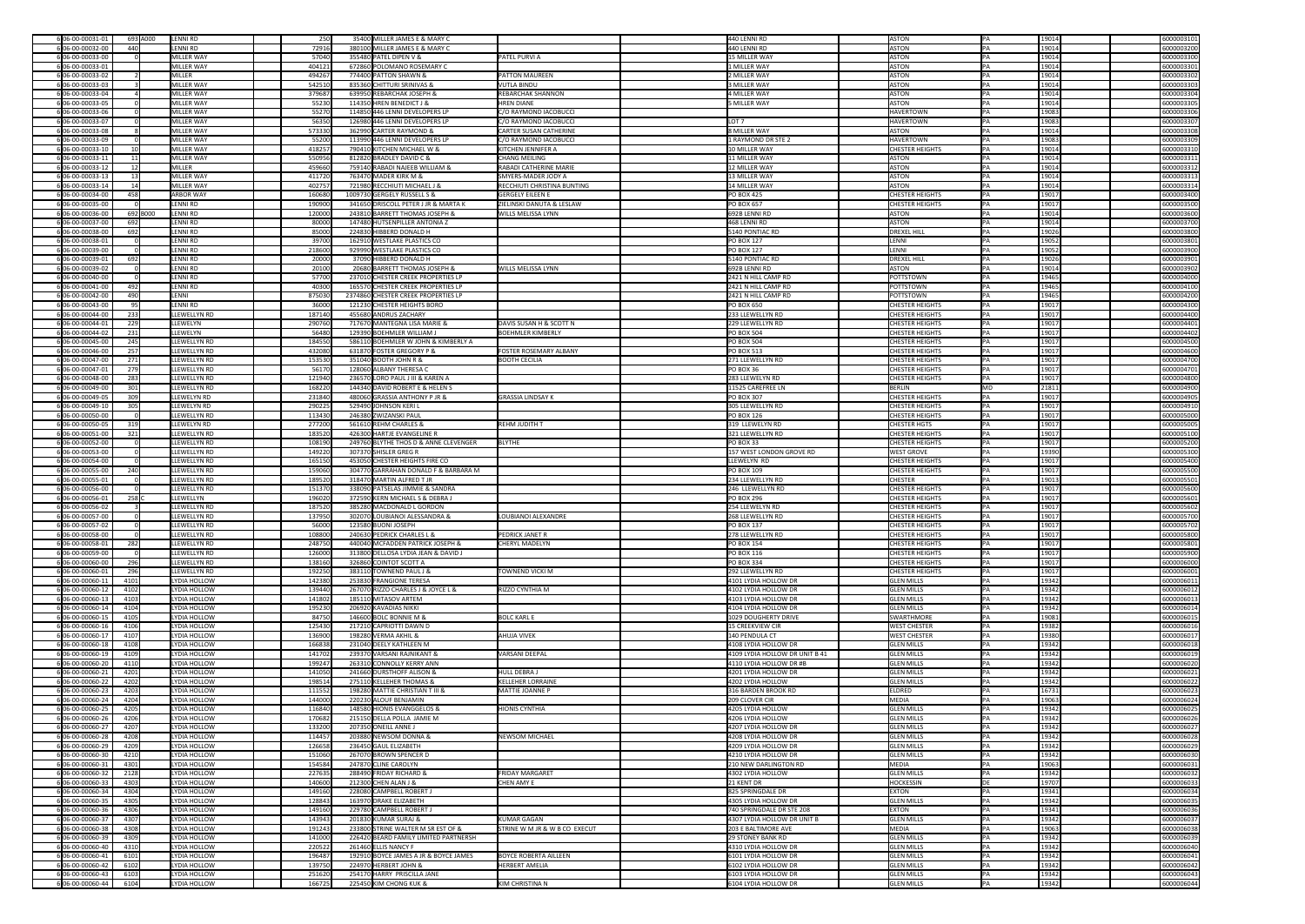| 6 06-00-00060-45    | 6105 | LYDIA HOLLOW           | 157535 | 152790 OVERSEAS REAL ESTATE LLC    |                               | 405 E CHOCOLATE AVE            | HERSHEY                | IPA. | 17033 | 6000006045 |
|---------------------|------|------------------------|--------|------------------------------------|-------------------------------|--------------------------------|------------------------|------|-------|------------|
| 6 06-00-00060-46    | 6107 | LYDIA HOLLOW           | 157535 | 152790 MCGRATH NELA GUTIERREZ      |                               | 4 GREENTREE DR                 | <b>WEST CHESTER</b>    |      | 19382 | 6000006046 |
|                     |      |                        |        |                                    |                               |                                |                        |      |       |            |
| 606-00-00060-47     | 6108 | LYDIA HOLLOW           | 141141 | 58610 WOOD CATHY ANN               |                               | 6108 LYDIA HOLLOW DR           | <b>GLEN MILLS</b>      |      | 19342 | 6000006047 |
| 6 06-00-00060-48    | 6109 | LYDIA HOLLOW           | 180183 | 245420 NIXON JOHN W &              | <b>NIXON BRENDA K</b>         | 6109 LYDIA HOLLOW DR           | <b>GLEN MILLS</b>      |      | 19342 | 6000006048 |
| 6 06-00-00060-49    | 6110 | LYDIA HOLLOW           | 210569 | 260760 GALARNEAU VINCENT           |                               | 6110 LYDIA HOLLOW DR           | <b>GLEN MILLS</b>      |      | 19342 | 6000006049 |
|                     |      |                        |        |                                    | <b>DESANTIS MARY</b>          |                                |                        |      |       |            |
| 6 06-00-00060-50    | 6201 | LYDIA HOLLOW           | 155525 | 222600 PAOLO NICOLAS & DIANE &     |                               | 37 PAUL LN                     | <b>GLEN MILLS</b>      |      | 19342 | 6000006050 |
| 6 06-00-00060-51    | 6202 | LYDIA HOLLOW           | 128622 | 244750 FUMA LLC                    | C/O ADVANCE R/E CAPITAL       | 2173 MACDADE BLVD              | <b>HOLMES</b>          |      | 19043 | 6000006051 |
| 606-00-00060-52     | 6203 | LYDIA HOLLOW           | 135360 | 250450 FRASIER CAROLYN T           |                               | 6203 LYDIA HOLLOW DR UNIT 6203 | <b>GLEN MILLS</b>      |      | 19342 | 6000006052 |
| 6 06-00-00060-53    | 6204 | LYDIA HOLLOW           | 148000 | 213030 SCHILLER DALTON CHARLES     |                               | 6204 LYDIA HOLLOW DR           | <b>GLEN MILLS</b>      |      | 19342 | 6000006053 |
|                     |      |                        |        |                                    |                               |                                |                        |      |       |            |
| 6 06-00-00060-54    | 6205 | LYDIA HOLLOW           | 129798 | 150780 DELFINI DANA MARIE          |                               | 6205 LYDIA HOLLOW DR           | <b>GLEN MILLS</b>      |      | 19342 | 6000006054 |
| 6 06-00-00060-55    | 6206 | LYDIA HOLLOW           | 140600 | 201630 WASCOW DEBORAH              |                               | 6206 LYDIA HOLLOW DR           | <b>GLEN MILLS</b>      |      | 19342 | 6000006055 |
| 6 06-00-00060-56    | 6207 | LYDIA HOLLOW           | 125194 | 149750 KRUG MARC &                 | <b>ZHANG YUE</b>              | 6207 LYDIA HOLLOW DR           | <b>GLEN MILLS</b>      |      | 19342 | 6000006056 |
|                     |      |                        |        |                                    |                               |                                |                        |      |       |            |
| 6 06-00-00060-57    | 6208 | LYDIA HOLLOW DR        | 166097 | 234750 PUNJABI GAUTAM &            | JAISWAL NEETU R               | 12 STONE HAVEN CIR             | <b>GLEN MILLS</b>      |      | 19342 | 6000006057 |
| 6 06-00-00060-58    | 6209 | LYDIA HOLLOW           | 189732 | 245420 GURNANEY HEMLATA &          | <b>KHEMANI HARISH</b>         | 6209 LYDIA HOLLOW              | <b>GLEN MILLS</b>      |      | 19342 | 6000006058 |
| 6 06-00-00060-59    | 6210 | LYDIA HOLLOW           | 196160 | 264480 CAPELLI PALMA               |                               | 6210 LYDIA HOLLOW              | <b>GLEN MILLS</b>      |      | 19342 | 6000006059 |
|                     |      |                        |        |                                    |                               |                                |                        |      |       |            |
| 6 06-00-00060-60    | 6301 | LYDIA HOLLOW           | 171111 | 224970 GAUR AKSHAY &               | <b>GAUR SHEETAL</b>           | 6301 LYDIA HOLLOW DR           | <b>GLEN MILLS</b>      |      | 19342 | 6000006060 |
| 6 06-00-00060-61    | 6302 | LYDIA HOLLOW           | 149084 | 245330 DICOLA WILLIAM J &          | <b>DICOLA IONA M</b>          | 6302 LYDIA HOLLOW DR           | <b>GLEN MILLS</b>      |      | 19342 | 6000006061 |
| 6 06-00-00060-62    | 6303 | LYDIA HOLLOW           | 175500 | 284420 MAO SHING-WEN &             | MAO GLADYS                    | 6303 LYDIA HOLLOW              | <b>GLEN MILLS</b>      |      | 19342 | 6000006062 |
|                     |      |                        |        |                                    |                               |                                |                        |      |       |            |
| 6 06-00-00060-63    | 6304 | LYDIA HOLLOW           | 135600 | 169420 MILLER JOHN D &             | MILLER DENISE G               | 28 WYNDHAM LN                  | <b>CHESTER SPRINGS</b> |      | 19425 | 6000006063 |
| 6 06-00-00060-64    | 6305 | LYDIA HOLLOW           | 139279 | 158370 BOMBA LINDA M               |                               | 6305 LYDIA HOLLOW DR           | <b>GLEN MILLS</b>      |      | 19342 | 6000006064 |
| 6 06-00-00060-65    | 6306 | LYDIA HOLLOW           | 152223 | 232040 SCHAFFER ALYSSA             |                               | 6306 LYDIA HOLLOW DR UNIT 6306 | <b>GLEN MILLS</b>      |      | 19342 | 6000006065 |
|                     |      |                        |        |                                    |                               |                                |                        |      |       |            |
| 606-00-00060-66     | 6307 | LYDIA HOLLOW           | 124875 | 162690 GERMAN TERRI                |                               | 119 IRIS RD                    | <b>WARMINSTER</b>      |      | 18974 | 6000006066 |
| 6 06-00-00060-67    | 6308 | LYDIA HOLLOW           | 253610 | 224400 FERRARI SERGIO              |                               | 300 MAIN ST APT 108            | <b>LITTLE FALLS</b>    |      | 7424  | 6000006067 |
| 6 06-00-00060-68    | 6309 | LYDIA HOLLOW           | 152750 | 270740 MA YOU LIM                  |                               | 6309 LYDIA HOLLOW DR           | <b>GLEN MILLS</b>      |      | 19342 | 6000006068 |
| 6 06-00-00060-69    | 6310 | LYDIA HOLLOW           | 227842 | 284710 HANNUM RITA M               | C/O HARLEY HANNUM             | <b>11 ELSTONE DR</b>           | <b>GLEN MILLS</b>      |      | 19342 | 6000006069 |
|                     |      |                        |        |                                    |                               |                                |                        |      |       |            |
| 6 06-00-00060-70    | 6100 | LYDIA HOLLOW           | 89676  | 155160 OLEARY JOSEPH ROCKNE        |                               | 6100 LYDIA HOLLOW DR           | <b>GLEN MILLS</b>      |      | 19342 | 6000006070 |
| 6 06-00-00060-71    | 6200 | LYDIA HOLLOW           | 84600  | 150110 TROY PATRICIA A &           | <b>TROY SHELBY V</b>          | 6200 LYDIA HOLLOW DR           | <b>GLEN MILLS</b>      |      | 19342 | 6000006071 |
| 6 06-00-00060-72    | 6300 | LYDIA HOLLOW           | 94122  | 165690 GAUR SHEETAL &              | <b>GAUR AKSHAY</b>            | 6300 LYDIA HOLLOW DR           | <b>GLEN MILLS</b>      |      | 19342 | 6000006072 |
|                     |      |                        |        |                                    |                               |                                |                        |      |       |            |
| 6 06-00-00061-00    |      | LLEWELLYN RD           | 528900 | 1512350 FAGER CAROL J              |                               | 1883 BUCCANEER CIR             | SARASOTA               |      | 34231 | 6000006100 |
| 6 06-00-00061-01    |      | MATTSON RD             | 80800  | 177100 KELLY JOHN JR & SHARON R    | KELLY FAMILY LP               | <b>PO BOX 474</b>              | <b>CHESTER HEIGHTS</b> |      | 19017 | 6000006101 |
| 606-00-00061-41     |      | LOGTOWN DR             | 128840 | 211550 ADAMS CARISSA &             | CATLETT EMILY SAUNDERS        | 490 VALLEYBROOK RD LOT 1-A     | MEDIA                  |      | 19063 | 6000006141 |
|                     |      |                        |        |                                    |                               |                                |                        |      |       |            |
| 6 06-00-00061-42    | 166  | LOGTOWN DR             | 263230 | 537250 STOLAR NEAL                 |                               | 166 LOGTOWN DR                 | MEDIA                  |      | 19063 | 6000006142 |
| 6 06-00-00061-43    | 156  | LOGTOWN DR             | 324300 | 682290 DEHAUT DREW VINCENT &       | <b>DEHAUT MARISSA SHAPIRO</b> | 156 LOGTOWN DR                 | MEDIA                  |      | 19063 | 6000006143 |
| 6 06-00-00061-44    | 146  | LOGTOWN DR             | 374330 | 859950 ELLIS RONALD J & GLORIANN M |                               | $PO$ BOX 3                     | <b>CHESTER HEIGHTS</b> |      | 19017 | 6000006144 |
| 6 06-00-00061-45    | 136  | LOGTOWN DR             |        | 587570 MUELLER MARGARET            |                               | 136 LOGTOWN DR                 | MEDIA                  |      | 19063 |            |
|                     |      |                        | 301740 |                                    |                               |                                |                        |      |       | 6000006145 |
| 6 06-00-00061-46    | 126  | LOGTOWN DR             | 333780 | 577870 PAOLELLA LAWRENCE J SR &    | <b>PAOLELLA MELINDA K</b>     | 126 LOGTOWN DR                 | MEDIA                  |      | 19063 | 6000006146 |
| 6 06-00-00061-47    | 116  | LOGTOWN DR             | 338400 | 641350 WILLIAMS TRISH A            |                               | 116 LOGTOWN RD                 | MEDIA                  |      | 19063 | 6000006147 |
| 6 06-00-00061-50    | 102  | <b>OCTORARO TERR</b>   | 56800  | 53050 VALLEYBROOK HOMES LLC        |                               | 8 N HUNTINGTON AVE             | MARGATE CITY           |      | 8402  | 6000006150 |
|                     |      |                        |        |                                    |                               |                                |                        |      |       |            |
| 6 06-00-00061-51    | 104  | <b>OCTORARO TERR</b>   | 61100  | 57110 VALLEYBROOK HOMES LLC        |                               | 8 N HUNTINGTON AVE             | MARGATE CITY           |      | 8402  | 6000006151 |
| 6 06-00-00061-52    | 106  | OCTORARO TERR          | 64700  | 60460 VALLEYBROOK HOMES LLC        |                               | 8 N HUNTINGTON AVE             | MARGATE CITY           |      | 8402  | 6000006152 |
| 6 06-00-00061-53    | 108  | <b>OCTORARO TERR</b>   | 61500  | 57480 VALLEYBROOK HOMES LLC        |                               | 8 N HUNTINGTON AVE             | <b>MARGATE CITY</b>    |      | 8402  | 6000006153 |
|                     |      |                        |        |                                    |                               |                                |                        |      |       |            |
| 6 06-00-00061-54    | 107  | <b>OCTORARO TERR</b>   | 58200  | 54400 VALLEYBROOK HOMES LLC        |                               | 8 N HUNTINGTON AVE             | <b>MARGATE CITY</b>    |      | 8402  | 6000006154 |
| 6 06-00-00061-55    | 105  | <b>OCTORARO TERR</b>   | 57200  | 53500 VALLEYBROOK HOMES LLC        |                               | 8 N HUNTINGTON AVE             | <b>MARGATE CITY</b>    |      | 8402  | 6000006155 |
| 6 06-00-00061-56    | 103  | OCTORARO TERR          | 58800  | 54940 VALLEYBROOK HOMES LLC        |                               | 8 N HUNTINGTON AVE             | MARGATE CITY           |      | 8402  | 6000006156 |
| 6 06-00-00061-57    | 101  | <b>OCTORARO TERR</b>   | 62000  | 57920 VALLEYBROOK HOMES LLC        |                               | 8 N HUNTINGTON AVE             | MARGATE CITY           |      | 8402  | 6000006157 |
|                     |      |                        |        |                                    |                               |                                |                        |      |       |            |
| 6 06-00-00062-01    |      | MATTSON RD             | 237740 | 457060 KELLY SHARON TRUSTEE        |                               | <b>PO BOX 474</b>              | <b>CHESTER HEIGHTS</b> |      | 19017 | 6000006201 |
| 6 06-00-00062-02    | 145  | MILDRED LN             | 158870 | 331890 WEISS JAMES D II            |                               | 472 MILDRED LN                 | <b>GLEN MILLS</b>      |      | 19342 | 6000006202 |
|                     |      |                        |        |                                    |                               |                                |                        |      |       |            |
|                     |      |                        |        |                                    |                               |                                |                        |      |       |            |
| 6 06-00-00062-03    |      | MILDRED LN             | 190000 | 364620 GILLSTROM EARL M ETUX       |                               | 474 MILDRED LN                 | <b>GLEN MILLS</b>      |      | 19342 | 6000006203 |
| 6 06-00-00062-04    |      | MILDRED LN             | 192090 | 346960 LEISER FREDERICK C III &    | <b>LEISER CHRISTINE</b>       | 430 MILDRED LN                 | <b>CHESTER HEIGHTS</b> |      | 19017 | 6000006204 |
| 6 06-00-00062-05    | 479  | MILDRED LN             | 214070 | 389810 VECCHIOLLI MICHAEL &        | <b>CLANCY TRACY</b>           | 479 MILDRED LN                 | <b>GLEN MILLS</b>      |      | 19342 | 6000006205 |
|                     |      |                        |        |                                    |                               |                                |                        |      |       |            |
| 6 06-00-00062-06    |      | MILDRED LN             | 197900 | 383990 CONTEH ABDUL &              | <b>CONTEH VICKI</b>           | 18 MILDRED LN                  | <b>GLEN MILLS</b>      |      | 19342 | 6000006206 |
| 6 06-00-00062-07    | 19   | MILDRED LN             | 170410 | 337420 HSU NIKKI &                 | <b>KREYLING JEREMY A</b>      | 63 IVY LN                      | <b>GLEN MILLS</b>      |      | 19342 | 6000006207 |
| 6 06-00-00062-08    | 193  | NOTTINGHAM CT          | 130610 | 234150 MURRAY NEIL &               | COSTA SUSAN D                 | 193 NOTTINGHAM CT              | <b>GLEN MILLS</b>      |      | 19342 | 6000006208 |
| 6 06-00-00062-09    | 194  | NOTTINGHAM CT          | 129310 | 237340 DEFRONZO MICHAEL J &        | <b>DEFRONZO DEBRA F</b>       | 194 NOTTINGHAM CT              | <b>GLEN MILLS</b>      |      | 19342 | 6000006209 |
|                     |      |                        |        |                                    |                               |                                |                        |      |       |            |
| 6 06-00-00062-10    | 195  | NOTTINGHAM CT          | 132160 | 239590 EUNSON DANIEL E             |                               | 195 NOTTINGHAM CT              | <b>GLEN MILLS</b>      |      | 19342 | 6000006210 |
| 606-00-00062-11     | 196  | NOTTINGHAM CT          | 146610 | 272710 SEARING RONALD S & BONNIE E |                               | 196 NOTTINGHAM CT              | <b>GLEN MILLS</b>      |      | 19342 | 6000006211 |
| 6 06-00-00062-12    | 197  | NOTTINGHAM CT          | 146610 | 272710 LACH DAVID A &              | <b>STEIN RHONDA G</b>         | 197 NOTTINGHAM CT              | <b>GLEN MILLS</b>      |      | 19342 | 6000006212 |
|                     |      |                        |        |                                    |                               |                                |                        |      |       |            |
| 6 06-00-00062-13    | 198  | NOTTINGHAM CT          | 132160 | 239590 SELLERS DEBRA A             |                               | <b>PO BOX 346</b>              | MEDIA                  |      | 19063 | 6000006213 |
| 6 06-00-00062-14    | 199  | NOTTINGHAM CT          | 168920 | 332590 DOLENTE DANIELLE            |                               | 199 NOTTINGHAM CT              | <b>GLEN MILLS</b>      |      | 19342 | 6000006214 |
| 6 06-00-00062-15    | 200  | NOTTINGHAM CT          | 139110 | 244290 CLEAVER DIANE               |                               | 200 NOTTINGHAM CT              | <b>GLEN MILLS</b>      |      | 19342 | 6000006215 |
| 6 06-00-00062-16    | 201  | NOTTINGHAM CT          | 130610 | 236480 VICINANZA PAUL &            | <b>VICINANZA BETSY BROWN</b>  | 201 NOTTINGHAM CT              | <b>GLEN MILLS</b>      |      | 19342 | 6000006216 |
|                     |      |                        |        |                                    |                               |                                |                        |      |       |            |
| 606-00-00062-17     | 202  | NOTTINGHAM CT          | 129310 | 237340 HAUGHEY ROBERT E            |                               | 202 NOTTINGHAM CT              | <b>GLEN MILLS</b>      |      | 19342 | 6000006217 |
| 6 06-00-00062-18    | 203  | NOTTINGHAM CT          | 132160 | 239590 CADORETTE LISA R            |                               | 203 NOTTINGHAM CT              | <b>GLEN MILLS</b>      |      | 19342 | 6000006218 |
| 6 06-00-00062-19    | 204  | NOTTINGHAM CT          | 141060 | 250590 BRADLEY KATHLEEN R          |                               | 204 NOTTINGHAM CT              | <b>GLEN MILLS</b>      |      | 19342 | 6000006219 |
| 606-00-00062-20     | 205  | NOTTINGHAM CT          | 141060 | 255250 EMBREE CURTIS L &           | <b>EMBREE JOY L</b>           | 205 NOTTINGHAM CT              | <b>GLEN MILLS</b>      |      | 19342 | 6000006220 |
|                     |      |                        |        |                                    |                               |                                |                        |      |       |            |
| 6 06-00-00062-21    | 206  | NOTTINGHAM CT          | 132160 | 239590 BERGER BENJAMIN J TRUSTEE   |                               | 206 NOTTINGHAM CT              | <b>GLEN MILLS</b>      |      | 19342 | 6000006221 |
| 6 06-00-00062-22    | 207  | <b>NOTTINGHAM CT</b>   | 163490 | 280620 DONAHUE CAROLE A            |                               | 207 NOTTINGHAM CT              | <b>GLEN MILLS</b>      |      | 19342 | 6000006222 |
| 6 06-00-00062-23    | 208  | NOTTINGHAM CT          | 129840 | 254400 DALONZO ANGELA M &          | <b>SMITH GERARD X JR</b>      | 208 NOTTINGHAM CT UNIT #208    | <b>GLEN MILLS</b>      |      | 19342 | 6000006223 |
| 6 06-00-00062-24    | 209  | NOTTINGHAM LN          | 127990 | 229650 MCNICHOLAS CYNTHIA A        |                               | 209 NOTTINGHAM LN              | <b>GLEN MILLS</b>      |      | 19342 | 6000006224 |
|                     |      |                        |        |                                    |                               |                                |                        |      |       |            |
| 6 06-00-00062-25    | 210  | NOTTINGHAM LN          | 116320 | 223700 WILLS CAROL P               |                               | 210 NOTTINGHAM CT              | <b>GLEN MILLS</b>      |      | 19342 | 6000006225 |
| 6 06-00-00062-26    | 211  | NOTTINGHAM LN          | 120110 | 221870 LYNCH MICHAEL &             | LYNCH ANDREA S                | 211 NOTTINGHAM CT              | <b>GLEN MILLS</b>      |      | 19342 | 6000006226 |
| 606-00-00062-27     | 212  | NOTTINGHAM LN          | 128110 | 232320 OPROMOLLA STEVEN V &        | <b>OPROMOLLA TRACY L</b>      | 667 FEATHERBED LN              | <b>GARNET VALLEY</b>   |      | 19060 | 6000006227 |
|                     |      |                        |        |                                    |                               |                                |                        |      |       |            |
| 6 06-00-00062-28    | 213  | NOTTINGHAM LN          | 131370 | 234240 TRINDER MICHAEL J           |                               | 213 NOTTINGHAM CT              | <b>GLEN MILLS</b>      |      | 19342 | 6000006228 |
| 6 06-00-00062-29    | 214  | NOTTINGHAM LN          | 123160 | 224480 SAUNDERS THERESA M          |                               | 214 NOTTINGHAM LN              | <b>GLEN MILLS</b>      |      | 19342 | 6000006229 |
| 6 06-00-00062-30    | 215  | NOTTINGHAM             | 149700 | 257770 FLORENTZ KATHRYN            |                               | 215 NOTTINGHAM CT              | <b>GLEN MILLS</b>      |      | 19342 | 6000006230 |
| 6 06-00-00062-31    | 216  | NOTTINGHAM LN          | 139110 | 244290 NEE GLORIANNE DEVINE        |                               | 216 NOTTINGHAM CT              | <b>GLEN MILLS</b>      |      | 19342 | 6000006231 |
|                     |      |                        |        |                                    |                               |                                |                        |      |       |            |
| 606-00-00062-32     | 353  | <b>RADFORD CT</b>      | 139110 | 244290 MARTIN WALTER HUGH &        | MARTIN KRISTIN LASKAS         | 353 RADFORD CT                 | <b>GLEN MILLS</b>      |      | 19342 | 6000006232 |
| 6 06-00-00062-33    | 354  | <b>RADFORD CT</b>      | 153190 | 262100 MUCH MEREDITH E             |                               | 354 RADFORD CT                 | <b>GLEN MILLS</b>      |      | 19342 | 6000006233 |
| 606-00-00062-34     | 355  | <b>RADFORD CT</b>      | 159160 | 217400 STAFFA SHELLY A             |                               | 844 N ORIANNA ST               | PHILADELPHIA           |      | 19123 | 6000006234 |
|                     |      |                        |        |                                    |                               |                                |                        |      |       |            |
| 6 06-00-00062-35    | 356  | <b>RADFORD CT</b>      | 131370 | 234240 SMITH DENISE M              |                               | 356 RADFORD CT                 | <b>GLEN MILLS</b>      |      | 19342 | 6000006235 |
| 6 06-00-00062-36    | 357  | <b>RADFORD CT</b>      | 131370 | 234240 KING RUSSELL &              | <b>PINKOWSKI VICKI</b>        | 357 RADFORD CT                 | <b>GLEN MILLS</b>      |      | 19342 | 6000006236 |
| 6 06-00-00062-37    | 358  | RADFORD CT             | 123160 | 233690 BLANKLEY ROBERT W &         | <b>DOLAN PATRICIA ANNE</b>    | 358 RADFORD CT UNIT 358        | <b>GLEN MILLS</b>      |      | 19342 | 6000006237 |
|                     |      | <b>RADFORD CT</b>      |        | 214970 GILDEA THOMAS M JR          |                               |                                |                        |      |       |            |
| 6 06-00-00062-38    | 359  |                        | 116320 |                                    |                               | 359 RADFORD CT UNIT 359        | <b>GLEN MILLS</b>      |      | 19342 | 6000006238 |
| 6 06-00-00062-39    | 360  | RADFORD CT             | 130610 | 234150 HERRON MAUREEN E            |                               | 360 RADFORD CT                 | <b>GLEN MILLS</b>      |      | 19342 | 6000006239 |
| 6 06-00-00062-40    | 361  | <b>RADFORD CT</b>      | 130610 | 234150 PACE WILLIAM J              |                               | 117 N OLIVE ST                 | MEDIA                  |      | 19063 | 6000006240 |
| 6 06-00-00062-41    | 362  | <b>RADFORD CT</b>      | 114280 | 214970 POSTLES RENEE               |                               | 362 RADFORD CT                 | <b>GLEN MILLS</b>      |      | 19342 | 6000006241 |
|                     |      |                        |        |                                    |                               |                                |                        |      |       |            |
| 6 06-00-00062-42    |      | <b>ROLLING HGTS LN</b> | 220570 | 407330 JACOVINI RICHARD MICHAEL &  | JACOVINI KATHLEEN             | 1 ROLLING HEIGHTS LN           | <b>CHESTER HEIGHTS</b> |      | 19017 | 6000006242 |
| 6 06-00-00062-43    |      | <b>ROLLING HGTS LN</b> | 220040 | 407210 BROWN THOMAS C & LISA S     |                               | <b>PO BOX 542</b>              | <b>CHESTER HEIGHTS</b> |      | 19017 | 6000006243 |
| 6 06-00-00062-44    |      | <b>ROLLING HGTS LN</b> | 230470 | 418620 DUCA CLAIRE E               |                               | 5 ROLLING HGTS LN              | CHESTER HEIGHTS        |      | 19017 | 6000006244 |
|                     |      |                        |        |                                    |                               |                                |                        |      |       |            |
| 6 06-00-00062-45    |      | <b>ROLLING HGTS LN</b> | 232120 | 426210 CONSORTI ROBERT G & M SUSAN |                               | <b>PO BOX 321</b>              | <b>CHESTER HEIGHTS</b> |      | 19017 | 6000006245 |
| 606-00-00062-46     |      | <b>ROLLING HGTS LN</b> | 220270 | 408650 RYAN JOHN W & JANE A        |                               | <b>PO BOX 276</b>              | <b>CHESTER HEIGHTS</b> |      | 19017 | 6000006246 |
| 6 06-00-00062-47    |      | <b>ROLLING HGTS LN</b> | 220640 | 425500 MILLER AARON M &            | MILLER COLLEEN K              | 11 ROLLING HEIGHTS LN          | <b>CHESTER HEIGHTS</b> |      | 19017 | 6000006247 |
| $6 06-00-00062-48 $ | 13   | ROLLING HGTS LN        | 216060 | 408630 TIERNEY CHARLES STUART &    | TIERNEY ERICA MARIKO          | $PO$ BOX 634                   | <b>CHESTER HEIGHTS</b> | PA   | 19017 | 6000006248 |

| 6000006045               |
|--------------------------|
| 6000006046               |
| 6000006047               |
| 6000006048<br>6000006049 |
| 6000006050               |
| 6000006051               |
| 6000006052               |
| 6000006053               |
| 6000006054               |
| 6000006055               |
| 6000006056               |
| 6000006057<br>6000006058 |
| 6000006059               |
| 6000006060               |
| 6000006061               |
| 6000006062               |
| 6000006063               |
| 6000006064               |
| 6000006065<br>6000006066 |
| 6000006067               |
| 6000006068               |
| 6000006069               |
| 6000006070               |
| 6000006071               |
| 6000006072               |
| 6000006100<br>6000006101 |
| 6000006141               |
| 6000006142               |
| 6000006143               |
| 6000006144               |
| 6000006145               |
| 6000006146<br>6000006147 |
| 6000006150               |
| 6000006151               |
| 6000006152               |
| 6000006153               |
| 6000006154               |
| 6000006155               |
| 6000006156<br>6000006157 |
|                          |
| 6000006201               |
| 6000006202               |
| 6000006203               |
| 6000006204               |
| 6000006205               |
| 6000006206<br>6000006207 |
| 6000006208               |
| 6000006209               |
| 6000006210               |
| 6000006211               |
| 6000006212<br>6000006213 |
| 6000006214               |
| 6000006215               |
| 6000006216               |
| 6000006217               |
| 6000006218               |
| 6000006219<br>6000006220 |
| 6000006221               |
| 6000006222               |
| 6000006223               |
| 6000006224               |
| 6000006225<br>6000006226 |
| 6000006227               |
| 6000006228               |
| 6000006229               |
| 6000006230               |
| 6000006231<br>6000006232 |
| 6000006233               |
| 6000006234               |
| 6000006235               |
| 6000006236               |
| 6000006237               |
| 6000006238<br>6000006239 |
| 6000006240               |
| 6000006241               |
| 6000006242               |
| 6000006243               |
| 6000006244               |
| 6000006245<br>6000006246 |
| 6000006247               |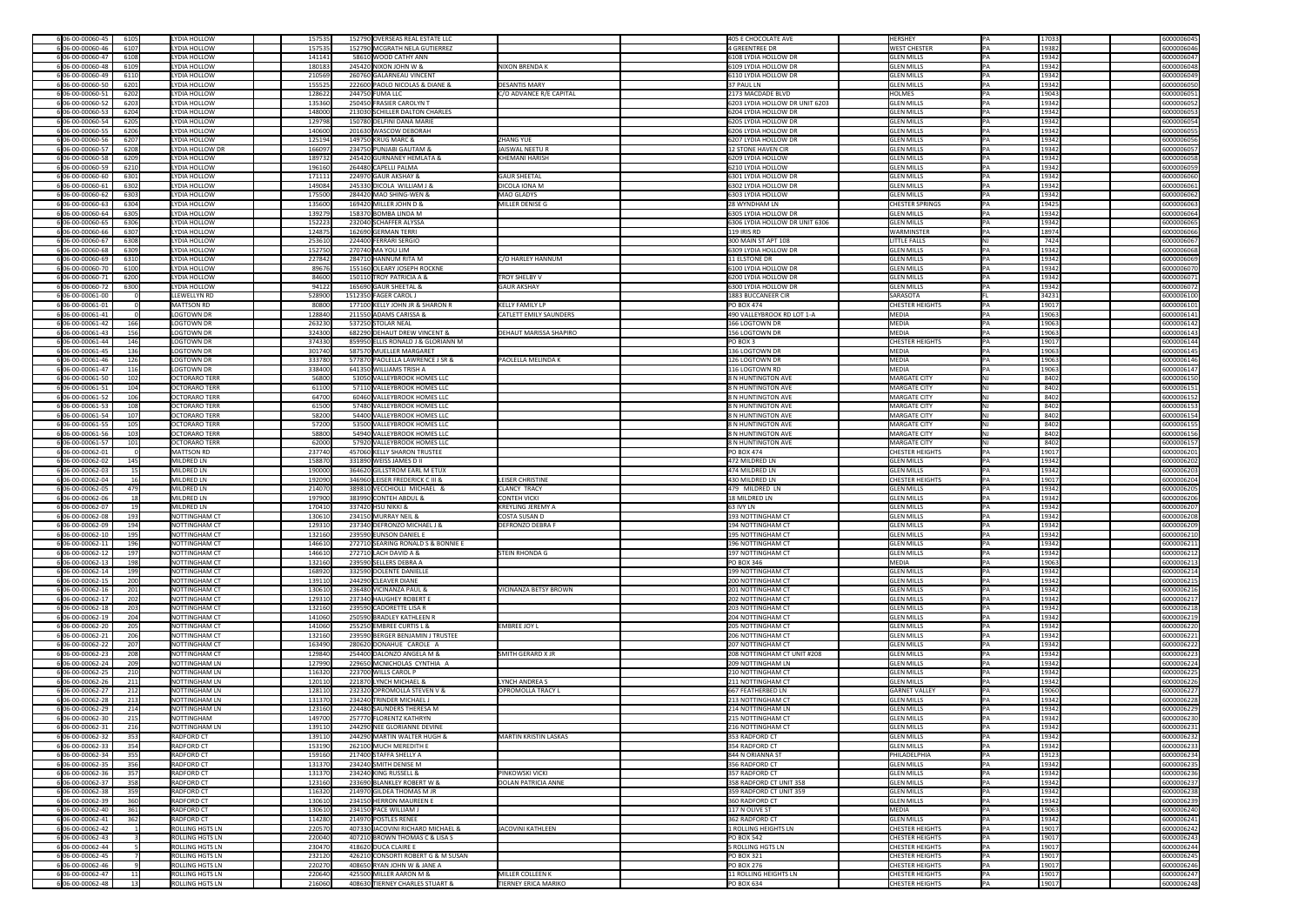| 6 06-00-00062-50                            | 15              | <b>ROLLING HGTS LN</b>          | 224000           |              | 407030 MASTER ROBERT J & LISA A                                               | <b>PO BOX 573</b>                | <b>CHESTER HEIGHTS</b>                 | 19017           | 6000006250               |
|---------------------------------------------|-----------------|---------------------------------|------------------|--------------|-------------------------------------------------------------------------------|----------------------------------|----------------------------------------|-----------------|--------------------------|
| 6 06-00-00062-51                            | 17 <sup>1</sup> | <b>ROLLING HGTS LN</b>          | 250000           |              | 511230 LARKIN A CHARLES JR &<br>JACQUELINE A                                  | $ P$ O BOX 431                   | <b>CHESTER HEIGHTS</b>                 | 19017           | 6000006251               |
| 6 06-00-00062-52                            |                 | <b>ROLLING HGTS LN</b>          | 216630           |              | 401100 GEARY DAVID L & JOANNE B                                               | <b>22 ROLLING HEIGHTS LN</b>     | <b>CHESTER HEIGHTS</b>                 | 19017           | 6000006252               |
|                                             |                 |                                 |                  |              |                                                                               |                                  |                                        |                 |                          |
| 6 06-00-00062-53                            |                 | <b>ROLLING HGTS LN</b>          | 221680           |              | 410880 RANDAZZO STEVEN & SUSAN M                                              | 20 ROLLING HGTS LN PO BOX 642    | <b>CHESTER HEIGHTS</b>                 | 19017           | 6000006253               |
| 6 06-00-00062-54                            |                 | <b>ROLLING HGTS LN</b>          | 234820           |              | 420900 OMALLEY JAMES R JR &<br><b>OMALLEY ANNEMARIE</b>                       | 18 ROLLING HEIGHT LN             | CHESTER HEIGHTS                        | 19017           | 6000006254               |
| 6 06-00-00062-55                            | 16              | <b>ROLLING HGTS LN</b>          | 220400           |              | 409680 WEBER RICHARD A & BARBARA A                                            | 16 ROLLING HGTS LN               | CHESTER HEIGHTS                        | 19017           | 6000006255               |
| 6 06-00-00062-56                            |                 | <b>ROLLING HGTS LN</b>          | 178100           |              | 404590 MCGRATH JOSEPH T & CYNTHIA                                             | 14 ROLLING HGTS LN PO BOX 368    | <b>CHESTER HEIGHTS</b>                 | 19017           | 6000006256               |
|                                             |                 |                                 |                  |              |                                                                               |                                  |                                        |                 |                          |
| 6 06-00-00062-57                            |                 | <b>ROLLING HGTS LN</b>          | 235310           |              | 425210 MCQUAID LAWRENCE J & JOYCE M                                           | <b>PO BOX 231</b>                | <b>CHESTER HEIGHTS</b>                 | 19017           | 6000006257               |
| 6 06-00-00062-58                            |                 | <b>ROLLING HGTS LN</b>          | 239660           |              | 455510 DESAI RAJESHKUMAR R &<br><b>DESAI MUKTABEN R</b>                       | <b>PO BOX 336</b>                | <b>CHESTER HEIGHTS</b>                 | 19017           | 6000006258               |
| 6 06-00-00062-59                            |                 | <b>ROLLING HGTS LN</b>          | 242690           |              | 457140 YOUNG TODD A &<br>YOUNG JANEELIZABETH S                                | 8 ROLLING HEIGHTS LN             | <b>CHESTER HEIGHTS</b>                 | 19017           | 6000006259               |
|                                             |                 |                                 |                  |              |                                                                               |                                  |                                        | 19017           |                          |
| 6 06-00-00062-60                            |                 | <b>ROLLING HGTS LN</b>          | 222700           |              | 415380 HAYBURN RICHARD T & LAURA                                              | 4 ROLLING HEIGHTS LN             | <b>CHESTER HEIGHTS</b>                 |                 | 6000006260               |
| 6 06-00-00062-61                            |                 | ROLLING HGTS LN                 | 217090           |              | 404610 FITZGERALD MICHAEL J & NANCY S                                         | 6 ROLLING HGTS LN P O BOX 453    | <b>CHESTER HEIGHTS</b>                 | 19017           | 6000006261               |
| 6 06-00-00062-62                            |                 | <b>ROLLING HGTS LN</b>          | 222940           |              | 431070 FIRKSER DAVID W &<br><b>FIRKSER RACHEL M</b>                           | <b>PO BOX 393</b>                | <b>CHESTER HEIGHTS</b>                 | 19017           | 6000006262               |
| 6 06-00-00062-63                            | 363             | RADFORD CT                      | 123160           |              | 224480 CARLSSON CLAUDIA G                                                     | 363 RADFORD CT                   | <b>GLEN MILLS</b>                      | 19342           | 6000006263               |
| 6 06-00-00062-64                            | 364             | <b>RADFORD CT</b>               |                  |              | 225280 DUNN SUSAN B                                                           | 364 RADFORD CT                   | <b>GLEN MILLS</b>                      | 19342           | 6000006264               |
|                                             |                 |                                 | 123640           |              |                                                                               |                                  |                                        |                 |                          |
| 6 06-00-00062-65                            | 365             | <b>RADFORD CT</b>               | 153190           |              | 262100 LOPRESTI JOSEPH A & CATHERINE M                                        | 365 RADFORD CT                   | <b>GLEN MILLS</b>                      | 19342           | 6000006265               |
| 6 06-00-00062-66                            | 366             | <b>RADFORD CT</b>               | 139110           |              | 244290 CALLAHAN DOROTHY R                                                     | 366 RADFORD CT                   | <b>GLEN MILLS</b>                      | 19342           | 6000006266               |
| 6 06-00-00062-67                            | 367             | <b>RADFORD CT</b>               | 130610           |              | 234150 ALLARD GREGORY J                                                       | 367 RADFORD CT UNIT 367          | <b>GLEN MILLS</b>                      | 19342           | 6000006267               |
| 6 06-00-00062-68                            | 368             | RADFORD CT                      |                  |              | 217300 HERMAN CAROL                                                           | 368 RADFORD CT                   | <b>GLEN MILLS</b>                      | 19342           | 6000006268               |
|                                             |                 |                                 | 129310           |              |                                                                               |                                  |                                        |                 |                          |
| 6 06-00-00062-69                            | 369             | <b>RADFORD CT</b>               | 132160           |              | 226820 COLOMBO PETER TRUSTEE                                                  | 198 BLAIR BEND DR                | LOUDON                                 | 37774           | 6000006269               |
| 6 06-00-00062-70                            | 370             | <b>RADFORD CT</b>               | 132160           |              | 226820 JOHNSON FRANKLIN D                                                     | 370 RADFORD COURT                | <b>GLEN MILLS</b>                      | 19342           | 6000006270               |
| 6 06-00-00062-71                            | 371             | <b>RADFORD CT</b>               | 129310           |              | 217300 WALLS GRETCHEN R TRUST                                                 | 371 RADFORD CT                   | <b>GLEN MILLS</b>                      | 19342           | 6000006271               |
| 6 06-00-00062-72                            | 372             | <b>RADFORD CT</b>               | 130610           |              | 234150 ESACK PAUL                                                             | 372 RADFORD CT                   | <b>GLEN MILLS</b>                      | 19342           | 6000006272               |
|                                             |                 |                                 |                  |              |                                                                               |                                  |                                        |                 |                          |
| 6 06-00-00062-73                            | 373             | <b>RADFORD CT</b>               | 129590           |              | 232240 GOLDBERG JORDAN E TRUSTEE                                              | 373 RADFORD CT                   | <b>GLEN MILLS</b>                      | 19342           | 6000006273               |
| 6 06-00-00062-74                            | 374             | <b>RADFORD CT</b>               | 115390           |              | 213250 MAGNESS THOMAS & MICHELLE                                              | 1120 WYLIE RD                    | <b>WEST CHESTER</b>                    | 19382           | 6000006274               |
| 6 06-00-00062-75                            | 375             | <b>RADFORD CT</b>               | 120160           |              | 219120 KOBAR DIANE                                                            | 375 RADFORD CT                   | <b>GLEN MILLS</b>                      | 19342           | 6000006275               |
| 6 06-00-00062-76                            | 376             | <b>RADFORD CT</b>               | 130340           |              | 232330 MAGIONE CATHERINE A                                                    | 376 RADFORD CT                   | <b>GLEN MILLS</b>                      | 19342           | 6000006276               |
| 6 06-00-00062-77                            | 377             | <b>RADFORD CT</b>               |                  |              | 232330 DIRENZI EMILY                                                          | 377 RADFORD CT                   | <b>GLEN MILLS</b>                      | 19342           | 6000006277               |
|                                             |                 |                                 | 130340           |              |                                                                               |                                  |                                        |                 |                          |
| 6 06-00-00062-78                            | 378             | <b>RADFORD CT</b>               | 122180           |              | 233690 MUNRO ROBERT                                                           | 378 RADFORD CT                   | <b>GLEN MILLS</b>                      | 19342           | 6000006278               |
| 6 06-00-00062-79                            | -379 l          | <b>RADFORD CT</b>               | 152030           |              | <b>TEISSIER KRISTEN</b><br>259930 TEISSIER NATHANAEL P &                      | 379 RADFORD CT                   | <b>GLEN MILLS</b>                      | 19342           | 6000006279               |
| 606-00-00062-80                             | 380 l           | RADFORD CT                      | 138040           |              | 242290 AGOSTINELLI VINCENT &<br>AGOSTINELLI THERESA                           | 380 RADFORD CT                   | <b>GLEN MILLS</b>                      | 19342           | 6000006280               |
| 6 06-00-00063-00                            |                 | SMITHBRIDGE RD                  | 320350           |              | <b>KEOSAYIAN BARBARA A</b><br>687500 KEOSAYIAN JOHN C &                       | <b>PO BOX 686</b>                | <b>CHESTER HEIGHTS</b>                 | 19017           | 6000006300               |
|                                             |                 |                                 |                  |              |                                                                               |                                  |                                        |                 |                          |
| 6 06-00-00063-01                            | 305             | VALLEYBROOK RD                  | 233480           |              | 397670 1260 HOUSING DEVELOPMENT CORP                                          | 2042-48 ARCH ST 2ND FL           | PHILADELPHIA                           | 19103           | 6000006301               |
| 6 06-00-00064-00                            |                 | SMITHBRIDGE RD                  | 461310           |              | 751920 POWELL CALVIN E &<br><b>POWELL LORRAINE B</b>                          | <b>PO BOX 624</b>                | CHESTER HEIGHTS                        | 19017           | 6000006400               |
| 6 06-00-00065-00                            |                 | SMITHBRIDGE RD                  | 109371           |              | 1054080 POWELL CALVIN E &<br><b>POWELL LORRAINE B</b>                         | <b>PO BOX 624</b>                | <b>CHESTER HEIGHTS</b>                 | 19017           | 6000006500               |
| 6 06-00-00066-00                            |                 | SMITHBRIDGE RD                  | 112450           |              | <b>POWELL LORRAINE B</b><br>227400 POWELL CALVIN E &                          | <b>PO BOX 624</b>                | <b>CHESTER HEIGHTS</b>                 | 19017           | 6000006600               |
|                                             |                 |                                 |                  |              |                                                                               |                                  |                                        |                 |                          |
| 6 06-00-00066-01                            |                 | SMITHBRIDGE RD                  | 222860           |              | 417360 PAPA GARY J<br><b>PAPA BARBARA</b>                                     | 34 SMITHBRIDGE RD                | CHESTER HEIGHTS                        | 19017           | 6000006601               |
| 6 06-00-00067-00                            |                 | SMITHBRIDGE RD                  | 142140           |              | 301580 GINIECZKI JUDITH A                                                     | $ PO$ BOX 24                     | <b>CHESTER HEIGHTS</b>                 | 19017           | 6000006700               |
| 6 06-00-00067-01                            | 316             | SMITHBRIDGE RD                  | 296140           |              | 586050 CIVITELLA ROBERT L SR &<br><b>CIVITELLA ROSEMARY</b>                   | 44 SMITHBRIDGE RD                | <b>GLEN MILLS</b>                      | 19342           | 6000006701               |
| 6 06-00-00070-00                            | 300             | SMITHBRIDGE RD                  | 269170           |              | 682740 MCMANUS PARTNERSHIP                                                    | 9 SMITHBRIDGE RD BOX 418         | <b>CHESTER HEIGHTS</b>                 | 19017           | 6000007000               |
|                                             |                 |                                 |                  |              |                                                                               |                                  |                                        |                 |                          |
| 6 06-00-00071-00                            |                 | SMITHBRIDGE RD                  | 111650           | 119310 SEPTA |                                                                               |                                  | <b>CHESTER HEIGHTS</b>                 | 19017           | 6000007100               |
| 6 06-00-00072-00                            |                 | SMITHBRIDGE RD                  | 169260           |              | 293130 RICHARDSON RUSSELL H                                                   | <b>PO BOX 546</b>                | <b>CHESTER HEIGHTS</b>                 | 19017           | 6000007200               |
| 6 06-00-00072-06                            |                 | SMITHBRIDGE RD                  | 118360           |              | 311330 CONRAD STEPHEN B & DONNA J                                             | 17-19 SMITHBRIDGE RD             | <b>CHESTER HEIGHTS</b>                 | 19017           | 6000007206               |
| 6 06-00-00072-08                            |                 | SMITHBRIDGE RD                  | 125300           |              | 191690 CONRAD STEPHEN B & DONNA J                                             | 17 SMITHBRIDGE RD                | <b>CHESTER HEIGHTS</b>                 | 19017           | 6000007208               |
| 6 06-00-00072-12                            |                 | SMITHBRIDGE RD                  | 114600           |              | 117820 CONRAD STEPHEN B & DONNA J                                             | 17 SMITHBRIDGE RD                | <b>CHESTER HEIGHTS</b>                 | 19017           | 6000007212               |
| 6 06-00-00073-00                            | 41              | SMITHBRIDGE RD                  | 142070           |              | 278760 GALLAGHER DANIEL J &<br><b>GALLAGHER VICTORIA H</b>                    | 41 SMITHBRIDGE RD                | <b>GLEN MILLS</b>                      | 19342           | 6000007300               |
|                                             |                 |                                 |                  |              |                                                                               |                                  |                                        |                 |                          |
| 6 06-00-00074-00                            |                 | SMITHBRIDGE RD                  | 147420           |              | 300290 MAY NICOLE L &<br><b>NAY JOHN J</b>                                    | 90 SMITHBRIDGE RD                | <b>GLEN MILLS</b>                      | 19342           | 6000007400               |
| 6 06-00-00074-15                            | 253             | <b>STANTON CT</b>               | 131640           |              | 245710 MCGINNITY TERRY II &<br>MCGINNITY MARY ELLEN                           | 253 STANTON CT                   | <b>GLEN MILLS</b>                      | 19342           | 6000007415               |
| 6 06-00-00074-16                            | 254             | <b>STANTON CT</b>               | 117250           |              | 214970 KARAS IRENE                                                            | 254 STANTON CT                   | <b>GLEN MILLS</b>                      | 19342           | 6000007416               |
| 6 06-00-00074-17                            | 255             | <b>STANTON CT</b>               | 123720           |              | 223970 MARCOLONGO ANTHONY &<br>MARCOLONGO THERESA                             | 255 STANTON CT                   | <b>GLEN MILLS</b>                      | 19342           | 6000007417               |
| 6 06-00-00074-18                            | 256             | <b>STANTON CT</b>               | 132400           |              | 234240 ANTONIUK HAYLEY                                                        | 256 STANTON CT                   | <b>GLEN MILLS</b>                      | 19342           | 6000007418               |
| 6 06-00-00074-19                            | 257             | <b>STANTON CT</b>               | 132400           |              | 234240 ANDERSON JOANNE HESS                                                   | 257 STANTON CRT                  | <b>GLEN MILLS</b>                      | 19342           | 6000007419               |
| 6 06-00-00074-20                            | 258             | <b>STANTON CT</b>               |                  |              | 223970 KIMMERLY MICHELLE L                                                    | 258 STANTON CT                   | <b>GLEN MILLS</b>                      | 19342           |                          |
|                                             |                 |                                 | 123720           |              |                                                                               |                                  |                                        |                 | 6000007420               |
| 6 06-00-00074-21                            | 259             | <b>STANTON CT</b>               | 154350           |              | 262100 GUSSOW STEVEN MARK                                                     | 259 STANTON CT                   | <b>GLEN MILLS</b>                      | 19342           | 6000007421               |
| 6 06-00-00074-22                            | 260             | <b>STANTON CT</b>               | 140190           |              | 256400 PARROTT JOHN M                                                         | 335 HANBY CIR                    | <b>UPPER CHICHESTER</b>                | 19061           | 6000007422               |
| 6 06-00-00074-23                            | 261             | <b>STANTON LN</b>               | 131640           |              | 234150 GILL JESSICA M                                                         | 261 STANTON CT                   | <b>GLEN MILLS</b>                      | 19342           | 6000007423               |
| 6 06-00-00074-24                            | 262             | <b>STANTON LN</b>               | 117250           |              | 214970 MORRIS BARBARA A                                                       | 262 STANTON LN                   | <b>GLEN MILLS</b>                      | 19342           | 6000007424               |
| 6 06-00-00074-25                            | 263             | <b>STANTON LN</b>               | 123720           |              | 223970 DOLAN MARTIN J                                                         | 263 STANTON LN                   | <b>GLEN MILLS</b>                      | 19342           | 6000007425               |
|                                             |                 |                                 |                  |              |                                                                               |                                  |                                        |                 |                          |
| 6 06-00-00074-26                            | 264             | <b>STANTON LN</b>               | 123720           |              | 223970 KENNEDY RICHARD W JR                                                   | <b>264 STANTON LN</b>            | <b>GLEN MILLS</b>                      | 19342           | 6000007426               |
| 6 06-00-00074-27                            | 265             | <b>STANTON LN</b>               | 154350           |              | 262100 SYLVER MARY ELEANOR                                                    | 265 STANTON CT                   | <b>GLEN MILLS</b>                      | 19342           | 6000007427               |
| 6 06-00-00074-28                            | 266             | <b>STANTON LN</b>               | 139100           |              | 244290 FLANDREAU ALICE P                                                      | 266 STANTON CT                   | COLLEGEVILLE                           | 19426           | 6000007428               |
| 6 06-00-00074-29                            | 267             | STANTON CT                      | 131640           |              | 234150 JOHNSTON JOSEPH &<br>JOHNSTON LILLIAN                                  | 267 STANTON CT                   | <b>GLEN MILLS</b>                      | 19342           | 6000007429               |
| 6 06-00-00074-30                            | 268             | <b>STANTON CT</b>               | 117250           |              | 208950 FERRARO JOHN R                                                         | 268 STANTON CT                   | <b>GLEN MILLS</b>                      | 19342           | 6000007430               |
| 6 06-00-00074-31                            | 269             | <b>STANTON CT</b>               | 123720           |              | 223970 STECKEL PATRICIA C                                                     | 269 STANTON CT                   | <b>GLEN MILLS</b>                      | 19342           | 6000007431               |
|                                             |                 |                                 |                  |              |                                                                               |                                  |                                        |                 |                          |
| 6 06-00-00074-32                            | 270             | <b>STANTON CT</b>               | 132400           |              | 234240 DADA ADEBIMPE                                                          | 270 STANTON CT                   | <b>GLEN MILLS</b>                      | 19342           | 6000007432               |
| 6 06-00-00074-33                            | 271             | <b>STANTON CT</b>               | 132400           |              | <b>IERADI SANDRA</b><br>234240 IERADI ANTHONY W &                             | 36 ASHLEY CT                     | <b>GLEN MILLS</b>                      | 19342           | 6000007433               |
| 6 06-00-00074-34                            | 272             | <b>STANTON CT</b>               | 123720           |              | 223970 BIRTWELL BETH BRINER                                                   | 272 STANTON CT                   | <b>GLEN MILLS</b>                      | 19342           | 6000007434               |
| 6 06-00-00074-35                            | 273             | <b>STANTON CT</b>               | 140000           |              | <b>REICH-COHEN ROBIN</b><br>264430 COHEN STUART &                             | 273 STANTON CT                   | <b>GLEN MILLS</b>                      | 19342           | 6000007435               |
| 6 06-00-00074-36                            | 274             | <b>STANTON CT</b>               | 140190           |              | 244290 FORWOOD JAMES &<br><b>FORWOOD ASHLEIGH</b>                             | 274 STANTON CT                   | <b>GLEN MILLS</b>                      | 19342           | 6000007436               |
|                                             |                 |                                 |                  |              |                                                                               |                                  |                                        |                 |                          |
| 6 06-00-00074-37                            | 275             | <b>STANTON CT</b>               | 131640           |              | 234150 HEIST WILLIAM C III                                                    | 275 STANTON CT                   | <b>GLEN MILLS</b>                      | 19342           | 6000007437               |
| 6 06-00-00074-38                            | 276             | <b>STANTON CT</b>               | 117250           |              | 214970 COTTRELL CORRIE M &<br>COTTRELL DANA                                   | 276 STANTON CT                   | <b>GLEN MILLS</b>                      | 19342           | 6000007438               |
| 6 06-00-00074-39                            | 277             | <b>STANTON CT</b>               | 123720           |              | 223970 CONRAD DENISE                                                          | 277 STANTON CT                   | <b>GLEN MILLS</b>                      | 19342           | 6000007439               |
| 6 06-00-00074-40                            | 278             | <b>STANTON CT</b>               | 132400           |              | 234240 LAMER MARC                                                             | 278 STANTON CT                   | <b>GLEN MILLS</b>                      | 19342           | 6000007440               |
| 6 06-00-00074-41                            | 279             | <b>STANTON CT</b>               | 132400           |              | 234240 TATHAM MICHELLE                                                        | 402 SHROPSHIRE DR                | <b>WEST CHESTER</b>                    | 19382           | 6000007441               |
| 6 06-00-00074-42                            | 280             | <b>STANTON CT</b>               | 123720           |              | MAYS JOSEPH C<br>223970 MAYS AMY C &                                          | 280 STANTON CT UNIT 280          | <b>GLEN MILLS</b>                      | 19342           | 6000007442               |
|                                             |                 |                                 |                  |              |                                                                               |                                  |                                        |                 |                          |
| 6 06-00-00074-43                            | 281             | <b>STANTON CT</b>               | 154350           |              | 262100 COOPERSMITH KATHY J                                                    | 281 STANTON CT                   | <b>GLEN MILLS</b>                      | 19342           | 6000007443               |
| 6 06-00-00074-44                            | 282             | <b>STANTON CT</b>               | 140190           |              | 244290 FARINA CAROL PEW                                                       | 282 STANTON COURT                | <b>GLEN MILLS</b>                      | 19342           | 6000007444               |
| 6 06-00-00074-45                            | 283             | <b>STANTON CT</b>               | 131640           |              | 234150 PURNER WILLIAM M JR &<br>CORRADETTI ALIEEN M                           | 283 STANTON CT                   | <b>GLEN MILLS</b>                      | 19342           | 6000007445               |
| 6 06-00-00074-46                            | 284             | <b>STANTON CT</b>               | 118480           |              | 216640 MARLEY KATHLEEN O                                                      | 284 STANTON CT                   | <b>GLEN MILLS</b>                      | 19342           | 6000007446               |
| 606-00-00074-47                             | 285             | <b>STANTON CT</b>               | 123720           |              | 223970 FORREST CAROL A                                                        | 285 STANTON CT                   | <b>GLEN MILLS</b>                      | 19342           | 6000007447               |
| 6 06-00-00074-48                            | 286             | <b>STANTON CT</b>               | 123720           |              | 223970 AHERN STEPHEN M &<br><b>AHERN LITSA</b>                                | 18 WARD CREEK DR                 | <b>GLEN MILLS</b>                      | 19342           | 6000007448               |
|                                             |                 |                                 |                  |              |                                                                               |                                  |                                        |                 |                          |
|                                             | 287             | <b>STANTON CT</b>               | 154350           |              | 262100 RINES IMOGEN A                                                         | 287 STANTON CT                   | <b>GLEN MILLS</b>                      | 19342           | 6000007449               |
| 6 06-00-00074-49                            |                 | <b>STANTON CT</b>               | 140190           |              | 244290 WINDSOR KAREN                                                          | 288 STANTON CT                   | <b>GLEN MILLS</b>                      | 19342           | 6000007450               |
| 6 06-00-00074-50                            | 288             |                                 |                  |              | <b>WHITTY MARIA</b><br>234150 WHITTY DENNIS M &                               | 291 STANTON CT                   | <b>GLEN MILLS</b>                      |                 |                          |
| 6 06-00-00074-53                            | 291             | <b>STANTON CT</b>               | 130610           |              |                                                                               |                                  |                                        | 19342           | 6000007453               |
| 6 06-00-00074-54                            | 292             | <b>STANTON CT</b>               | 130610           |              | 234150 TAE YONG TAE &<br><b>TAE SUN CHA</b>                                   | 292 STANTON CT                   | <b>GLEN MILLS</b>                      | 19342           | 6000007454               |
|                                             |                 |                                 |                  |              |                                                                               |                                  |                                        |                 |                          |
| 6 06-00-00074-55                            | 293             | <b>STANTON CT</b>               | 122740           |              | 223970 NARAJ DOODNATH                                                         | 4031 YORKTOWN DR                 | BOOTHWYN                               | 19061           | 6000007455               |
| 6 06-00-00074-56                            | 294             | <b>STANTON CT</b>               | 123630           |              | <b>DOUGHERTY SHARON K</b><br>224850 DOUGHERTY MICHAEL D SR &                  | 294 STANTON CT                   | <b>GLEN MILLS</b>                      | 19342           | 6000007456               |
| 6 06-00-00074-57                            | 295             | <b>STANTON CT</b>               | 131370           |              | 234240 BECK BARRY L                                                           | 295 STANTON CT                   | <b>GLEN MILLS</b>                      | 19342           | 6000007457               |
| 6 06-00-00074-58                            | 296             | <b>STANTON CT</b>               | 122740           |              | 223970 ZUECH SHERRY                                                           | 296 STANTON CT                   | <b>GLEN MILLS</b>                      | 19342           | 6000007458               |
| 6 06-00-00074-59                            | 297             | <b>STANTON CT</b>               | 139110           |              | 254400 PARKER DEBORAH                                                         | 297 STANTON CT                   | <b>GLEN MILLS</b>                      | 19342           | 6000007459               |
| 6 06-00-00074-60                            | 298             | <b>STANTON CT</b>               | 139110           |              | 244290 BOWLES WILLIAM &                                                       | 298 STANTON CT                   | <b>GLEN MILLS</b>                      | 19342           |                          |
|                                             |                 |                                 |                  |              | <b>HENTSCHEL KELLY</b>                                                        |                                  |                                        |                 | 6000007460               |
| 6 06-00-00074-61<br>$6 06-00-00074-62 $ 300 |                 | <b>STANTON CT</b><br>STANTON CT | 142340<br>156680 |              | 248390 ROMANO RICHARD &<br><b>ROMANO JOSEPHINE A</b><br>266530 WALDT MARY ANN | 299 STANTON CT<br>300 STANTON CT | <b>GLEN MILLS</b><br><b>GLEN MILLS</b> | 19342<br> 19342 | 6000007461<br>6000007462 |

| 6000006250               |
|--------------------------|
| 6000006251               |
| 6000006252               |
| 6000006253               |
|                          |
| 6000006254               |
| 6000006255               |
| 6000006256               |
| 6000006257               |
| 6000006258               |
| 6000006259               |
| 6000006260               |
|                          |
| 6000006261               |
| 6000006262               |
| 6000006263               |
| 6000006264               |
| 6000006265               |
| 6000006266               |
| 6000006267               |
| 6000006268               |
| 6000006269               |
|                          |
| 6000006270               |
| 6000006271               |
| 6000006272               |
| 6000006273               |
| 6000006274               |
| 6000006275               |
| 6000006276               |
|                          |
| 6000006277               |
| 6000006278               |
| 6000006279               |
| 6000006280               |
| 6000006300               |
| 6000006301               |
| 6000006400               |
| 6000006500               |
| 6000006600               |
|                          |
| 6000006601               |
| 6000006700               |
| 6000006701               |
| 6000007000               |
| 6000007100               |
| 6000007200               |
| 6000007206               |
| 6000007208               |
| 6000007212               |
| 6000007300               |
|                          |
|                          |
| 6000007400               |
| 6000007415               |
| 6000007416               |
| 6000007417               |
| 6000007418               |
| 6000007419               |
| 6000007420               |
| 6000007421               |
| 6000007422               |
| 6000007423               |
| 6000007424               |
|                          |
| 6000007425               |
| 6000007426               |
| 6000007427               |
| 6000007428               |
| 6000007429               |
| 6000007430               |
| 6000007431               |
| 6000007432               |
| 6000007433               |
|                          |
| 6000007434               |
| 6000007435               |
| 6000007436               |
| 6000007437               |
| 6000007438               |
| 6000007439               |
| 6000007440               |
| 6000007441               |
| 6000007442               |
| 6000007443               |
| 6000007444               |
| 6000007445               |
| 6000007446               |
| 6000007447               |
|                          |
| 6000007448               |
| 6000007449               |
| 6000007450               |
| 6000007453               |
| 6000007454               |
| 6000007455               |
| 6000007456               |
| 6000007457               |
| 6000007458               |
| 6000007459               |
|                          |
| 6000007460               |
| 6000007461<br>6000007462 |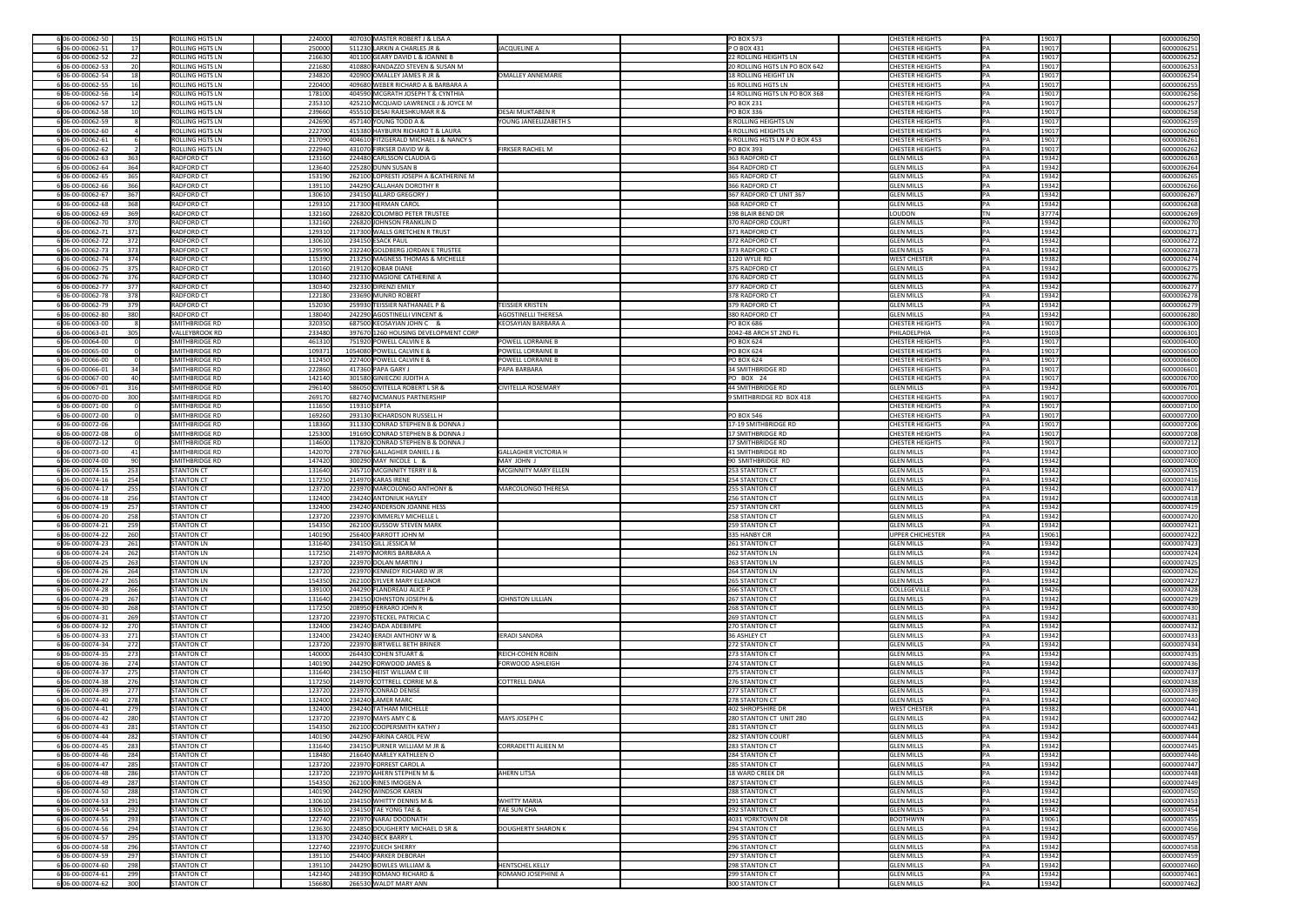| 6 06-00-00074-63                     | 301             | <b>STANTON CT</b>                | 125680           | 227670 HETHERINGTON CATHERINE                              |                                    | 301 STANTON CT                         | <b>GLEN MILLS</b>                      | IPA.            | 19342           | 6000007463               |
|--------------------------------------|-----------------|----------------------------------|------------------|------------------------------------------------------------|------------------------------------|----------------------------------------|----------------------------------------|-----------------|-----------------|--------------------------|
| 6 06-00-00074-64                     | 302             | <b>STANTON CT</b>                | 127080           | 239240 CHAPMAN WAYNE                                       |                                    | 302 STANTON CT                         | <b>GLEN MILLS</b>                      |                 | 19342           | 6000007464               |
| 6 06-00-00074-65                     | 303             | <b>STANTON CT</b>                | 113470           | 208620 MCGORRY MARIAN                                      |                                    | 303 STANTON CT                         | <b>GLEN MILLS</b>                      |                 | 19342           | 6000007465               |
| 6 06-00-00074-66                     | 304             | <b>STANTON CT</b>                | 133690           | 238070 LEHMANN EILEEN A &                                  | LEHMANN JAMES C                    | 304 STANTON CT                         | <b>GLEN MILLS</b>                      |                 | 19342           | 6000007466               |
|                                      |                 |                                  |                  |                                                            |                                    |                                        |                                        |                 |                 |                          |
| 606-00-00074-67                      | 305             | <b>STANTON CT</b>                | 141260           | 246290 LUTTON ROBERTA                                      |                                    | 305 STANTON CT                         | <b>GLEN MILLS</b>                      |                 | 19342           | 6000007467               |
| 6 06-00-00074-68                     | 306             | <b>STANTON CT</b>                | 173660           | 306910 TRAYLOR JOSEPH M &                                  | <b>TRAYLOR MARGARET G TRUSTEES</b> | 306 STANTON CT                         | <b>GLEN MILLS</b>                      |                 | 19342           | 6000007468               |
| 6 06-00-00074-69                     | 307             | <b>STANTON CT</b>                | 133840           | 240900 PATTINSON GARY J &                                  | <b>AMBROSE PAMELA J</b>            | 307 STANTON CT                         | <b>GLEN MILLS</b>                      |                 | 19342           | 6000007469               |
| 6 06-00-00074-70                     | 308             | <b>STANTON CT</b>                | 144260           | 267920 BHATTACHARYYA ARUPDEEP &                            | <b>CHATTERJEE KALYANI</b>          | 308 STANTON CT UNIT 308                | <b>GLEN MILLS</b>                      |                 | 19342           | 6000007470               |
| 606-00-00074-71                      | 309             | <b>STANTON CT</b>                | 143330           | 290960 PRIOLO PHILIP A &                                   | <b>PRIOLO CHRISTINE A</b>          | 309 STANTON CT                         | <b>GLEN MILLS</b>                      |                 | 19342           | 6000007471               |
| 6 06-00-00074-72                     | 310             | <b>STANTON CT</b>                | 133840           | 240900 OBRIEN KEVIN                                        |                                    | 2173 MACDADE BLVD STE M                | HOLMES                                 |                 | 19043           | 6000007472               |
| 6 06-00-00074-73                     | 311             | <b>STANTON LN</b>                | 131450           | 239330 PETROLL PAUL E                                      |                                    | 311 STANTON LN                         | <b>GLEN MILLS</b>                      |                 | 19342           | 6000007473               |
| 6 06-00-00074-74                     | 312             | <b>STANTON CT</b>                | 132660           | 236060 MARANO CYNTHIA A                                    |                                    | 312 STANTON CT                         | <b>GLEN MILLS</b>                      |                 | 19342           | 6000007474               |
| 6 06-00-00074-75                     | 313             | <b>STANTON CT</b>                | 130570           | 232580 FAVRETTO PAMELA                                     |                                    | 313 STANTON CT                         | <b>GLEN MILLS</b>                      |                 | 19342           | 6000007475               |
| 6 06-00-00074-76                     | 314             | <b>STANTON CT</b>                | 127400           | 232280 CARNEY HELEN                                        |                                    | 314 STANTON CT                         | <b>GLEN MILLS</b>                      |                 | 19342           | 6000007476               |
| 6 06-00-00074-77                     | 315             | <b>STANTON CT</b>                | 133840           | 240900 SOBOLEWSKI EDWARD                                   |                                    | 315 STANTON CT                         | <b>GLEN MILLS</b>                      |                 | 19342           | 6000007477               |
| 6 06-00-00074-78                     | 316             | <b>STANTON CT</b>                | 133840           | 240900 TIETZE KAREN JO                                     |                                    | 316 STANTON CT                         | <b>GLEN MILLS</b>                      |                 | 19342           | 6000007478               |
| 6 06-00-00074-79                     | 317             | <b>STANTON CT</b>                | 166040           | 283000 MUSTAPICK PATRICIA A TRUSTEE                        | <b>REVOCABLE LIVING TRUST</b>      | 317 STANTON CT                         | <b>GLEN MILLS</b>                      |                 | 19342           | 6000007479               |
| 6 06-00-00074-80                     | 318             | <b>STANTON CT</b>                | 133000           | 246290 DIMARINO ANTHONY J                                  |                                    | 318 STANTON CT                         | <b>GLEN MILLS</b>                      |                 | 19342           | 6000007480               |
| 6 06-00-00075-00                     |                 | <b>STATION RD</b>                | 133020           | 264150 COX CYNTHIA A                                       |                                    | 505 STATION RD                         | MEDIA                                  |                 | 19063           | 6000007500               |
| 6 06-00-00075-01                     | 501             | <b>STATION RD</b>                | 533426           | 1143790 WOOD RICHARD D III &                               |                                    | 504 STATION RD                         | MEDIA                                  |                 | 19063           | 6000007501               |
| 6 06-00-00076-00                     |                 | <b>STATION RD</b>                | 277930           | 499590 LEWIS RAYMOND A &                                   | <b>LEWIS ALLYSON K</b>             | 479 STATION RD                         | MEDIA                                  |                 | 19063           | 6000007600               |
|                                      |                 | STATION                          |                  | 537370 WOOD RICHARD D JR TRUSTEE                           | <b>WOOD JEANETTE A TRUSTEE</b>     |                                        |                                        |                 | 33898           |                          |
| 6 06-00-00076-01                     | 501             |                                  | 288000           |                                                            |                                    | 2300 N SCENIC HWY #87                  | LAKE WALES                             |                 |                 | 6000007601               |
| 6 06-00-00076-04                     |                 | SMITHBRIDGE RD                   | 92380            | 191800 CONRAD STEPHEN B &                                  | CONRAD DONNA J                     | 61 SMITHBRIDGE RD                      | <b>GLEN MILLS</b>                      |                 | 19342           | 6000007604               |
| 6 06-00-00077-00                     |                 | <b>STATION RD</b>                | 325000           | 697740 TAYLOR RONALD B                                     |                                    | 490 STATION RD                         | MEDIA                                  |                 | 19063           | 6000007700               |
| 6 06-00-00078-00                     | 526             | <b>STATION RD</b>                | 364700           | 727340 JAMARA LP                                           |                                    | 490 STATION RD                         | MEDIA                                  |                 | 19063           | 6000007800               |
| 6 06-00-00079-00                     |                 | <b>STATION RD</b>                | 250900           | 492780 KEENER CHARLES F &                                  | <b>SUSAN L CYPHERS</b>             | 529 STATION RD                         | MEDIA                                  |                 | 19063           | 6000007900               |
| 6 06-00-00080-00                     |                 | <b>STATION RD</b>                | 573520           | 956390 WOMENS ASSOC FOR WOMENS                             | <b>ALTERNATIVE INC</b>             | 225 S CHESTER PK STE 6                 | SWARTHMORE                             |                 | 19081           | 6000008000               |
| 6 06-00-00081-00                     | 320             | <b>STONEY BANK RD</b>            | 198893           | 2674940 CHESTER MINI U STORAGE LLC                         | C/O DAHN CORPORATION               | 4675 MACARTHUR CT STE 500              | NEWPORT BEACH                          |                 | 92660           | 6000008100               |
| 6 06-00-00082-00                     |                 | <b>STONEY BANK RD</b>            | 3019             | 187780 STONEYBANK DEVELOPMENT LLC                          |                                    | <b>29 STONEY BANK RD</b>               | <b>GLEN MILLS</b>                      |                 | 19342           | 6000008200               |
| 6 06-00-00082-50                     |                 | <b>THISTLE LN</b>                | 330450           | 502740 HILLEBRAND HENRY A & DIANE M                        |                                    | 1 THISTLE LN                           | <b>CHESTER HEIGHTS</b>                 |                 | 19017           | 6000008250               |
| 606-00-00082-51                      |                 | <b>THISTLE LN</b>                | 314490           | 474750 ZEITLIN BRETT                                       |                                    | 3 THISTLE LN                           | MEDIA                                  | PA              | 19063           | 6000008251               |
| 6 06-00-00082-52                     |                 | <b>THISTLE LN</b>                | 363360           | 543790 TEANO DAN A & HOPE EVANS                            |                                    | 5 THISTLE LN                           | MEDIA                                  |                 | 19063           | 6000008252               |
| 6 06-00-00082-53                     |                 | <b>THISTLE LN</b>                | 303810           | 457350 PATEL PUSHPABEN P                                   |                                    | 6 THISTLE LN                           | MEDIA                                  |                 | 19063           | 6000008253               |
| 6 06-00-00082-54                     |                 | <b>THISTLE LN</b>                | 358900           | 619360 MURPHY BRIAN M &                                    | MURPHY CAITLIN A                   | <b>4 THISTLE LN</b>                    | MEDIA                                  |                 | 19063           | 6000008254               |
| 6 06-00-00082-55                     |                 | <b>THISTLE LN</b>                | 376950           | 548340 GROSS GARY &                                        | <b>GROSS BONITA</b>                | 2 THISTLE LN                           | MEDIA                                  |                 | 19063           | 6000008255               |
| 6 06-00-00083-00                     |                 | VALLEYBROOK RD                   | 200710           | 451550 ADAMS CARISSA R &                                   | <b>CATLETT EMILY SAUNDERS</b>      | 490 VALLEYBROOK RD                     | MEDIA                                  |                 | 19063           | 6000008300               |
| 6 06-00-00083-07                     | 444             | VALLEYBROOK RD                   | 273490           | 486590 STRAITON MICHAEL                                    |                                    | 444 VALLEYBROOK RD                     | MEDIA                                  |                 | 19063           | 6000008307               |
| 6 06-00-00083-08                     | 476             | VALLEYBROOK RD                   | 113800           | 252550 RUDD ROBERT MARK                                    |                                    | 476 VALLEYBROOK RD                     | MEDIA                                  |                 | 19063           | 6000008308               |
| 6 06-00-00084-00                     | 430             | VALLEYBROOK RD                   | 2730900          | 5712990 ST THOMAS THE APOSTLE CHURCH                       |                                    | 430 VALLEYBROOK RD                     | <b>GLEN MILLS</b>                      |                 | 19342           | 6000008400               |
| 6 06-00-00085-00                     | 430             | VALLEYBROOK RD                   | 146812           | 300510 ST THOMAS THE APOSTLE CHURCH                        |                                    | 430 VALLEYBROOK RD                     | <b>GLEN MILLS</b>                      |                 | 19342           | 6000008500               |
| 6 06-00-00085-01                     |                 | VALLEYBROOK RD                   | 146810           | 533800 ST THOMAS THE APOSTLE CHURCH                        |                                    | 430 VALLEYBROOK RD                     | <b>GLEN MILLS</b>                      |                 | 19342           | 6000008501               |
| 6 06-00-00087-00                     |                 | VALLEYBROOK RD                   | 293500           | 674490 SEARL TIMOTHY R &                                   | SEARL ANNE C                       | $PO$ BOX 44                            | <b>CHESTER HEIGHTS</b>                 |                 | 19017           | 6000008700               |
|                                      |                 |                                  |                  |                                                            |                                    |                                        |                                        |                 |                 |                          |
| 6 06-00-00088-00                     |                 | VALLEYBROOK RD                   | 205330           | 505260 PARSTUDY INC                                        |                                    | <b>PO BOX 201</b>                      | <b>CHESTER HEIGHTS</b>                 |                 | 19017           | 6000008800               |
| 6 06-00-00089-00                     |                 | VALLEYBROOK RD                   | 193430           | 568530 WILSON MICHAEL T                                    |                                    | <b>PO BOX 478</b>                      | <b>CHESTER HEIGHTS</b>                 |                 | 19017           | 6000008900               |
| 6 06-00-00089-50                     | 342             | VALLEYBROOK RD                   | 188850           | 316360 WILSON MICHAEL T                                    |                                    | <b>PO BOX 478</b>                      | <b>CHESTER HEIGHTS</b>                 |                 | 19017           | 6000008950               |
| 6 06-00-00090-00                     |                 | VALLEYBROOK RD                   | 1073460          | 2772040 CHESTER HEIGHTS CAMP MEET ASSO                     |                                    | 320 VALLEYBROOK RD                     | <b>CHESTER HEIGHTS</b>                 |                 | 19017           | 6000009000               |
| 6 06-00-00090-01                     |                 | <b>HUNTERS</b>                   | 282428           | 472460 ARGIBAY JOHN &                                      | MAHONEY LINDA J                    | <b>1 HUNTERS LN</b>                    | <b>GLEN MILLS</b>                      |                 | 19342           | 6000009001               |
|                                      |                 |                                  |                  |                                                            |                                    |                                        |                                        |                 |                 |                          |
| 6 06-00-00090-02                     |                 | HUNTERS                          | 22233            | 443750 CHESTER/CALCON ASSOCIATES LLC                       |                                    | 1102 BALTIMORE PK #206                 | <b>GLEN MILLS</b>                      |                 | 19342           | 6000009002               |
| 6 06-00-00090-03                     |                 | HUNTERS LN                       | 274394           | 443650 SAMA SATYANARAYANA R                                |                                    | 3 HUNTERS LN                           | <b>GLEN MILLS</b>                      |                 | 19342           | 6000009003               |
| 6 06-00-00090-04                     |                 | HUNTERS LN                       | 302384           | 466960 KEOSAYIAN GREGORY &                                 | NILSSON ALYSSA                     | 4 HUNTERS LN                           | <b>GLEN MILLS</b>                      |                 | 19342           | 6000009004               |
| 6 06-00-00090-05                     |                 | HUNTERS LN                       | 251180           | 437210 TAMATAM SRIKANTH &                                  | <b>TIRUNAGARI SWAPNA</b>           | <b>5 HUNTERS LN</b>                    | <b>GLEN MILLS</b>                      |                 | 19342           | 6000009005               |
| 6 06-00-00090-06                     |                 | HUNTERS                          | 260286           | 437210 PATEL AMIT &                                        | <b>PATEL CHANDANI N</b>            | 6 HUNTERS LN                           | <b>GLEN MILLS</b>                      |                 | 19342           | 6000009006               |
| 6 06-00-00090-07                     |                 | <b>HUNTERS LN</b>                | 288000           | 465400 OTTO JAMES A &                                      | <b>OTTO LAUREN R</b>               | <b>7 HUNTERS LN</b>                    | <b>GLEN MILLS</b>                      |                 | 19342           | 6000009007               |
| 6 06-00-00090-08                     |                 | <b>HUNTERS</b>                   | 284684           | 461730 ROKKAM SURESH &                                     | RAPAKA JHANSI                      | 8 HUNTERS LN                           | <b>GLEN MILLS</b>                      |                 | 19342           | 6000009008               |
| 6 06-00-00090-09                     |                 | <b>HUNTERS</b>                   | 241109           | 437210 PATEL DUSHYANT &                                    | <b>PATEL POORVI</b>                | 9 HUNTERS LN                           | <b>GLEN MILLS</b>                      |                 | 19342           | 6000009009               |
| 6 06-00-00090-10                     |                 | <b>HUNTERS</b>                   | 254990           | 442380 YUN ANDY &                                          | KIM ANNE                           | <b>10 HUNTERS LN</b>                   | <b>GLEN MILLS</b>                      |                 | 19342           | 6000009010               |
| 6 06-00-00090-11                     | 11              | <b>HUNTERS</b>                   | 306645           | 484830 THIRUVENKADAM KUMARESAN &                           | GOPALAKRISHNAN SOWMYA              | 11 HUNTERS LN                          | <b>GLEN MILLS</b>                      |                 | 19342           | 6000009011               |
| 6 06-00-00090-12                     |                 | <b>HUNTERS</b>                   |                  | 465990 QIU DEBIN &                                         | <b>WANG YICHENG</b>                | 12 HUNTERS LN                          | <b>GLEN MILLS</b>                      |                 |                 |                          |
|                                      | 13              |                                  | 277766           | 444620 NAIR MANI &                                         |                                    |                                        |                                        |                 | 19342           | 6000009012               |
| 6 06-00-00090-13<br>6 06-00-00090-14 |                 | <b>HUNTERS</b><br><b>HUNTERS</b> | 259339<br>277016 | 488300 PENDYALA YADAGIRI R                                 | NAIR SHUBHA J                      | 13 HUNTERS LN<br>14 HUNTERS LN         | <b>GLEN MILLS</b><br><b>GLEN MILLS</b> |                 | 19342<br>19342  | 6000009013<br>6000009014 |
|                                      |                 | HUNTERS                          |                  |                                                            | <b>ACEVEDO DAMARIS</b>             |                                        | <b>GARNET VALLEY</b>                   |                 |                 |                          |
| 6 06-00-00090-15                     |                 |                                  | 22233            | 455070 SANCHEZ JUAN R &                                    |                                    | <b>15 HUNTERS LN</b>                   |                                        |                 | 19060           | 6000009015               |
| 606-00-00090-16                      | 17              | HUNTERS                          | 250980           | 433240 OCONNOR MICHAEL &                                   | <b>OCONNOR DOLORES</b>             | 16 HUNTERS LN                          | <b>GLEN MILLS</b>                      |                 | 19342           | 6000009016               |
| 6 06-00-00090-17                     |                 | <b>HUNTERS</b>                   | 249097           | 433220 CREIGHTON CHARLES E                                 |                                    | 17 HUNTERS LN                          | <b>GLEN MILLS</b>                      |                 | 19342           | 6000009017               |
| 6 06-00-00090-18                     | 18              | <b>HUNTERS</b>                   | 289122           | 481150 CHITTINENI NAGENDRA PRASAD BAB                      | <b>BOPPANA DIVYASHREE</b>          | 18 HUNTERS LN                          | <b>GLEN MILLS</b>                      |                 | 19342           | 6000009018               |
| 6 06-00-00090-19                     |                 | <b>HUNTERS</b>                   | 259434           | 481220 POBBALA SHRIDHAR BABU &                             | <b>POBBALA SUVARCHALA</b>          | 19 HUNTERS LN                          | <b>GLEN MILLS</b>                      |                 | 19342           | 6000009019               |
| 6 06-00-00090-20                     | 20 <sub>l</sub> | <b>HUNTERS</b>                   | 22233            | 93100 VALLEYBROOK HOMES LLC                                |                                    | 284 RIVERCREST DR                      | PHOENIXVILLE                           |                 | 19460           | 6000009020               |
| 6 06-00-00090-21                     | 21              | <b>HUNTERS</b>                   | 253794           | 433220 FLORIO VICTOR J                                     |                                    | 21 HUNTERS LN                          | <b>GLEN MILLS</b>                      |                 | 19342           | 6000009021               |
| 6 06-00-00090-22                     | 22              | <b>HUNTERS</b>                   | 261350           | 457950 MAHANKALI RAMESH &                                  | MAHANKALI LAVANYA                  | 22 HUNTERS LN                          | <b>GLEN MILLS</b>                      |                 | 19342           | 6000009022               |
| 6 06-00-00090-23                     | 23              | <b>HUNTERS</b>                   | 248160           | 384760 TANDON RAJAT                                        |                                    | 23 HUNTERS LN                          | <b>GLEN MILLS</b>                      |                 | 19342           | 6000009023               |
| 6 06-00-00090-24                     | 24              | <b>HUNTERS</b>                   | 239695           | 413180 AL-KHUDAYRI SAMER H &                               | <b>TUTTLE HANNAH J</b>             | 24 HUNTERS LN                          | <b>GLEN MILLS</b>                      |                 | 19342           | 6000009024               |
| 6 06-00-00090-25                     | 25              | <b>HUNTERS</b>                   | 22233            | 93100 VALLEYBROOK HOMES LLC                                |                                    | 284 RIVERCREST DR                      | PHOENIXVILLE                           |                 | 19460           | 6000009025               |
| 6 06-00-00090-26                     |                 | <b>HUNTERS</b>                   | 22233            | 96280 HAQUE AFTAB &                                        | <b>LIU YING</b>                    | 26 HUNTERS LN                          | <b>GLEN MILLS</b>                      |                 | 19342           | 6000009026               |
| 6 06-00-00090-27                     |                 | <b>HUNTERS</b>                   | 22233            | 96210 VALLEYBROOK HOMES LLC                                |                                    | <b>284 RIVERCREST DR</b>               | PHOENIXVILLE                           |                 | 19460           | 6000009027               |
| 6 06-00-00090-28                     | 28              | <b>HUNTERS</b>                   | 22233            | 93100 VALLEYBROOK HOMES LLC                                |                                    | 284 RIVERCREST DR                      | PHOENIXVILLE                           |                 | 19460           | 6000009028               |
| 6 06-00-00090-29                     |                 | <b>HUNTERS</b>                   | 22233            | 93100 VALLEYBROOK HOMES LLC                                |                                    | 284 RIVERCREST DR                      | PHOENIXVILLE                           |                 | 19460           | 6000009029               |
| 6 06-00-00090-30                     | 30 <sup>1</sup> | <b>HUNTERS</b>                   | 22233            | 95630 VALLEYBROOK HOMES LLC                                |                                    | 284 RIVERCREST DR                      | PHOENIXVILLE                           |                 | 19460           | 6000009030               |
| 6 06-00-00090-31                     |                 | <b>HUNTERS</b>                   | 22233            | 96230 VALLEYBROOK HOMES LLC                                |                                    | 284 RIVERCREST DR                      | PHOENIXVILLE                           |                 | 19460           | 6000009031               |
| 6 06-00-00090-32                     | 32              | <b>HUNTERS</b>                   | 22233            | 93150 VALLEYBROOK HOMES LLC                                |                                    | 284 RIVERCREST DR                      | PHOENIXVILLE                           |                 | 19460           | 6000009032               |
| 6 06-00-00090-33                     | 33 <sup>1</sup> | HUNTERS                          | 22233            | 93200 VALLEYBROOK HOMES LLC                                |                                    | 284 RIVERCREST DR                      | PHOENIXVILLE                           |                 | 19460           | 6000009033               |
| 6 06-00-00090-34                     | 34              | HUNTERS                          | 22233            | 96420 VALLEYBROOK HOMES LLC                                |                                    | 284 RIVERCREST DR                      | PHOENIXVILLE                           |                 | 19460           | 6000009034               |
| 6 06-00-00090-35                     | 35              | <b>HUNTERS</b>                   | 22233            | 96690 VALLEYBROOK HOMES LLC                                |                                    | 284 RIVERCREST DR                      | PHOENIXVILLE                           |                 | 19460           | 6000009035               |
| 6 06-00-00090-36                     | 36              | <b>HUNTERS</b>                   | 22233            | 93100 VALLEYBROOK HOMES LLC                                |                                    | 284 RIVERCREST DR                      | PHOENIXVILLE                           |                 | 19460           | 6000009036               |
| 6 06-00-00090-37                     | 37              | <b>HUNTERS</b>                   | 22233            | 93100 VALLEYBROOK HOMES LLC                                |                                    | 284 RIVERCREST DR                      | PHOENIXVILLE                           |                 | 19460           | 6000009037               |
| 6 06-00-00090-38                     |                 | <b>HUNTERS</b>                   | 22233            | 94560 VALLEYBROOK HOMES LLC                                |                                    | 284 RIVERCREST DR                      | PHOENIXVILLE                           |                 | 19460           | 6000009038               |
| 6 06-00-00090-39                     | 39              | <b>HUNTERS</b>                   | 320240           | 506890 LO VICTORIA CHRISTINE &                             | <b>BAKOS ALEXANDER DAVID</b>       | 39 HUNTERS LN                          | <b>GLEN MILLS</b>                      |                 | 19342           | 6000009039               |
| 6 06-00-00090-40                     | 40              | <b>HUNTERS</b>                   | 22233            | 91000 VALLEYBROOK HOMES LLC                                |                                    | 284 RIVERCREST DR                      | PHOENIXVILLE                           |                 | 19460           | 6000009040               |
| 6 06-00-00090-41                     |                 | <b>HUNTERS</b>                   | 318660           | 498560 RODRIQUEZ CARL H &                                  | <b>RODRIQUEZ LYNN M</b>            | 41 HUNTERS LN                          | <b>GLEN MILLS</b>                      |                 | 19342           | 6000009041               |
| 6 06-00-00090-42                     | 42              | <b>HUNTERS</b>                   |                  | 96240 VALLEYBROOK HOMES LLC                                |                                    | 284 RIVERCREST DR                      | PHOENIXVILLE                           |                 | 19460           |                          |
|                                      | 43              |                                  | 22233            |                                                            |                                    |                                        |                                        |                 |                 | 6000009042               |
| 6 06-00-00090-43                     |                 | <b>HUNTERS</b>                   | 22233            | 93390 VALLEYBROOK HOMES LLC                                |                                    | 284 RIVERCREST DR                      | PHOENIXVILLE                           |                 | 19460           | 6000009043               |
| 6 06-00-00090-44                     |                 | <b>HUNTERS</b>                   | 22233            | 93390 VALLEYBROOK HOMES LLC                                |                                    | 284 RIVERCREST DR                      | PHOENIXVILLE                           |                 | 19460           | 6000009044               |
| 6 06-00-00090-45                     |                 | <b>HUNTERS</b>                   | 22233            | 96240 VALLEYBROOK HOMES LLC                                |                                    | 284 RIVERCREST DR                      | PHOENIXVILLE                           |                 | 19460           | 6000009045               |
| 6 06-00-00090-46<br>606-00-00090-47  | 47              | HUNTERS<br>HUNTERS               | 22233<br>22233   | 96240 VALLEYBROOK HOMES LLC<br>93390 VALLEYBROOK HOMES LLC |                                    | 284 RIVERCREST DR<br>284 RIVERCREST DR | PHOENIXVILLE<br>PHOENIXVILLE           | $\overline{PA}$ | 19460<br> 19460 | 6000009046<br>6000009047 |

| 6000007463 |
|------------|
| 6000007464 |
| 6000007465 |
|            |
| 6000007466 |
| 6000007467 |
| 6000007468 |
| 6000007469 |
| 6000007470 |
| 6000007471 |
| 6000007472 |
|            |
| 6000007473 |
| 6000007474 |
| 6000007475 |
| 6000007476 |
| 6000007477 |
| 6000007478 |
| 6000007479 |
|            |
| 6000007480 |
| 6000007500 |
| 6000007501 |
| 6000007600 |
| 6000007601 |
| 6000007604 |
| 6000007700 |
|            |
| 6000007800 |
| 6000007900 |
| 6000008000 |
| 6000008100 |
| 6000008200 |
| 6000008250 |
| 6000008251 |
| 6000008252 |
|            |
| 6000008253 |
| 6000008254 |
| 6000008255 |
| 6000008300 |
| 6000008307 |
| 6000008308 |
| 6000008400 |
| 6000008500 |
| 6000008501 |
| 6000008700 |
|            |
| 6000008800 |
| 6000008900 |
| 6000008950 |
| 6000009000 |
|            |
| 6000009001 |
|            |
| 6000009002 |
| 6000009003 |
| 6000009004 |
| 6000009005 |
| 6000009006 |
| 6000009007 |
| 6000009008 |
| 6000009009 |
| 6000009010 |
| 6000009011 |
| 6000009012 |
| 6000009013 |
| 6000009014 |
|            |
| 6000009015 |
| 6000009016 |
| 6000009017 |
| 6000009018 |
| 6000009019 |
| 6000009020 |
| 6000009021 |
| 6000009022 |
| 6000009023 |
| 6000009024 |
| 6000009025 |
| 6000009026 |
|            |
| 6000009027 |
| 6000009028 |
| 6000009029 |
| 6000009030 |
| 6000009031 |
| 6000009032 |
| 6000009033 |
| 6000009034 |
| 6000009035 |
| 6000009036 |
| 6000009037 |
| 6000009038 |
| 6000009039 |
|            |
| 6000009040 |
| 6000009041 |
| 6000009042 |
| 6000009043 |
| 6000009044 |
| 6000009045 |
| 6000009046 |
| 6000009047 |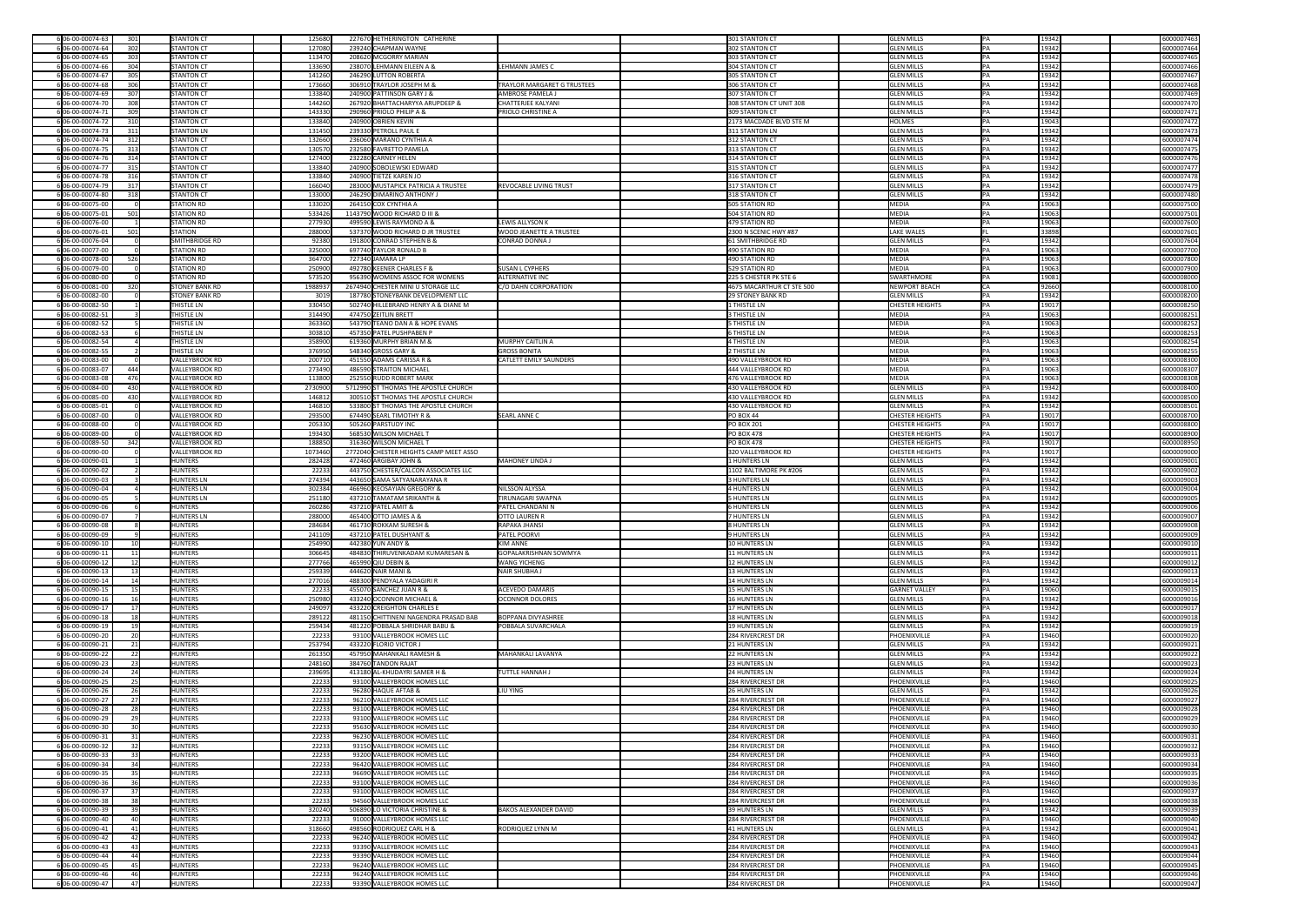| 6 06-00-00090-48 | 481             | <b>HUNTERS</b>    |                                              | 22233  | 93390 VALLEYBROOK HOMES LLC           |                                          | 284 RIVERCREST DR        |             | PHOENIXVILLE           | IPA.       | 19460 | 6000009048               |
|------------------|-----------------|-------------------|----------------------------------------------|--------|---------------------------------------|------------------------------------------|--------------------------|-------------|------------------------|------------|-------|--------------------------|
| 6 06-00-00090-49 | 49              | HUNTERS           |                                              | 22233  | 96240 VALLEYBROOK HOMES LLC           |                                          | 284 RIVERCREST DR        |             | PHOENIXVILLE           | <b>IPA</b> | 19460 | 6000009049               |
| 6 06-00-00090-50 |                 | <b>HUNTERS</b>    |                                              | 22233  | 96240 VALLEYBROOK HOMES LLC           |                                          | 284 RIVERCREST DR        |             | PHOENIXVILLE           |            | 19460 |                          |
|                  | 50              |                   |                                              |        |                                       |                                          |                          |             |                        |            |       | 6000009050               |
| 6 06-00-00090-51 |                 | <b>HUNTERS</b>    |                                              | 22233  | 93390 VALLEYBROOK HOMES LLC           |                                          | 284 RIVERCREST DR        |             | PHOENIXVILLE           |            | 19460 | 6000009051               |
| 6 06-00-00090-52 | 52              | <b>HUNTERS</b>    |                                              | 22233  | 93390 VALLEYBROOK HOMES LLC           |                                          | 284 RIVERCREST DR        |             | PHOENIXVILLE           |            | 19460 | 6000009052               |
| 6 06-00-00090-53 | 53 <sup>1</sup> | <b>HUNTERS</b>    |                                              | 22233  | 96240 VALLEYBROOK HOMES LLC           |                                          | 284 RIVERCREST DR        |             | PHOENIXVILLE           |            | 19460 | 6000009053               |
| 6 06-00-00090-54 |                 | HUNTERS           | 348120                                       |        | 484120 DERHAM KEVIN V &               | <b>DERHAM COLLEEN C</b>                  | 54 HUNTERS LN            |             | <b>GLEN MILLS</b>      |            | 19342 | 6000009054               |
|                  |                 |                   |                                              |        |                                       |                                          |                          |             |                        |            |       |                          |
| 6 06-00-00090-55 | 55              | <b>HUNTERS</b>    |                                              | 22233  | 93390 GUPTA ABHISHEK &                | YUAN JIE                                 | 55 HUNTERS LN            |             | <b>GLEN MILLS</b>      |            | 19342 | 6000009055               |
| 6 06-00-00090-56 | 56              | <b>HUNTERS</b>    |                                              | 22233  | 93390 VALLEYBROOK HOMES LLC           |                                          | 284 RIVERCREST DR        |             | PHOENIXVILLE           |            | 19460 | 6000009056               |
| 6 06-00-00090-57 | 57              | <b>HUNTERS</b>    |                                              | 22233  | 96240 ZHONG WEIJING &                 | <b>CAO ANNI</b>                          | 57 HUNTERS LN            |             | <b>GLEN MILLS</b>      |            | 19342 | 6000009057               |
| 6 06-00-00090-58 |                 | <b>HUNTERS</b>    | 300673                                       |        | 469990 XU ZHE &                       | <b>ZENG ZHENG</b>                        | 58 HUNTERS LN            |             | <b>GLEN MILLS</b>      |            | 19342 | 6000009058               |
|                  |                 |                   |                                              |        |                                       |                                          |                          |             |                        |            |       |                          |
| 6 06-00-00090-59 |                 | HUNTERS           | 281478                                       |        | 454950 SIMON ROBERT L JR &            | SIMON AMY S                              | 59 HUNTERS LN            |             | <b>GLEN MILLS</b>      |            | 19342 | 6000009059               |
| 6 06-00-00090-60 |                 | HUNTERS           | 300642                                       |        | 437500 POLLOCK JOSEPH E SR &          | POLLOCK MARY M                           | 60 HUNTERS LN            |             | <b>GLEN MILLS</b>      |            | 19342 | 6000009060               |
| 6 06-00-00090-61 | 61              | HUNTERS           | 344880                                       |        | 488950 ADAMS ROBERT J JR &            | <b>ADAMS SUSAN L</b>                     | 61 HUNTERS LN            |             | <b>GLEN MILLS</b>      |            | 19342 | 6000009061               |
| 6 06-00-00090-62 | 62              | <b>HUNTERS</b>    | 345670                                       |        | 501190 FONSECA THIAGO MORRA RODRIGUES | <b>FONSECA JULIANA CRISTINA RAPOS</b>    | 62 HUNTERS LN            |             | <b>GLEN MILLS</b>      |            | 19342 | 6000009062               |
|                  |                 |                   |                                              |        |                                       |                                          |                          |             |                        |            |       |                          |
| 6 06-00-00090-63 | 63              | <b>HUNTERS</b>    | 268336                                       |        | 437450 DESOUSA UBIRATAN FERREIRA &    | <b>PAREDES BRISA VERONICA RABAGO</b>     | 63 HUNTERS LN            |             | <b>GLEN MILLS</b>      | IPA        | 19342 | 6000009063               |
| 6 06-00-00090-64 | 64              | <b>HUNTERS</b>    | 274433                                       |        | 455410 LEONE GREGORY J                |                                          | 64 HUNTERS LN            |             | <b>GLEN MILLS</b>      |            | 19342 | 6000009064               |
| 6 06-00-00090-65 |                 | <b>HUNTERS</b>    | 290622                                       |        | 474640 SAYED ZAMEER HAMID &           | SAYED MAHER AFROZ Z                      | 65 HUNTERS LN            |             | <b>GLEN MILLS</b>      |            | 19342 | 6000009065               |
| 6 06-00-00090-66 |                 | HUNTERS           | 306737                                       |        | 493670 GRAHAM JOHN P &                | <b>GRAHAM GABRIELA N</b>                 | 66 HUNTERS LN            |             | <b>GLEN MILLS</b>      |            | 19342 | 6000009066               |
|                  |                 |                   |                                              |        |                                       |                                          |                          |             |                        |            |       |                          |
| 6 06-00-00090-67 |                 | <b>HUNTERS</b>    | 374060                                       |        | 437570 WANG YUFANG                    |                                          | 67 HUNTERS LN            |             | <b>GLEN MILLS</b>      |            | 19342 | 6000009067               |
| 6 06-00-00090-68 |                 | <b>HUNTERS</b>    | 264596                                       |        | 443540 HOLBROOK COLIN S &             | <b>HOLBROOK ANNE M</b>                   | 68 HUNTERS LN            |             | <b>GLEN MILLS</b>      |            | 19342 | 6000009068               |
| 6 06-00-00090-69 |                 | <b>HUNTERS</b>    | 315840                                       |        | 554180 SCRIB KAREN ANN BERGLUND &     | <b>SCRIB ROBERT PATRICK TRUST</b>        | 69 HUNTERS LN            |             | <b>GLEN MILLS</b>      |            | 19342 | 6000009069               |
| 6 06-00-00090-70 |                 | HUNTERS LN        | 373370                                       |        | 501200 RASAL MANDAR &                 | <b>DIGHE URMILA</b>                      | 70 HUNTERS LN            |             | <b>GLEN MILLS</b>      |            | 19342 | 6000009070               |
| 6 06-00-00090-71 | 71              | <b>HUNTERS</b>    | 284455                                       |        | 451110 PIERCE MICHAEL P &             | <b>PIERCE BRENDA</b>                     | 71 HUNTERS LN            |             | <b>GLEN MILLS</b>      |            | 19342 | 6000009071               |
|                  |                 |                   |                                              |        |                                       |                                          |                          |             |                        |            |       |                          |
| 6 06-00-00090-72 | 72              | <b>HUNTERS</b>    | 279181                                       |        | 469120 ARNHOLT GEORGE DAVID           |                                          | 72 HUNTERS LN            |             | <b>GLEN MILLS</b>      |            | 19342 | 6000009072               |
| 6 06-00-00090-73 | 73              | <b>HUNTERS</b>    | 327946                                       |        | 480960 ANTELL KAREN J                 |                                          | 73 HUNTERS LN            |             | <b>GLEN MILLS</b>      |            | 19342 | 6000009073               |
| 6 06-00-00090-74 | 74              | <b>HUNTERS</b>    | 270600                                       |        | 486320 PENG CHRISTOPHER &             | <b>TSAI-PENG MING-SHAN KATHY</b>         | 74 HUNTERS LN            |             | <b>GLEN MILLS</b>      |            | 19342 | 6000009074               |
| 6 06-00-00090-75 | 75              | HUNTERS LN        | 259675                                       |        | 436700 CHAMBERS MICHAEL &             | <b>CHAMBERS TAYLOR</b>                   | 75 HUNTERS LN            |             | <b>GLEN MILLS</b>      |            | 19342 | 6000009075               |
| 6 06-00-00090-76 | 76              | <b>HUNTERS</b>    | 288097                                       |        | 437410 STROHMEIER MARK E &            | <b>STROHMEIER SEYOUNG</b>                | 76 HUNTERS LN            |             | <b>GLEN MILLS</b>      |            | 19342 | 6000009076               |
|                  |                 |                   |                                              |        |                                       |                                          |                          |             |                        |            |       |                          |
| 6 06-00-00090-77 |                 | <b>HUNTERS</b>    | 320453                                       |        | 496830 RINER CARLA D                  |                                          | 77 HUNTERS LN            |             | <b>GLEN MILLS</b>      |            | 19342 | 6000009077               |
| 606-00-00091-00  |                 | VALLEYBROOK RD    | 117220                                       |        | 155630 BOROUGH OF CHESTER HEIGHTS     |                                          | 314 VALLEY BROOK RD      |             | <b>CHESTER HEIGHTS</b> |            | 19017 | 6000009100               |
| 6 06-00-00092-00 |                 | LLEWELLYN RD      | 140900                                       |        | 325460 VALLEY BROOK REAL ESTATE       | <b>DEVELOPMENT LP</b>                    | 1120 CLOVER LN           |             | <b>GLEN MILLS</b>      |            | 19342 | 6000009200               |
| 6 06-00-00093-00 |                 | VALLEYBROOK RD    | 114970                                       |        | 261600 CALVIN E POWELL LLC            |                                          | $ P$ O BOX 195           |             | <b>CHESTER HEIGHTS</b> |            | 19017 | 6000009300               |
|                  |                 |                   |                                              |        |                                       |                                          |                          |             |                        |            |       |                          |
| 6 06-00-00094-00 |                 | VALLEYBROOK RD    | 123290                                       |        | 233490 WAGG III WILLIAM P             |                                          | <b>PO BOX 681</b>        |             | <b>CHESTER HEIGHTS</b> |            | 19017 | 6000009400               |
| 6 06-00-00096-00 |                 | VALLEYBROOK RD    | 160870                                       |        | 372960 BOWER ROGER & HELEN            |                                          | <b>PO BOX 136</b>        |             | <b>CHESTER HEIGHTS</b> |            | 19017 | 6000009600               |
| 6 06-00-00097-00 | 268             | VALLEYBROOK       | 151670                                       |        | 139070 CANUSO THOMAS A & ROSE A       |                                          | <b>PO BOX 427</b>        |             | <b>CHESTER HEIGHTS</b> |            | 19017 | 6000009700               |
| 6 06-00-00098-00 |                 | VALLEYBROOK RD    | 122880                                       |        | 261150 POWELL CALVIN E &              | <b>POWELL LORRAINE B</b>                 | <b>PO BOX 264</b>        |             | <b>CHESTER HEIGHTS</b> |            | 19017 | 6000009800               |
| 6 06-00-00100-00 | 101             | VALLEYBROOK RD    | 175810                                       |        | 402290 LIM MICHAEL E                  |                                          | 101 VALLEYBROOK RD       |             | <b>GARNET VALLEY</b>   |            | 19060 | 6000010000               |
| 6 06-00-00101-00 | 427             | VALLEYBROOK RD    | 220750                                       |        | 439270 GELSTON KARL & H LOUISE &      | <b>KHENY ASHOK</b>                       | 1795 COLT RD             | MEDIA       |                        |            | 19063 | 6000010100               |
| 6 06-00-00102-00 |                 | VALLEYBROOK RD    | 125683                                       |        | 825090 POWELL CALVIN & LORRAINE       |                                          | <b>PO BOX 195</b>        |             | <b>CHESTER HEIGHTS</b> |            | 19017 | 6000010200               |
|                  |                 |                   |                                              |        |                                       |                                          | <b>PO BOX 195</b>        |             | <b>CHESTER HEIGHTS</b> |            | 19017 |                          |
| 6 06-00-00103-01 | 293             | VALLEYBROOK RD    | 134110                                       |        | 264300 CALVIN E POWELL LLC            |                                          |                          |             |                        |            |       | 6000010301               |
| 6 06-00-00104-00 |                 | VALLEYBROOK RD    | 166330                                       |        | 469850 BURKE WILLIAM P III            |                                          | 299 VALLEYBROOK BLVD     |             | <b>GLEN MILLS</b>      |            | 19342 | 6000010400               |
| 6 06-00-00105-00 |                 | SMITHBRIDGE       | 411890                                       |        | 766860 ONE SMITHBRIDGE LLC            |                                          | 19 SMITHBRIDGE RD        |             | <b>CHESTER HEIGHTS</b> |            | 19017 | 6000010500               |
| 6 06-00-00106-00 |                 | VALLEYBROOK RD    | 147500                                       |        | 151770 CHESTER HEIGHTS BOROUGH        | C/O SECRETARY TREASURER                  | <b>PO BOX 658</b>        |             | <b>CHESTER HEIGHTS</b> |            | 19017 | 6000010600               |
| 6 06-00-00106-01 |                 | VALLEYBROOK RD    | 132900                                       |        | 317390 BOROUGH OF CHESTER HEIGHTS     |                                          | 222 LLEWELLYN RD BOX 658 |             | <b>CHESTER HEIGHTS</b> |            | 19017 | 6000010601               |
| 6 06-00-00106-02 |                 | VALLEYBROOK RD    | 154000                                       |        | 158070 CHESTER HEIGHTS BOROUGH        | <b>C/O SECRETARY TREASURER</b>           | $PO$ BOX 27              |             | <b>CHESTER HEIGHTS</b> |            | 19017 | 6000010602               |
|                  |                 |                   |                                              |        |                                       |                                          |                          |             |                        |            |       |                          |
| 6 06-00-00107-00 | 363             | VALLEYBROOK RD    | 273000                                       |        | 545660 SURKIN RONALD H & ERIKA L      |                                          | 363 VALLEY BROOK RD      |             | <b>CHESTER HEIGHTS</b> |            | 19017 | 6000010700               |
|                  |                 |                   |                                              |        |                                       |                                          |                          |             |                        |            |       |                          |
| 6 06-00-00108-00 | 379             | VALLEYBROOK       | 118390                                       |        | 317790 SERVER NANCY K &               | THOMPSON RAYMOND G                       | 379 VALLEYBROOK ROAD     |             | <b>GLEN MILLS</b>      |            | 19342 | 6000010800               |
| 6 06-00-00109-00 |                 | VALLEYBROOK RD    | 134860                                       |        | 277750 DELIO KRISTINA                 |                                          | 387 VALLEYBROOK RD       |             | <b>GLEN MILLS</b>      |            | 19342 | 6000010900               |
| 6 06-00-00110-00 | 391             | VALLEYBROOK RD    | 133430                                       |        | 248250 MARIANI CHRISTOPHER R &        | <b>OSCAR STACEY L</b>                    | $PO$ BOX 48              |             | <b>CHESTER HEIGHTS</b> |            | 19017 | 6000011000               |
|                  |                 | VALLEYBROOK RD    |                                              |        | 258210 HAGGERTY BRAD &                | <b>CLARK HEATHER &amp; SMITH RALPH T</b> | 397 VALLEYBROOK RD       |             | <b>GLEN MILLS</b>      |            |       |                          |
| 6 06-00-00111-00 |                 |                   | 128050                                       |        |                                       |                                          |                          |             |                        |            | 19342 | 6000011100               |
| 6 06-00-00112-00 |                 | VALLEYBROOK RD    | 151360                                       |        | 332910 TEAL ALLAN L                   |                                          | <b>PO BOX 429</b>        |             | <b>CHESTER HEIGHTS</b> |            | 19017 | 6000011200               |
| 6 06-00-00114-00 | 471             | VALLEYBROOK RD    | 180810                                       |        | 383690 FLEETWOOD JAMES RAYMOND JR     | C/O FLEETWOOD SERVICE CENTER             | 25 W 10TH ST             |             | MARCUS HOOK            |            | 19061 | 6000011400               |
| 6 06-00-00115-00 |                 | VALLEYBROOK RD    | 127570                                       |        | 154370 MCDERMOTT HOMES LLC            |                                          | 981 PLUMSTOCK RD         |             | NEWTOWN SQUARE         |            | 19073 | 6000011500               |
| 6 06-00-00116-00 |                 | VALLEYBROOK RD    | 15540840                                     |        | 24020490 GLEN MILLS LL LLC            | C/O INVESTCORP INTERNATIONAL R           | 1735 MARKET ST STE A-400 |             | PHILADELPHIA           |            | 19103 | 6000011600               |
| 6 06-00-00116-01 |                 | WAWA RD           | 81800                                        |        | 178820 NATURAL LANDS TRUST INC        | C/O HILDACY FARM                         | 1031 PALMERS MILL RD     | MEDIA       |                        |            | 19063 | 6000011601               |
| 6 06-00-00117-00 |                 | WAWA RD           | 656530                                       |        | 1835060 STANLEY MICHAEL I &           | <b>STANLEY MARY G</b>                    | 320 WAWA RD              | MEDIA       |                        |            | 19063 | 6000011700               |
|                  |                 | WAWA RD           |                                              | 75990  |                                       |                                          | 176 WAWA RD              | MEDIA       |                        |            | 19063 |                          |
| 6 06-00-00118-00 |                 |                   |                                              |        | 168250 SQUID INC                      | $C/O$ J C BELL                           |                          |             |                        |            |       | 6000011800               |
| 6 06-00-00118-50 | 230             | WAWA RD           | 273900                                       |        | 629340 WAWA INC                       |                                          | 260 W BALTIMORE PK       | <b>WAWA</b> |                        |            | 19063 | 6000011850               |
| 6 06-00-00119-00 | 240             | <b>WAWA RD</b>    | 747460                                       |        | 1611190 WAWA INC                      |                                          | 260 W BALTIMORE PK       | <b>WAWA</b> |                        |            | 19063 | 6000011900               |
| 6 06-00-00119-01 | 236             | WAWA RD           | 174970                                       |        | 387020 WAWA INC                       |                                          | 260 W BALTIMORE PK       | WAWA        |                        |            | 19063 | 6000011901               |
| 606-00-00119-02  | 220             | WAWA RD           |                                              | 249120 | 151650 WAWA INC                       |                                          | 260 W BALTIMORE PK       | <b>WAWA</b> |                        |            | 19063 | 6000011902               |
| 6 06-00-00119-03 | 238             | WAWA RD           | 382627                                       |        | 908390 WAWA INC                       |                                          | 260 W BALTIMORE PK       | <b>WAWA</b> |                        |            | 19063 | 6000011903               |
|                  |                 | WAWA RD           |                                              |        | 304300 WAWA INC                       |                                          | 260 W BALTIMORE PK       | <b>WAWA</b> |                        |            |       |                          |
| 6 06-00-00119-04 | 250             |                   | 147360                                       |        |                                       |                                          |                          |             |                        |            | 19063 | 6000011904               |
| 6 06-00-00119-06 | 242             | WAWA RD           | 171800                                       |        | 365550 WAWA INC                       |                                          | 260 W BALTIMORE PK       | MEDIA       |                        |            | 19063 | 6000011906               |
| 6 06-00-00119-07 |                 | WAWA RD           |                                              | 77200  | 170950 WAWA INC                       |                                          | 260 W BALTIMORE PK       | <b>WAWA</b> |                        |            | 19063 | 6000011907               |
| 6 06-00-00119-08 |                 | <b>WAWA RD</b>    |                                              | 98700  | 207920 WAWA INC                       |                                          | 260 W BALTIMORE PK       | <b>WAWA</b> |                        |            | 19063 | 6000011908               |
| 6 06-00-00120-00 |                 | WAWA RD           | 517980                                       |        | 933690 SCHROEDER NATHANIEL THAYER     |                                          | 200 WAWA RD              | MEDIA       |                        |            | 19063 | 6000012000               |
| 6 06-00-00120-01 |                 | WAWA RD           | 231210                                       |        | 451200 SCHROEDER NATHANIEL THAYER     |                                          | 200 WAWA RD              | MEDIA       |                        |            | 19063 | 6000012001               |
| 6 06-00-00120-02 |                 | WAWA RD           | 159420                                       |        | 398690 BELL CHRISTOPHER J ETUX        |                                          | WAWA RD                  | MEDIA       |                        |            | 19063 | 6000012002               |
|                  |                 | WAWA RD           |                                              |        | 185450 SHEAFER LYDIA T &              | <b>C/O THOMPSON FAIRMAN R</b>            |                          |             |                        |            |       |                          |
| 6 06-00-00121-00 |                 |                   |                                              | 90620  |                                       |                                          | 660 S RIDLEY CREEK RD    | MEDIA       |                        |            | 19063 | 6000012100               |
| 6 06-00-00121-01 | 112             | WAWA RD           | 210700                                       |        | 423350 DERRICKSON ERNEST JR           |                                          | 112 WAWA RD              | <b>WAWA</b> |                        |            | 19063 | 6000012101               |
| 6 06-00-00121-02 |                 | WAWA RD           |                                              | 58000  | 133920 THOMPSON FAIRMAN R             |                                          | 660 S RIDLEY CREEK RD    | MEDIA       |                        |            | 19063 | 6000012102               |
| 6 06-00-00122-00 | 301             | WAWA RD           | 123090                                       |        | 261580 WRIGHT LISA A & CHRISTOPHER D  | <b>WOOD RICHARD D III &amp; TARA K</b>   | 504 STATION RD           | <b>WAWA</b> |                        |            | 19063 | 6000012200               |
| 6 06-00-00122-01 | 295             | WAWA RD           | 144470                                       |        | 224310 PORTER DONALD E & PHYLLIS E    |                                          | 295 WAWA RD              | MEDIA       |                        |            | 19063 | 6000012201               |
| 6 06-00-00122-02 |                 | WAWA RD           |                                              | 2272   | 341610 WRIGHT LISA A                  |                                          | 504 STATION RD           | <b>WAWA</b> |                        |            | 19063 | 6000012202               |
| 6 06-00-00123-00 |                 | WAWA RD           |                                              | 4313   | 453260 NATURAL LANDS TRUST INC        |                                          | 1031 PALMERS MILL RD     | MEDIA       |                        |            | 19063 | 6000012300               |
|                  |                 | <b>WAWA RD</b>    |                                              |        |                                       |                                          |                          |             |                        |            |       |                          |
| 6 06-00-00123-01 | 209             |                   | 218190                                       |        | 510520 GOOD JOHN E &                  | <b>GOOD NANCY S</b>                      | 209 WAWA RD              | MEDIA       |                        |            | 19063 | 6000012301               |
| 6 06-00-00123-02 |                 | WAWA RD           | 248752                                       |        | 1505660 TIERRA DU BOIS LLC            |                                          | 240 WAWA RD              | MEDIA       |                        |            | 19063 | 6000012302               |
| 6 06-00-00123-03 |                 | WAWA RD           |                                              | 18820  | 942640 WRIGHT LISA A & TRUSTEES       | <b>WOOD RICHARD D III</b>                | 105 THAYER POND RD       |             | <b>NEW CANAAN</b>      |            | 6840  | 6000012303               |
| 6 06-00-00123-04 |                 | <b>WAWA RD</b>    |                                              | 73900  | 165310 COMMONWEALTH OF PA             | DEPARTMENT OF TRANSPORTATION             | 7000 GEERDES BLVD        |             | KING OF PRUSSIA        |            | 19406 | 6000012304               |
| 6 06-00-00123-05 |                 | WAWA RD           | 59200                                        |        | 138580 NATURAL LANDS TRUST INC        | C/O HILDACY FARM                         | 1031 PALMERS MILL RD     | MEDIA       |                        |            | 19063 | 6000012305               |
| 6 06-00-00123-06 | 300             | WAWA RD           | 357180                                       |        | 729720 SCHOFIELD LISA M &             | <b>SWEENEY LYNN A</b>                    | 300 WAWA RD              | MEDIA       |                        |            | 19063 | 6000012306               |
| 6 06-00-00124-00 |                 | WAWA RD           | 144640                                       |        | 330940 LITTLE ALEXANDER G SR &        | <b>LITTLE LOUISE</b>                     | 193 WAWA RD              | MEDIA       |                        |            | 19063 | 6000012400               |
| 6 06-00-00125-00 |                 | WAWA RD           | 117320                                       |        | 240070 JOURNEY JOHN                   |                                          | 179 WAWA RD BOX 58       |             | <b>CHESTER HEIGHTS</b> |            | 19017 | 6000012500               |
|                  |                 |                   |                                              |        |                                       |                                          |                          |             |                        |            |       |                          |
| 6 06-00-00126-01 |                 | <b>SUMMIT LN</b>  | 160030                                       |        | 361270 TINNEY ROBERT E &              | <b>TINNEY MARYANN E CALHOUN</b>          | $ P$ O BOX 563           |             | <b>CHESTER HEIGHTS</b> |            | 19017 | 6000012601               |
| 6 06-00-00126-02 |                 | <b>SUMMIT LN</b>  | 268620                                       |        | 540950 MCMANUS JOHN S & FAY L         |                                          | 163 SUMMIT LN            |             | <b>CHESTER HEIGHTS</b> |            | 19017 | 6000012602               |
| 6 06-00-00126-03 | 151             | <b>SUMMIT LN</b>  | 203760                                       |        | 443520 DEVINE CHARLES F JR &          | <b>DEVINE DIANE B</b>                    | <b>PO BOX 561</b>        |             | <b>CHESTER HEIGHTS</b> |            | 19017 | 6000012603               |
| 6 06-00-00126-04 |                 | <b>SUMMIT LN</b>  | 211150                                       |        | 427380 BALLENTINE JEFFREY SCOTT &     | <b>ALEXY CHRISTIAN CHARLES</b>           | <b>PO BOX 384</b>        |             | <b>CHESTER HEIGHTS</b> |            | 19017 | 6000012604               |
| 6 06-00-00126-05 |                 | <b>SUMMIT LN</b>  | 225970                                       |        | 422660 DISKIN JOHN J &                | <b>DISKIN BARBARA M</b>                  | $ P$ O BOX 247           |             | <b>CHESTER HEIGHTS</b> |            | 19017 | 6000012605               |
| 6 06-00-00126-06 |                 | <b>SUMMIT LN</b>  | 56300                                        |        | 126780 DEVINE CHARLES F JR &          | <b>DEVINE DIANE B</b>                    | <b>PO BOX 561</b>        |             | <b>CHESTER HEIGHTS</b> |            | 19017 | 6000012606               |
|                  | 362             | <b>STATION RD</b> |                                              |        | 131810 SOUTHEASTERN PA TRANS AUTH     |                                          | 1234 MARKET ST 10TH FL   |             | PHILADELPHIA           |            |       |                          |
| 6 06-00-00127-00 |                 |                   | │     │      2000│   286030│RAILROAD P B & W | 57520  |                                       |                                          |                          |             |                        |            | 19107 | 6000012700<br>6000012801 |

| 6000009048               |
|--------------------------|
| 6000009049<br>6000009050 |
| 6000009051               |
| 6000009052               |
| 6000009053               |
| 6000009054               |
| 6000009055               |
| 6000009056<br>6000009057 |
| 6000009058               |
| 6000009059               |
| 6000009060               |
| 6000009061               |
| 6000009062               |
| 6000009063               |
| 6000009064               |
| 6000009065<br>6000009066 |
| 6000009067               |
| 6000009068               |
| 6000009069               |
| 6000009070               |
| 6000009071               |
| 6000009072               |
| 6000009073               |
| 6000009074<br>6000009075 |
| 6000009076               |
| 6000009077               |
| <b>PODDDDATOO</b>        |
| 6000009200               |
| 6000009300               |
| 6000009400               |
| 6000009600               |
| 6000009700<br>6000009800 |
| 6000010000               |
| 6000010100               |
| 6000010200               |
| 6000010301               |
| 6000010400               |
| 6000010500               |
| 6000010600               |
| 6000010601<br>6000010602 |
|                          |
| 6000010700               |
| 6000010800               |
| 6000010900               |
| 6000011000               |
| 6000011100               |
| 6000011200               |
| 6000011400               |
| 6000011500               |
| 6000011600<br>6000011601 |
| 6000011700               |
| 6000011800               |
| 6000011850               |
| 6000011900               |
| 6000011901               |
| 6000011902<br>6000011903 |
| 6000011904               |
| 6000011906               |
| 6000011907               |
| 6000011908               |
| 6000012000               |
| 6000012001               |
| 6000012002               |
| 6000012100<br>6000012101 |
| 6000012102               |
| 6000012200               |
| 6000012201               |
| 6000012202               |
| 6000012300               |
| 6000012301               |
| 6000012302               |
| 6000012303<br>6000012304 |
| 6000012305               |
| 6000012306               |
| 6000012400               |
| 6000012500               |
| 6000012601               |
| 6000012602               |
| 6000012603               |
| 6000012604<br>6000012605 |
| 6000012606               |
| 6000012700               |